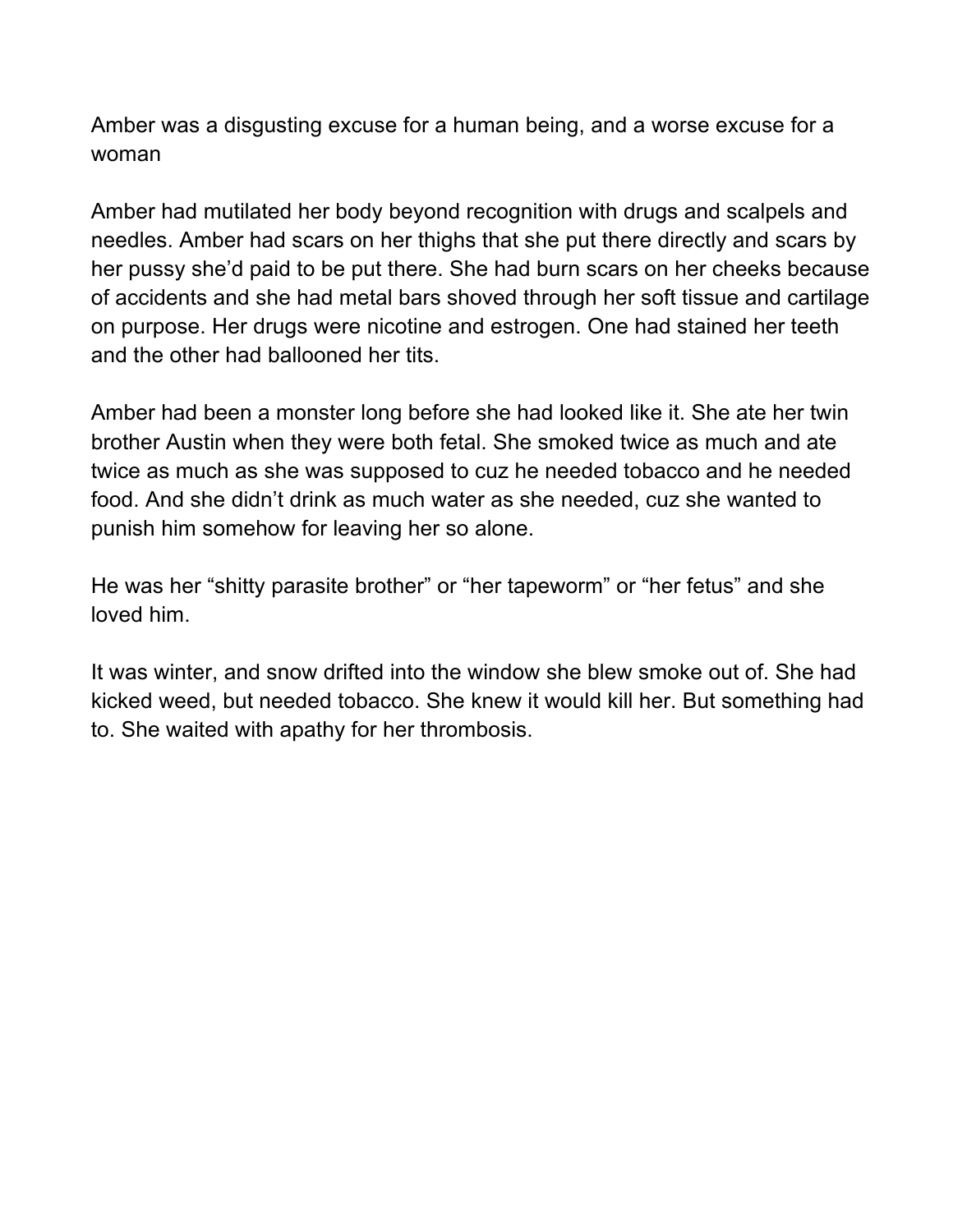Her roommate, who she was half in love with yelled about some video game into hir headset in the other room, hir anger and adrenaline muffled through her closed door. Amber was hoping, as she breathed her preferred poison, that tonight would be one of those weird nights that the two of them would hook up.

It happened every few weeks, probably. Ze would usually initiate, showing up in Amber's room, drunk, say something like "wanna do it again?" Forceful but embarrassed. And the rules of their relationship changed dramatically for a few hours. The fucking was violent. Hir dick was too big for Amber's neovagina, so they'd only fuck like that for a couple minutes, long enough for the novelty to wear off (and long enough to count as a dilation session), and then they'd switch to her anus. They didn't do it safely. Amber never did anything safely. Her roommate would cum and then they'd half-heartedly hold each other as Amber touched herself to get off. Then ze would leave and they would forget about it the next morning.

Their fucking was suffused with a feeling like they were getting away with something, which was the only thing that turned Amber on. She couldn't imagine any sex condoned by society being satisfying. Not that sex with Fox was satisfying. It was food for her hunger, but not filling.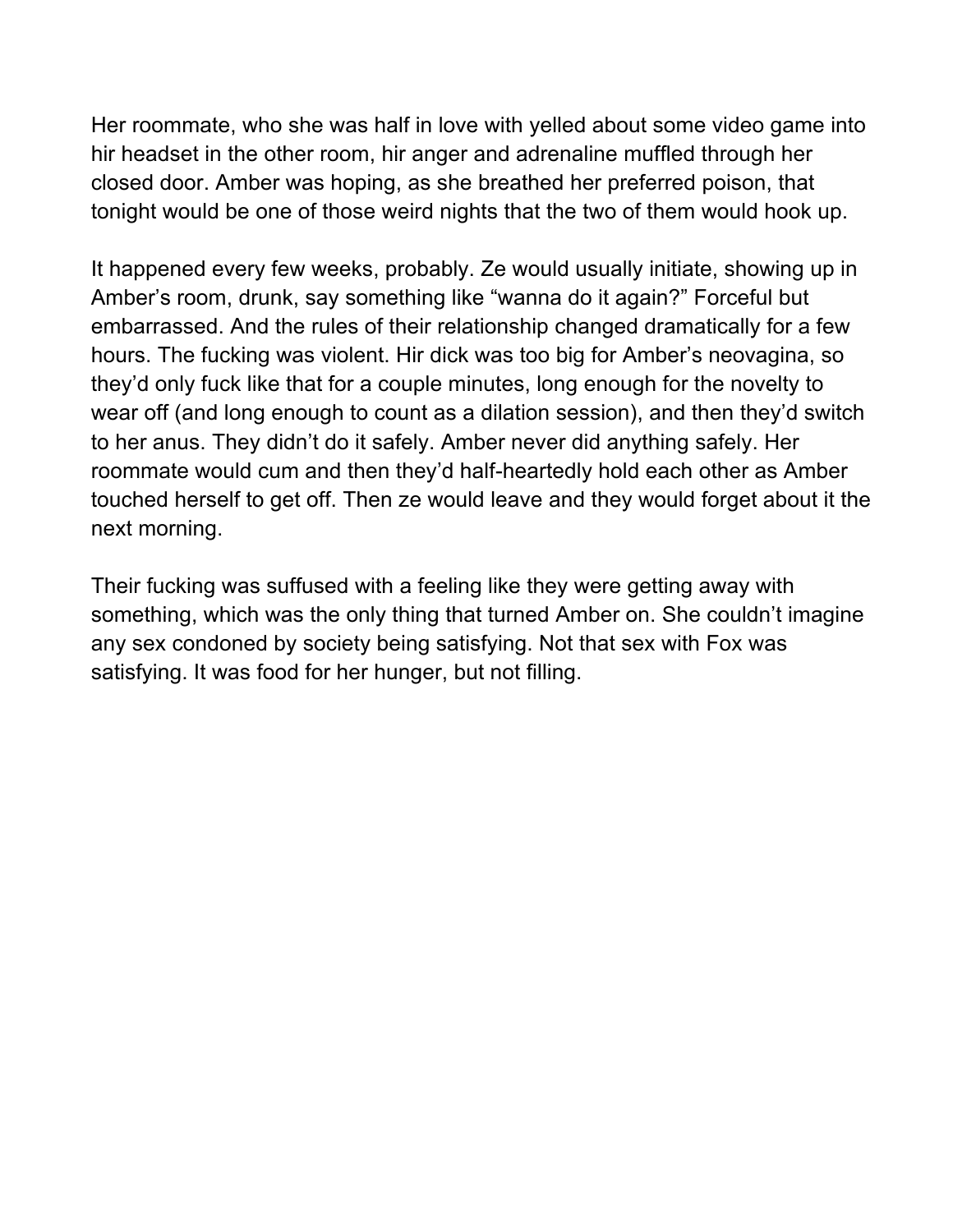She dreamed often of her brother Austin. She dreamed about fucking him. She had dreamed about it her whole life. The fantasy had followed her since she first figured out about onanism. The fictional relationship grew as she did. She could tell the story of her incestuous secret relationship as clearly (actually more clearly) than her real development.

Right now, her brother would hold and kiss her while she cried. She would snarl at him that she was crying because of him, because of how bad he fucked up her sex life, her body, her understanding of herself. He would sit and listen while she yelled at him until she was spent. Then they would sit on opposite sides of the room, reflecting on the truth of their mutual trauma. And they would think, "well, this is the best and only thing that we deserve." And they would end up in bed, gently kissing and touching each other until sleep. And in the morning, she would wake up to him, naked, sucking on her nipples, her shirt pulled up to her neck.

For a while, she was lost in the sensation, wondering if she was dreaming (dreams nestled in dreams), and when she wakes up for real she's pissed, pushes him away. He looks hurt. "You used to like that, we used to do it all the time. It was your favorite way to wake up." There are tears in his eyes, and his hard-on is wilting. Amber stares at the ceiling. "That was before." "Before what? What's changed?" There had been a moment, something that had changed them, that she couldn't quite remember through the haze of sleep, something that meant she shouldn't be reaching over to him, putting her hand on his dick, rubbing it back to stiffness. He touched hers (her fantasy body hadn't caught up to her flesh one), and it didn't quite respond the same way. He crawled away from her, spread her legs, and kissed her scrotum. He explored her junk with his tongue until she got hard, and then he blew her as though she were a boy. He was the only one allowed to do that. He went very slowly and used a lot of tongue. She stared at the sun as she slid in and out of her brother's mouth. Still getting away with this shit.

He ordered her to go into the bathroom and clean herself. She ran a shower and filled an enema bulb. She expelled the shit from her body. The water in her rectum made her even harder, as hard as she could get since she had flushed the testosterone from her system years ago. He interrupted her three bulbs in,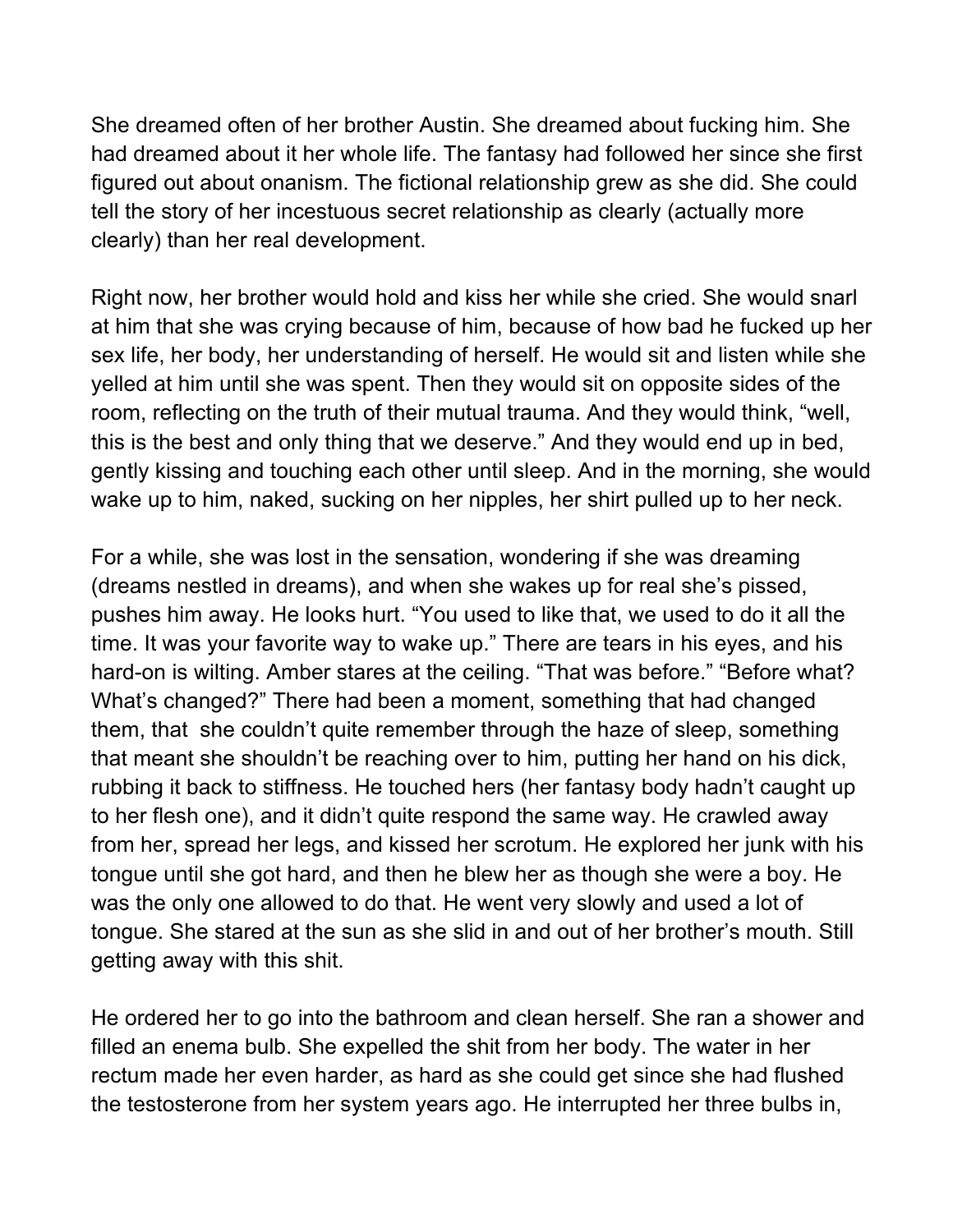mostly clean, got in the shower, kissed her, turned her around. He lubed his fingers and stuck two into her, searching for her G-spot. She spread her legs as wide as she good as he fingered her. She felt a cold burning in the tip of her cock as he found her prostate. She gasped. It felt like cumming, but it went on longer than she could possibly stand. Then his cock was inside her. She hadn't noticed him lubing up, but he must have. He fucked her slowly, savoring every small feeling. He stroked her dick in the same rhythm until she came, ejaculating one small spray onto his fingers, which was instantly washed away. Then he stopped worrying about her pleasure, and fucked her harder, working quickly towards his own purpose. He came expressively, and she could feel the semen colonizing her rectum, dribbling out as he pulled out of her.

Then he sat on the edge of the shower and she shaved his legs. She did it carefully and thoroughly. She paused every once in a while to blow him. She could just barely taste a hint of her shit. But she had cleaned beforehand, so it was a subtlety. He stayed hard. He always came twice. He said that he only came from one ball at a time, so he needed two rounds of sex to get it all out. When he was smooth and hairless, she blew him in earnest. She was proud of how well she knew what he needed, alternating between her near-gagging as she tried to fit him entirely in her mouth (the noise of her almost-retching was hotter for him than the sensation), and sucking hard on the tip of his dick. He came quickly. He always came so much. She held it all in her mouth and then smiled, letting it seep out of her mouth, down her chin, onto his twitching cock.

So that was the current fantasy. It stopped there. She usually woke up cumming at that point. She had moved a while ago past the anxiety of their parents finding out, past the desperate secrecy and quietness. What she wanted now was the maturity of an adult, stable, deeply immoral coupling. It seemed likely that this fantasy wouldn't last for too much longer. She was kind of excited about the idea of her surgery finally happening in the fantasy world. She had never dreamed about him interacting with her pussy, although she'd had it for a year now. She didn't think he'd take it well. She thought he might tear out her sutures fucking her too early. That seemed like a fun one. Maybe she'd dream that tonight.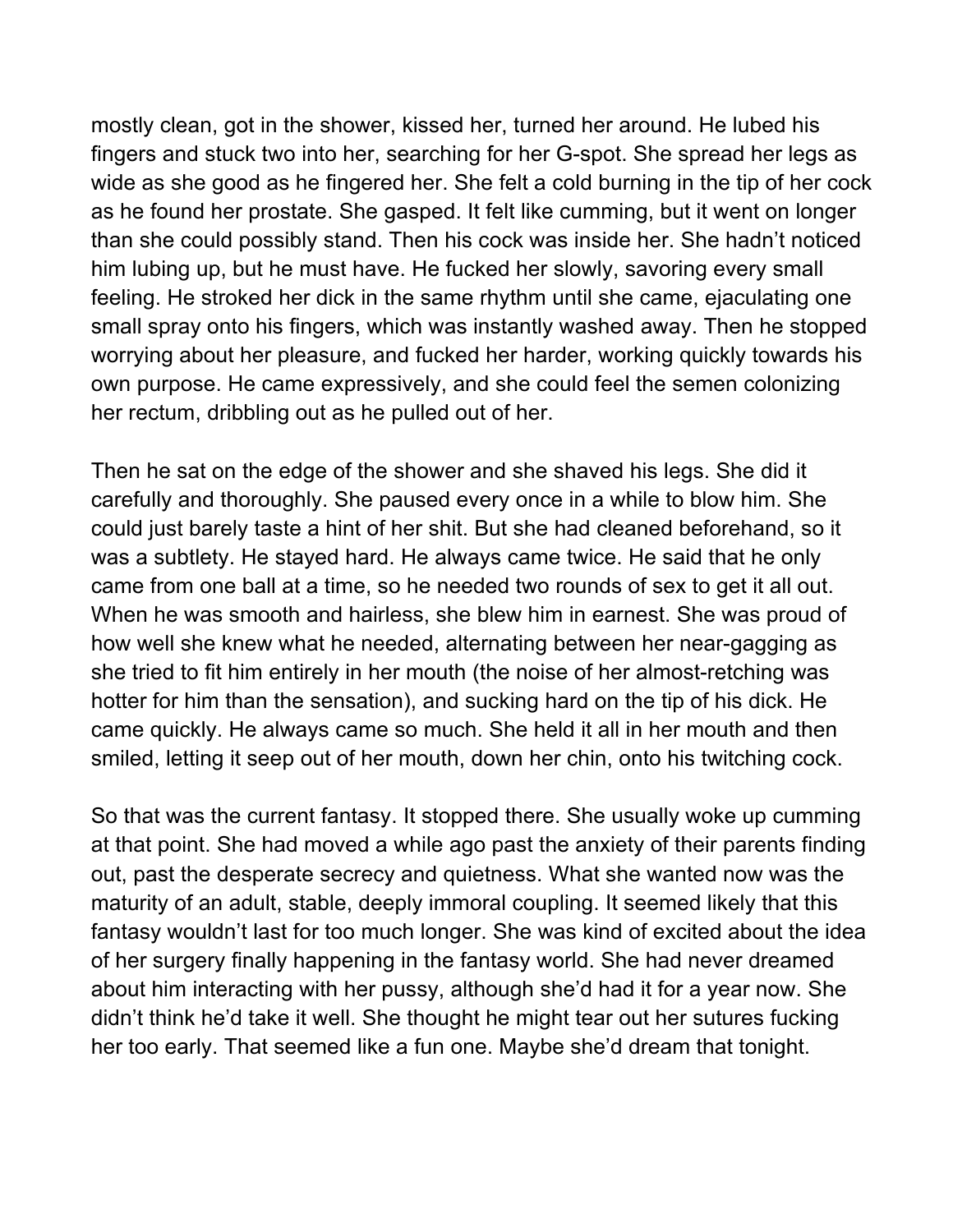There was a hole in the screen behind the window, and snow was sneaking in to die on the warmth of her skin. Snowflakes cuddled up against her flesh and their forms unconstituted. She was wearing Not Enough. Her oldest friend, Isabel, would have taken one look at her and told her to get away from the window, that she was going to get cold, and would have brought her a sweater and tea. Isabel would not do this out of kindness, because she knew how much Amber hated it. She would do it out of moral necessity. It was Wrong for someone to be cold and dehydrated. So she fixed the world when she could. She would rip cigarettes out of Amber's hand, and when Amber objected that those cost money, man, she would say, "the money's already lost, what does it matter now?"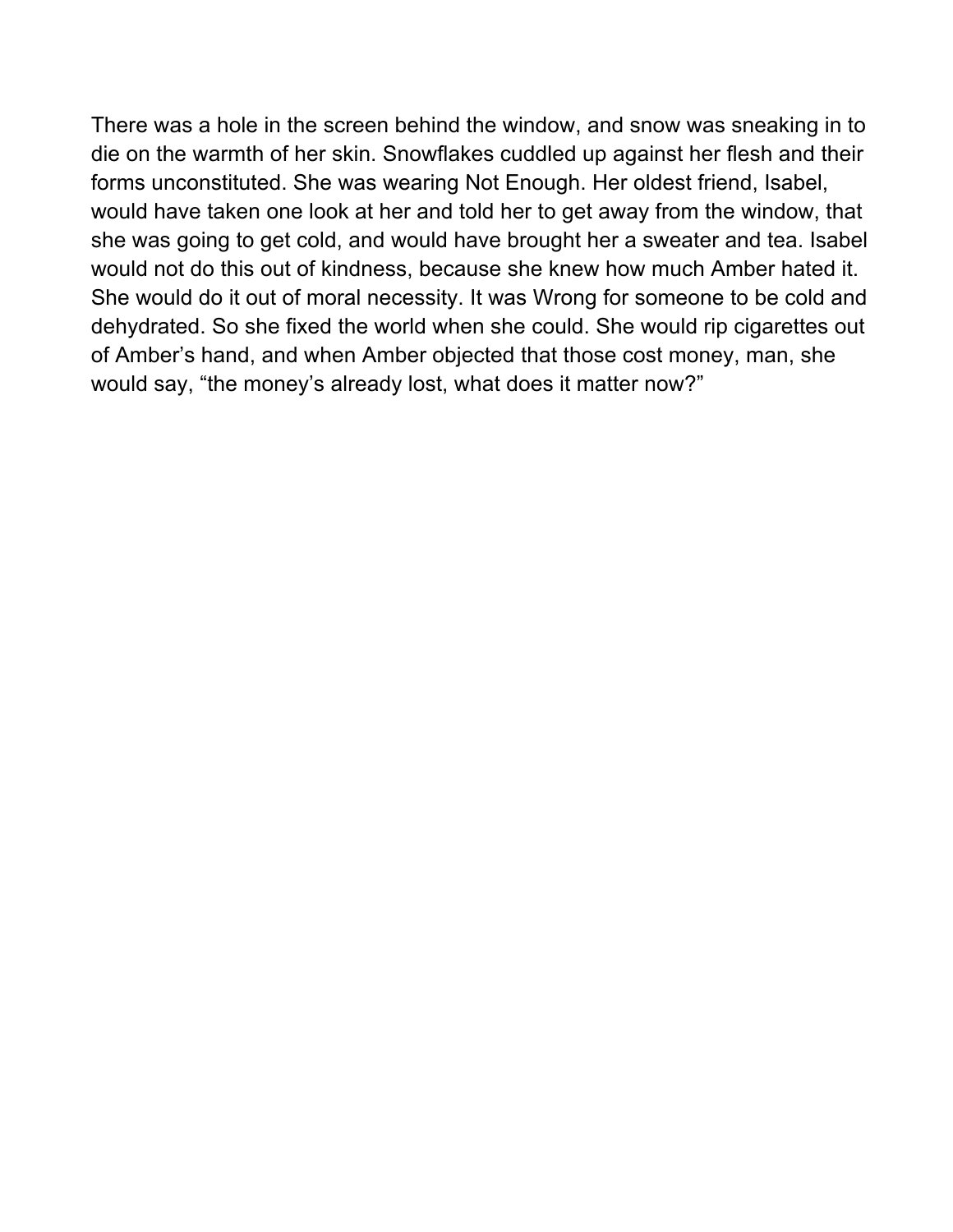Isabelle and Amber had never fucked, as much as Amber had tried. She had never asked overtly, or even given any conscious signals of interest, but had thought about it as hard as she could, very often, trying to change Isabel's mind by the magic of her will. It hadn't worked. The closest they had gotten was sleeping in the same sleeping bag one night camping in a large tent with 5 other people. Isabel moved into her bag late in the freezing night, after everyone but them had fallen asleep. They had just been talking, probably about Isabel's latest world-destroying crush. They talked often about Isabel's many loves, which Amber enjoyed because she fed off Isabel's passion, liked imagining that she could one day feel that much. Isabel enjoyed it for obvious reasons. Isabel had not brought a sleeping bag, but instead her favorite blanket, severely underestimating the cold. And once she'd had enough of shivering, she asked if they could share. So they did, and got very warm, and though Isabel could undoubtedly feel Amber's hard-on, she never said a thing. Not that night, nor any other. Amber vaguely remembered, perhaps through a haze of years of fantasy, Isabel moving her hips a few times to be closer to Amber's crotch, to her boner. Perhaps enjoying the power it implied. Perhaps just also turned on, also feeling unremarkable lust, unable to act on it because of the sleeping presence of their friends. And also because it would have destroyed the friendship. So everything that happened that night was firmly under the banner of plausible deniability. Perhaps that movement of hips. Perhaps when Amber put her arm around her, rested her hand on her stomach, she had lifted her tank top just a little bit, so the contact was skin on skin. Maybe, later in the night, Isabel had taken her hand and moved it to just above her chest, on the hemline of her camisole.

Sometimes it went farther and farther. In that corner of her mind, Amber had been the one being held. And Isabel had been the one with her hand on her hemline. And her hand had found its way onto Amber's junk, one move at a time, alternating who was making the next movement. Amber resettling her body and moving slightly upwards. Isabel letting one finger slip under the waistband by Amber's hip. Amber resettling again, turning her body slightly to Isabel, slightly more vulnerable. Isabel, over 15 minutes, creeping her hand to Amber's pubic hair. Amber taking Isabel's hand and moving it lower. That much took an hour of tense breathing, and listening to the snoring of Oliver, who slept in front of them. The handjob was slower still, each stroke a minute long, the touch tentative and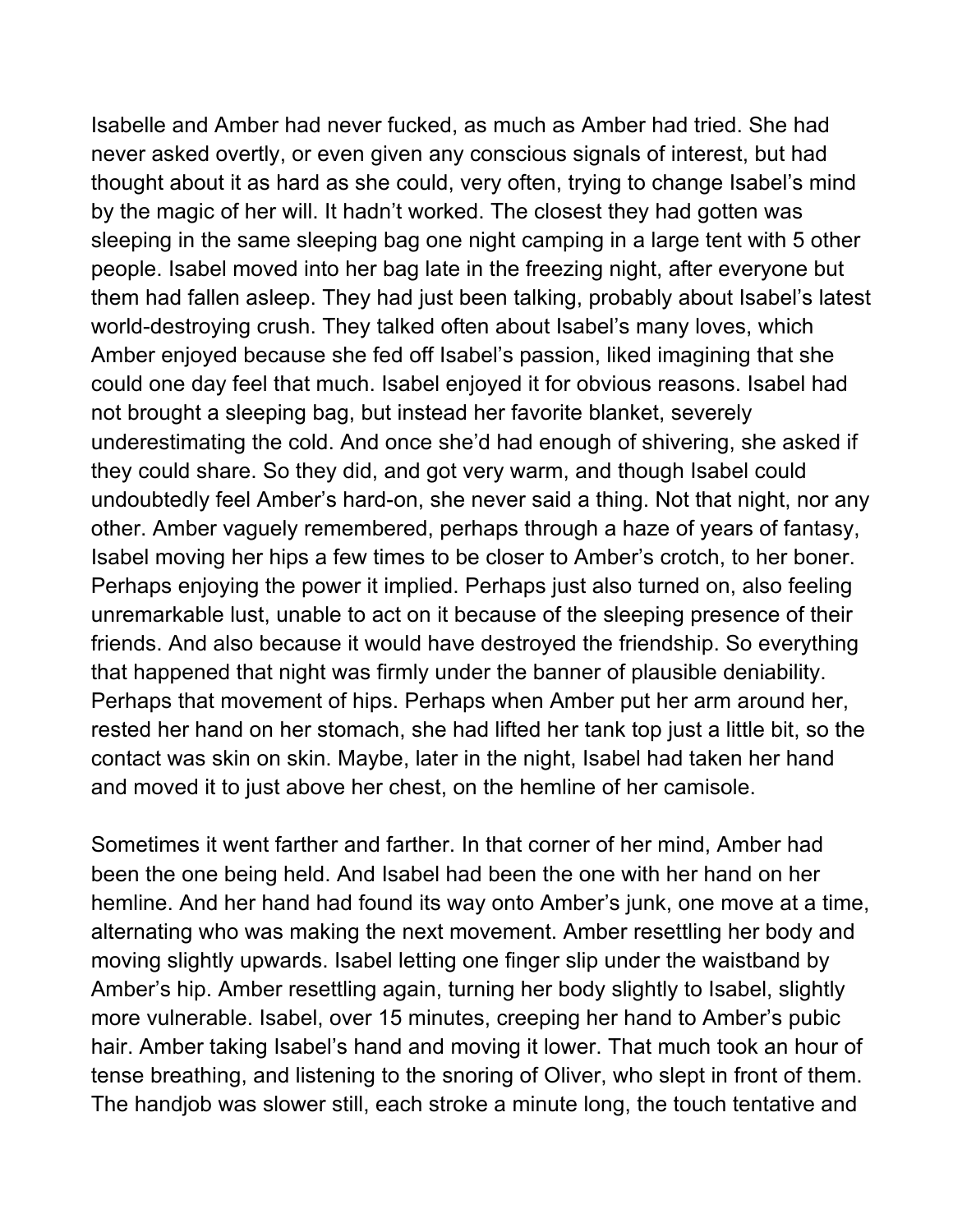then meditative. Just the heel of her thumb, stroking down the shaft like the hand of a clock.

And then a great turning, Isabel held now, a single movement that they could disguise as for comfort. Her hands quickly into her pants, only taking ten minutes. Isabel creeping her legs apart so Amber could find her clit. Faster movements. Isabel more prone to gasping, which always made them pause to listen. A real moan when they realized that she could more easily finger her by reaching from the back, but no one woke up. Her fingers, one and then two, sliding slowly inside the warmest place in this entire fucking world, it seemed (Amber was still a virgin save for Austin). And they of course tried to stick her dick in Isabel's cunt, but she couldn't spread her legs far enough apart in the confines of the sleeping bag, so Isabel came by touching her clit while Amber fingered her, biting Amber's other hand with frightening force to keep from screaming. And Amber came by rubbing her dick soft and slow between Isabel's buttcheeks. Staining her black camisole, but they wouldn't realize that until hours after breakfast.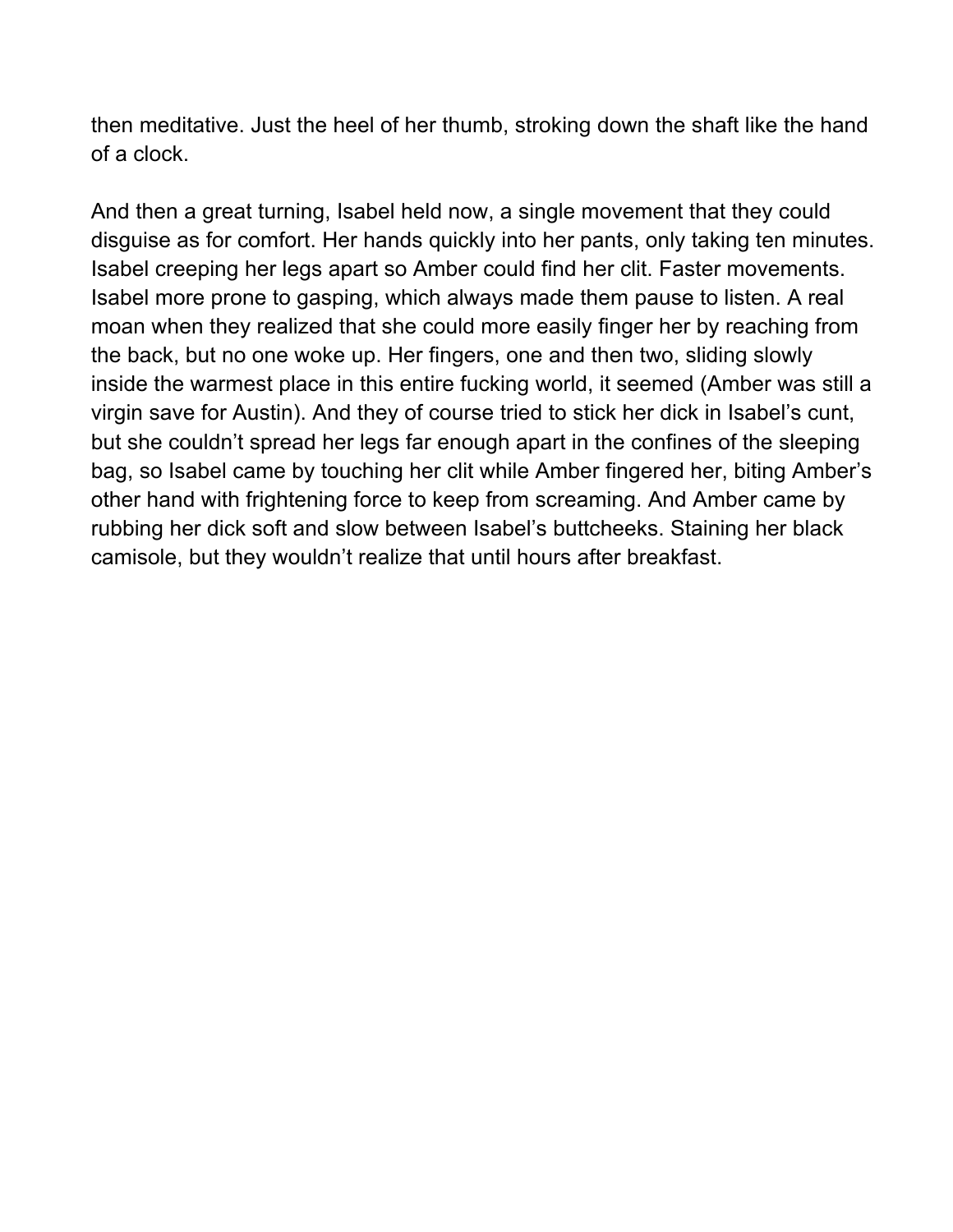They had also gone skinny-dipping together, back in high school, against Isabel's boyfriend's wishes. She didn't ask Amber to come because she wanted them to be naked together, she asked her because they were friends and she wanted to swim. If her boyfriend found out and had a problem, he could fight her physically. They swam and didn't touch and talked about school and ghosts and animals. One time they got caught by a young couple walking their dog. And to Amber's endless surprise, they didn't turn away and run, screaming, from the monstrosity of her form. Because she just looked like a young boy. Which wasn't really that scary to most people. Isabel petted the dog and made small talk with the couple, intentionally unashamed, and they had left.

Another night, clothed and walking back to her car, Amber had told her about her embarrassing habit of thinking about all of her friends while she masturbated. Isabel had pushed her for more details than she wanted to share. Which friends, what were the different fantasies, if they were written down anywhere and could she read them? And obviously, "Including me?" And when Amber shrugged, Isabel said "well, I give you my permission to use my visage to pleasure yourself, good sir," because she talked like that when she was drunk and feeling funny.

And she pressed for more details, and Amber said she thought about having sex sharing that sleeping bag, and Isabel said, "I wouldn't exactly call that sex," and Amber said "It's embellished. Like, now I know that you have that mole on your right tit, so that's part of the memory now," and anyway later that night in Amber's room, drunk on stolen Mezcal, Isabel had said that if Amber was using her to jerk off, it was only right that she get to at least know what that looked like. She took off her shirt and bra without ceremony, and waited until the waves of awkwardness had passed off Amber, and she was ready to be directed.

Amber started by touching her cock through her pants, and that was okay for a while until Isabel got bored because it felt too safe and told her to strip. So she took off her clothes and her pants and was directed to continue, which she did, wetting her fingers and rubbing the head of her dick in circles like a clit. She closed her eyes to stave off her embarrassment. Isabel had her hand in her underwear, staring at her, unrealistically shameless. She got up and straddled Amber's midsection, still masturbating, leaning over Amber, her tits in her face,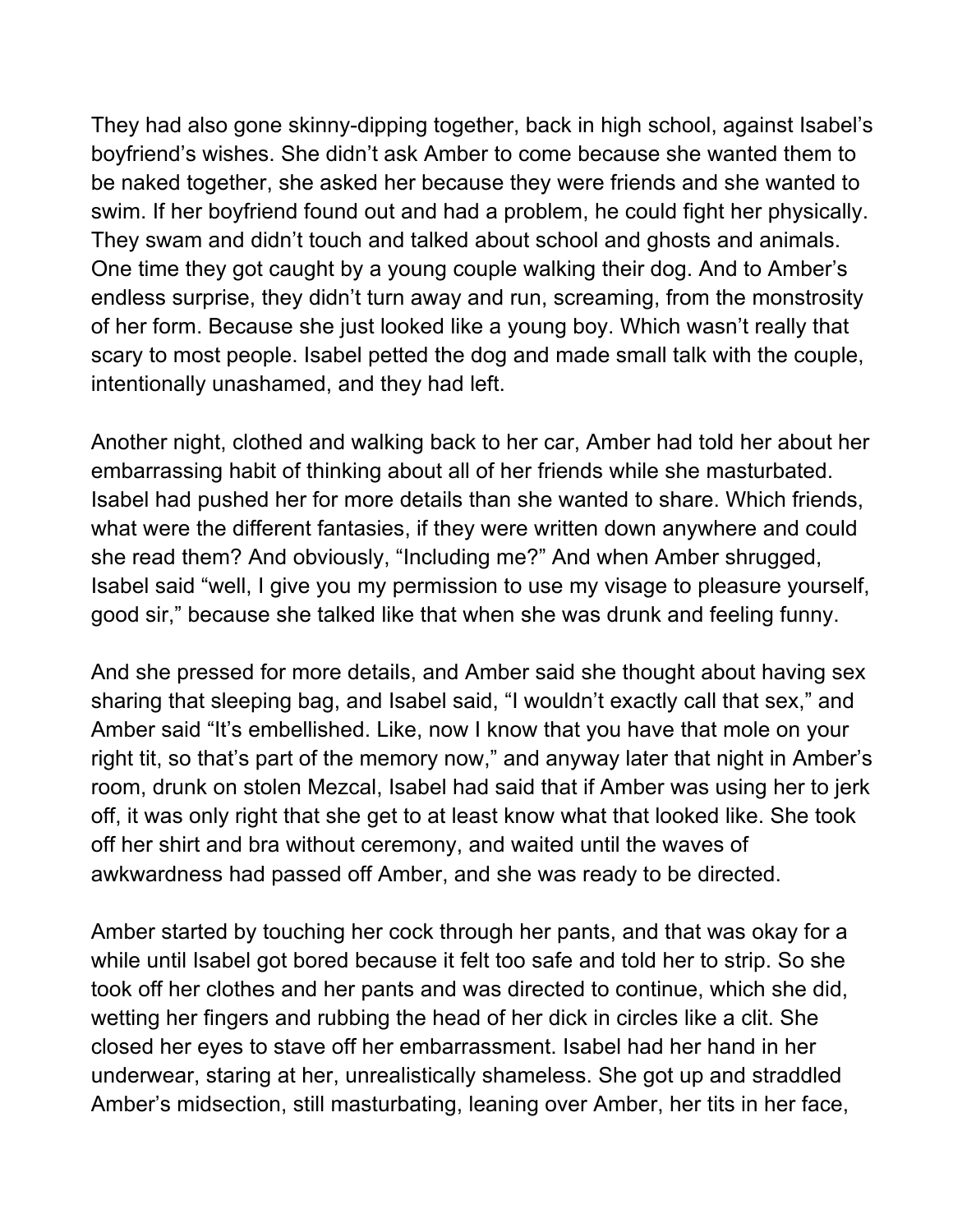not quite touching. Amber understood she was not allowed to touch or kiss. When she brought her fingers back to her mouth to re-wet them, Isabel let out a string of drool which fell over her fingers and her lips. When Amber was about to come, Isabel grabbed her cock and held on hard, stifling her orgasm, making it painful and strong and long. Isabel brought her fingers to her lips and tasted her semen experimentally, then made a face. She sat down on Amber's hips and looked at her for a while. She bent over and kissed her once, softly, and sat up and said "no, I don't like that."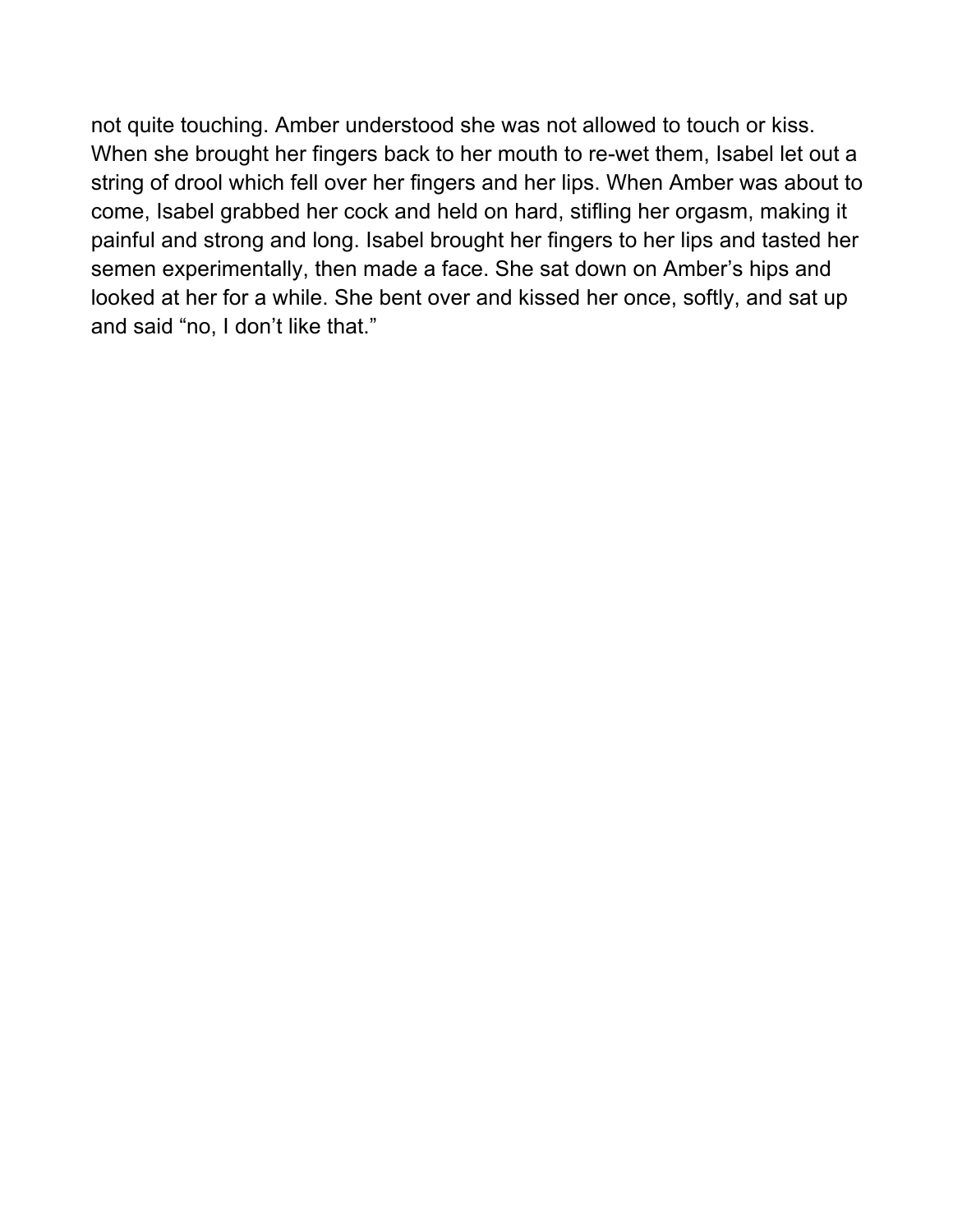They never had sex, though, not really. They went to separate colleges and didn't reconnect for years, and when they found each other again, Amber had started experimenting on her body with chemicals, first procured through illicit and unregulated means. Isabel had actually been the one to insist that she get a real prescription and get blood tests, once they had found each other again. Amber still waited until she moved into the city, because there were doctors there who wouldn't ask too many questions, and wouldn't make her see a shrink. Which she was never going to do again, not since the one her dad brought her to. And the inpatient shrinks that the first shrinks had sectioned her to. Then there was that one outpatient therapist that they had referred her to, when they finally released her. Who was named was Ezekiel, who was the only man in the world Amber had ever loved except Austin, and the only person in the world, she thought, who knew about her relationship with Austin.

The tips of Amber's fingers had become warm. She noticed the cigarette was almost gone, and snuffed the ember in the bottom of a glass tumbler that she had abandoned on the window sill days ago. She thought about closing the window. She didn't. She knelt down on the ground, her head level with the screen. She opened the screen. Snow blew in and wetted her skin. She grew cold and colder.

Something in her brain, some echo of a memory or a fantasy, some voice that she knew intimately but could not place, telling her, "if you're too bored to live, you might as well die." So she turned down the thermostat, opened all the windows as wide as they could go, lay down on the couch, and shivered until she felt alive again.

She did this every once in a while. It was still definitely still self-harm, she didn't even deny that. But she pretended it gave her access to a spiritual peace with the world and its elements. And she also got to punish her body for being whatever it was. Two birds. And it was better than the bloody shit she used to pull.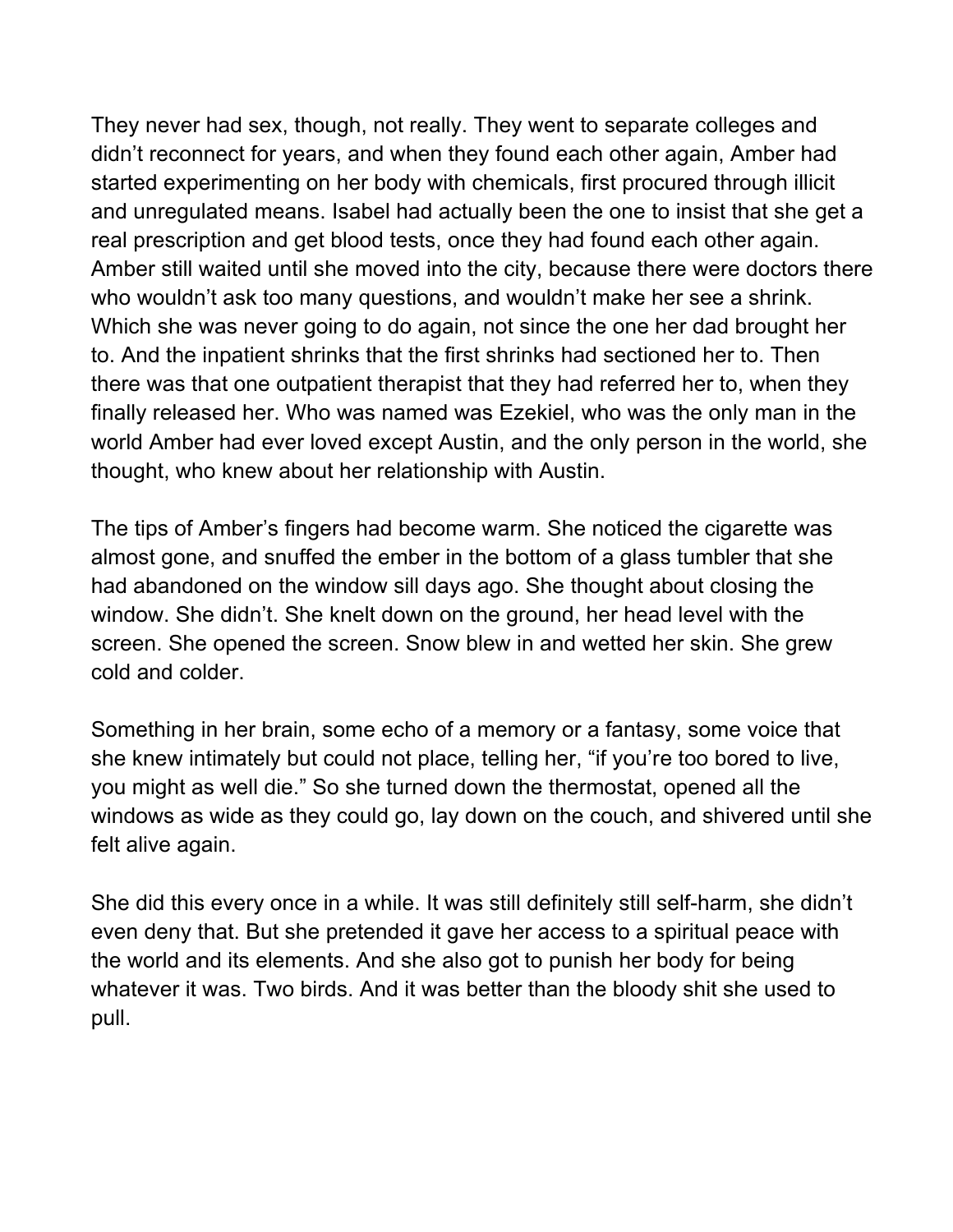She hadn't cut in a couple of years, which was part of the deal she had struck with the therapist named Ezekiel. She had told him a lot of secrets in their 10 months together, between Amber's second suicide attempt and her leaving home at the end of high school. Secrets about how she drew blood out of her body to use in shitty undisciplined magic based on books she found in the school library. About how she drew blood out of her body because she was tired of feeling nothing. About how often and vividly she imagined murdering her father. About the pussy she imagined belonged between her skinny legs. About her brother, who she murdered in her pre-infancy, and who she had been keeping alive in her memory ever since then.

Ezekiel had a wonderful rare ability to be totally unfazed by the worst things Amber could think of to tell him. He simply nodded when she first told him about her brother-fucking fantasies. He laughed when she made a joke about killing Austin that included the word "fetality." He actually said "Me too," when she said she hated her father. He said "Me too" when she said she'd been born into the wrong sex. He said "Me too" when she said that she cut herself. She said "prove it" and he raised up the long sleeves that he too was wearing. The scars were old and healed.

He said to her she never had to forgive her father. He said to her that she didn't have to live as a boy. He said to her that she could have whatever relationship to her brother that she wanted. One day she spent an hour looking straight into his eyes and telling him about how much she wanted to fuck him, how she had spent the last few nights masturbating and thinking about him, how she would seduce him by coming into his office, somehow miraculously transformed, with huge tits and no bra in a crop top that just barely covered them. And she's sprawl on the couch and talk as usual, but the way that she was lying, he could see the bottom of her boobs, and maybe, when she had changed positions a couple of times, lost in a story about her father, he would see a hint of her nipples. And she'd sit up on the couch, one of the pillows between her legs, and would rock back and forth on it. Subtly. She'd still talk about her family. She could explain away the movements of her hips as emotional agitation, as stimming, like how she would shake her hands and snap when she was stressed. And he would be hard or wet or whatever as he looked at her, and neither of them would acknowledge their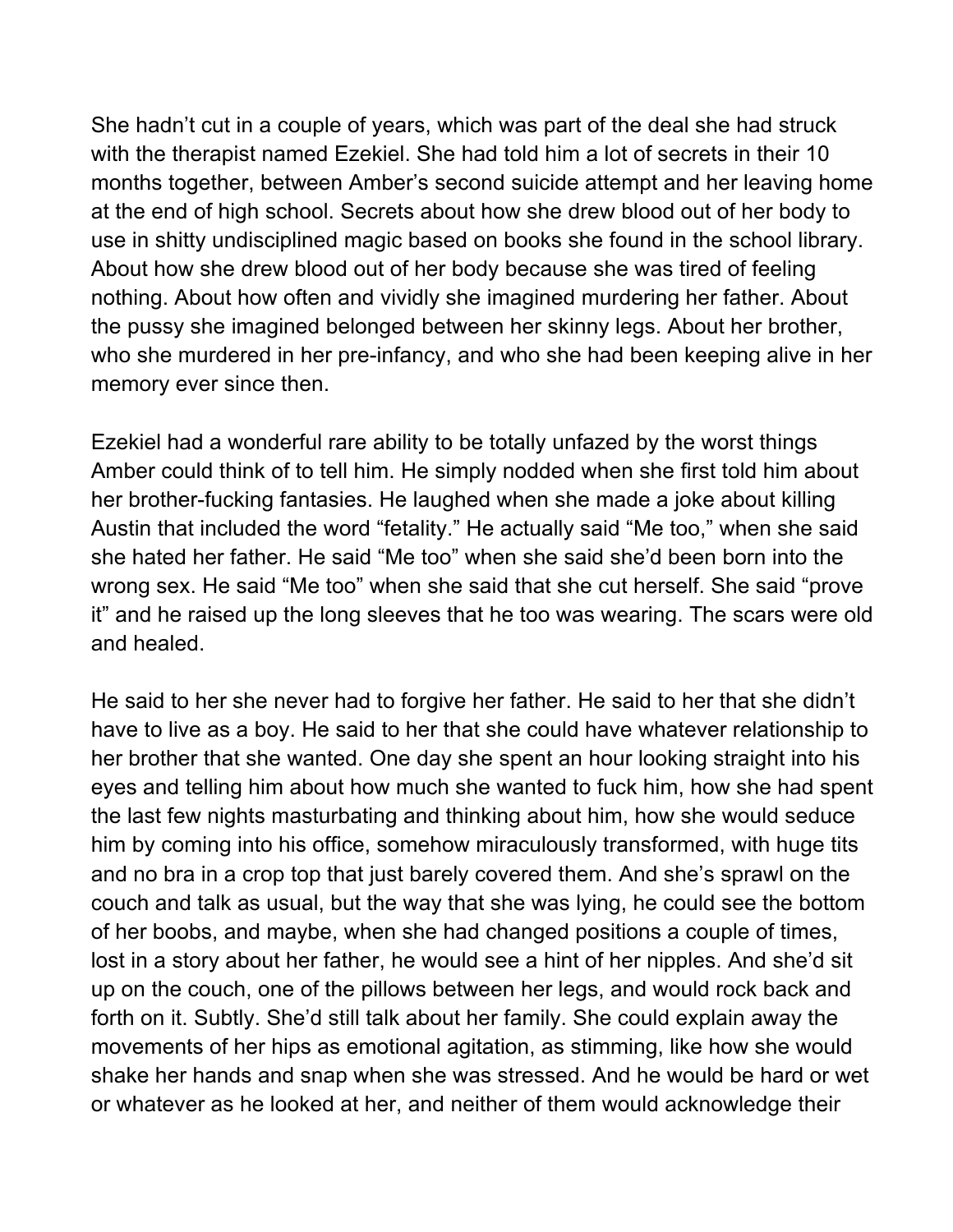arousal until she, accidentally, came from riding on the pillow. And as she did, she would watch a flicker of something cross his face. Something stifled, but bubbling inside of him. He looked at her as she said this, and he just asked her what part of that scene appealed to her most. And it turned out to be the tits. That thought made her cry, and they talked about that instead.

Ezekiel taught her all sorts of ways to hurt herself. They sat in his office and brainstormed different ways she could cause pain. Blades, fire, pinching, ice, fingernails, needles, riding crops, paddles. She wrote down the list in her chemistry-class notebook, and it went on for pages. He went through with colored pens and circled the ones that were safe and crossed out the ones that were dangerous. He said "you'll be happier if you only hurt yourself in the ways that I've circled." He gave the notebook back to her and said to keep it with her. Currently it was in a cardboard box in her room with a bunch of other bullshit that she was too sentimental to throw away.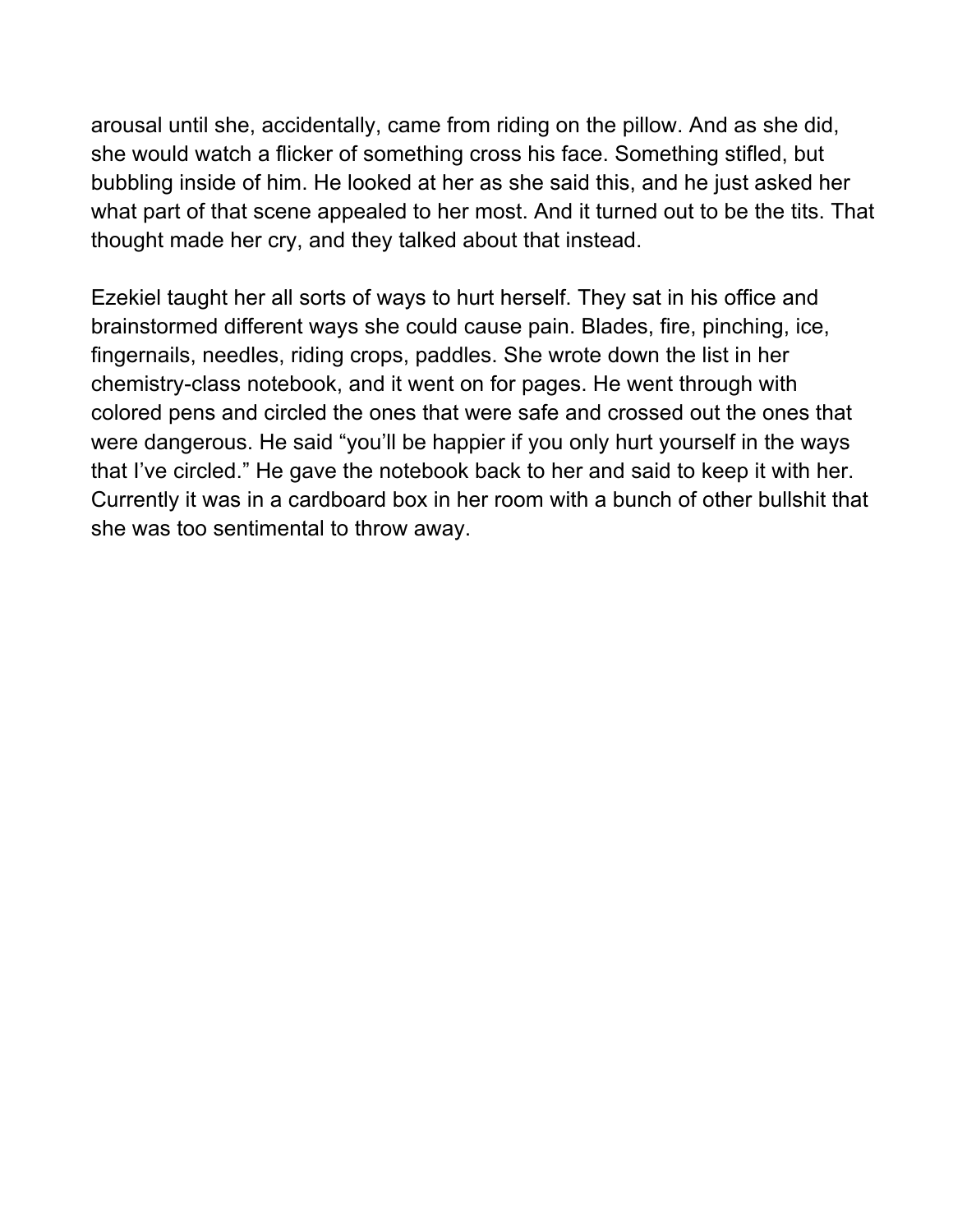She wondered how disappointed in her he would be if he could see her now, scrawny and shut-in, shivering in front of an open window at midnight. Almost a decade later, and still unhealed, unhealable. Still this.

In her memory her brother lay on the large couch beside her, holding her, his supernatural metabolism churning out heat like a furnace. He protected her from the snow, from the Bad Ones, from the recurring constant memories of the sex she (wished she?) had never had. She nestled into his phantom, and she wasn't even terribly cold. But she did close the windows before falling into bed in the silence of a snowed-in city after staying up till four in the morning for no fucking good reason at all.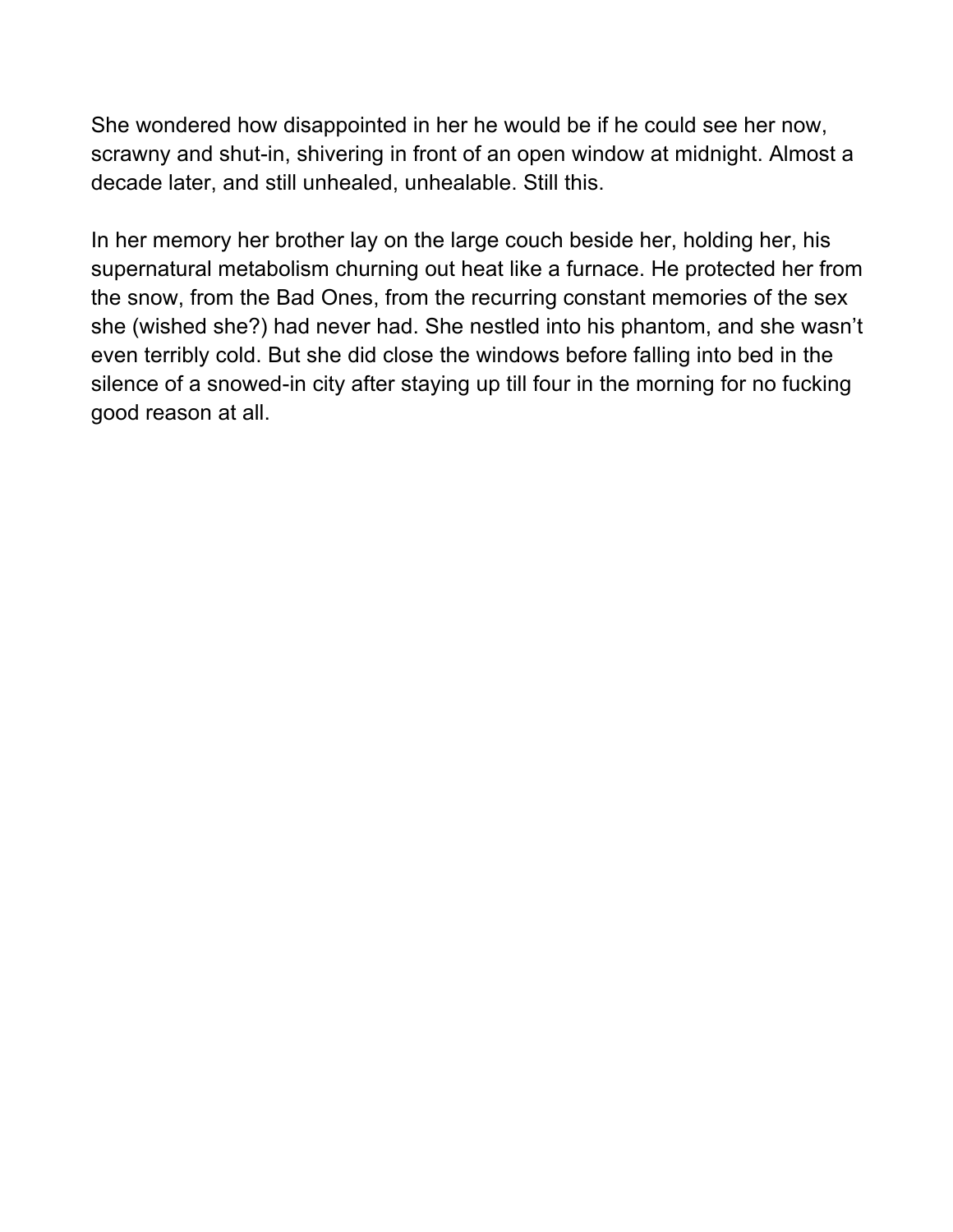Isabel came over to check on her, because she was good at checking up on people, and knew what kind of silence meant that Amber needed help (it was the kind of silence where Amber would answer one message with a word or two, and then fall silent and not respond for a day and a half). She brought over a giant bottle of Gatorade, because she knew Amber hated drinking water. She brought a computer because she had some emails to write and wanted to work on some video editing she needed to do. She couldn't just drop everything to go check on her friend, but she could bring her everything with her, bring Amber into her hectic, creative, productive life, bring some life and change into the world that Amber tried her hardest not to leave.

Isabel had a key to her apartment. Amber was asleep, obviously. In her tiny room, half the size of Fox's, if not a third. Matching the amount of rent they both contributed to their shared shelter. Enough room for a bed and a mountain of clothes on the floor and a dog bed for the tiny terrier that had died a year and a half ago. Isabel sat on the foot of her bed and touched her foot. She didn't respond. She touched her flank, and Amber stirred, clearly still asleep, just a reflex. Most people would shift away from a strange hand in sleep, but Amber shifted towards it, moving her hips to be nearer. It was what Isabel loved about her, what kept her coming back with Gatorade and patience; that underneath her pain, vague anger, and sloth, Amber loved and trusted reflexively, fundamentally moving in the direction of closeness and contact, even as she consciously isolated herself. Isabel had brought this up to her, and Amber had tried to call it sluttiness or nymphomania (and had believed it), but Amber didn't know what Amber looked like when she slept.

Isabel sat at Amber's feet and looked at her, her hand on her hip, until she wasn't sitting at her feet anymore, and she was placing the huge gatorade on her nightstand and sitting at Amber's tiny desk and opening her computer to respond to some emails. She hit the mute button as a video started autoplaying, filling the room briefly with the sound of porn. She paused that video (she had been watching it as a reward for finishing a project before coming over here) and looked back to make sure that Amber hadn't woken. Which she hadn't.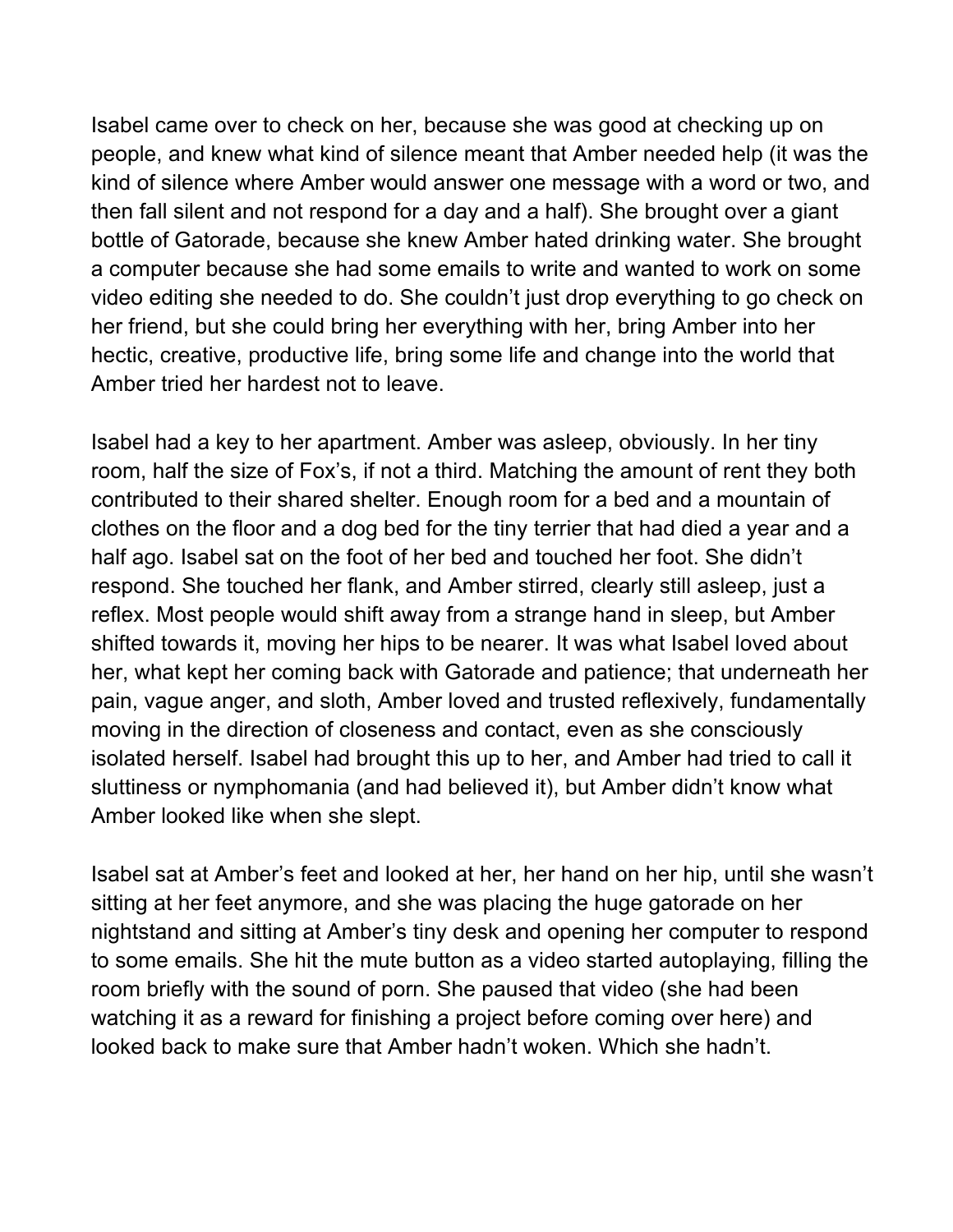When Amber woke, she woke up cumming. She had been dreaming about her brother. The same dream she'd been having for the last few weeks. It was a good dream to be having, not because it was happy (it was in fact the most painful dream she had ever had) but because it was intense and she felt something while it happened, and she had unfinished business in the dream, which meant she had something to do, some direction towards which she could point her life.. Which is why she slept so much, and when she had to be awake, she chugged NyQuil and melatonin to try to get back to the dream.

Austin had died and was haunting her. His death had been somehow her fault. Either through negligence or murder, but because those emotions felt the same, it didn't matter which was true. Maybe she had strangled him while doing breathplay and losing her control. That seemed like her. And in the dream, every night, he would appear at her bedside and rape her. She would see him, face expressionless, eyes unblinking, materializing out of the cold air. And she would believe for a second that he had returned, and then apologize to him, over and over and over again, and he would not seem to hear her, and would say nothing and not move his face, but he would take off his pants and pull her painfully by the hair, shoving his cock into her mouth. He fucked her face as she cried in grief and guilt and tried to touch him tenderly so he would look at her with anything like recognition. She would try to push away from him, her hands on his thighs, but he was strong and unmoving, and humped her, moving her head with his hands, until she gave up and did the things with her tongue that she knew he liked, trying to make him come so she could talk to him. But when he did come, voluminously, the warm semen filling her mouth and throat, his cock almost to her esophagus, making her gag and cough, and a strand of spittle and cum stretched between her lips and his dick as he finally pulled away. She coughed and coughed and tried not to vomit, and ran into the bathroom to puke. He followed her in, and as she leaned over the toilet, he pulled down her pajama pants and started to finger her ass with fingers wet from his own ejaculate. She pushed him away but he was immovable, unnaturally strong, a force of revenge and pure lust. And she gave up, slumped over the toilet filled with her vomit, as he stuck it in and fucked her, rhythmic and without passion, her asshole a fleshlight for this creature. When he came again, pushing his dick as far into her as it could go, she screamed with the overwhelming sensation and pain. She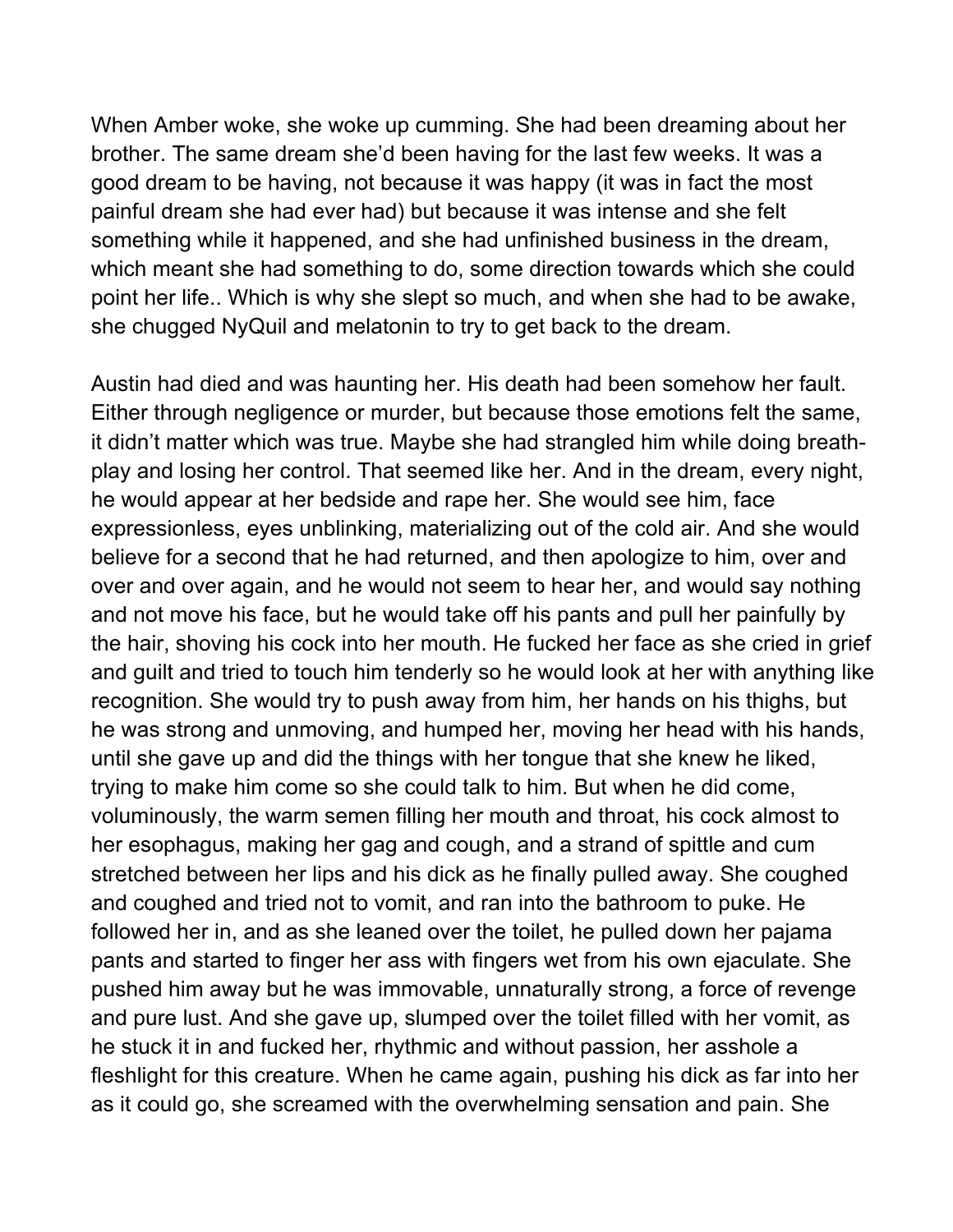threw up again as he pulled out. There was shit everywhere; on the floor, on her asscheeks, on his cock. He left the room and she stumbled into the shower.

The water washed away some of the grime of his rape, and she cried for her dead brother. He appeared again in the door of the bathroom. This time he was Austin. He looked at her with concern and love, asked what was wrong. She told him "nothing," she told him to wait in the bedroom for her. He left her alone and she sat on the floor of the shower, her fear and pain turning to anger. A chesttightening anger so expressive and deep that it was almost pleasurable. A righteousness that only comes when you know beyond a shadow that you've been wronged.

And when she left the bathroom and saw him sitting on the bed, in his underwear, looking innocent and worried, the rage was too much to bear. So she pushed him back onto the bed, ripped his boxers down, her arm pinning him across his chest. He asked her what was going on and she spit on him. She spread his legs and jammed her cock into him, without warning, without anything. He screamed from pain and struggled under her, and she put her hands around his neck, not teasing, not pretending. She strangled him as she raped him, the dryness chafing her, spitting on his worthless, falsely innocent face. He was dead before she came in him. And in the moment before she did, she knew that now he would come again tomorrow. Rape her again. And she would kill him again. She cried and cried as she orgasmed into his lifeless body.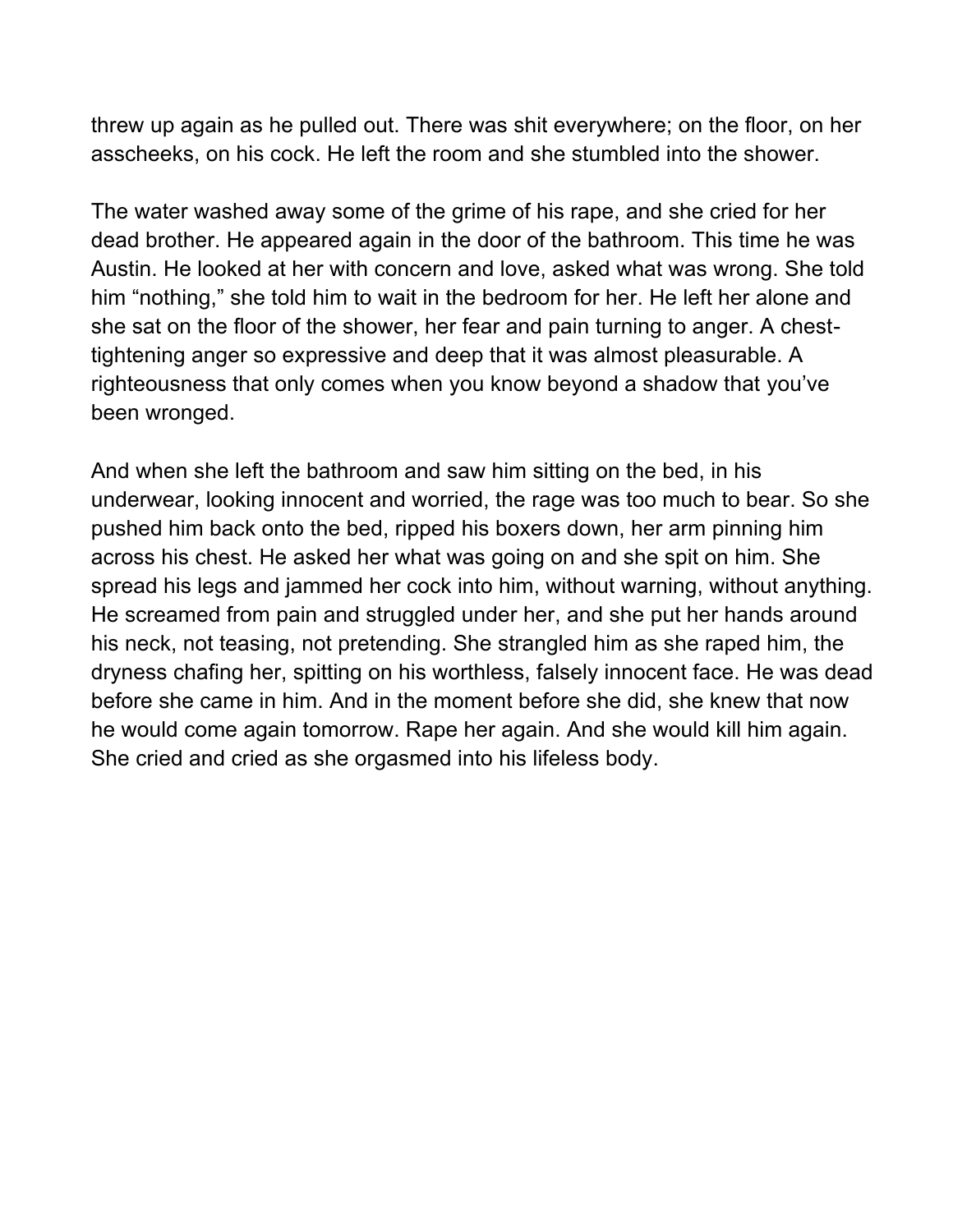The first time she had had this dream, she had woken up crying, panicking, unable to see straight or breathe correctly. She had laid in bed motionless for hours, waiting for the sun to come up, waiting for the memory to fade. She had never experienced that kind of torment with him, that level of cruelty and trauma. Had never seen his face that devoid of love. That first rape dream had been at the start of this depression. Had, in her estimation, started it. And every night it would happen again. Every night she would be unable to stop him, unable to reach him, unable to stop herself from murdering him again.

She could not lose him. She could not lose this tether, her lifeline, the only person who loved her the way she needed to be loved. She could not have this be the way their story ended. So she kept going back to the dream, intentionally, over and over again, trying different tactics every time. She tried initiating sex with the ghost before he could take control, but he took control anyway. She tried to forgive him immediately, to pull her brother into the shower with her and let him hold her, but she just ended up strangling him in the shower (or drowning him in the bath, once). She tried to run away, but he caught her. She tried to cum before him, masturbating while he face-fucked her, to see if that could wake her up and short-circuit the dream, but she could not finish. She tried to call for their father, she tried to call the police, neighbors, but no one ever answered. She tried and tried and tried to save them, and it always ended in trauma.

The day that Isabel came over, she had decided she wasn't going to wake up at the end of the dream. That she would hold herself in sleep after he had died, just to see what could happen next, if there was anything salvageable in the minutes following the murder. So she had researched a fatal dose of Ambien and took half of that. Can't wake up from the sleep of the half dead because of something as small as an orgasm.

The deeper, more dangerous sleep made every sensation more sluggish, slower. Time passed at a crawl and every goddamn thrust lasted a lifetime. It felt like she had been caught in these rhythms (thrusting, rape, waking/sleeping) for an eternal time. Which wasn't awesome. But which she could handle as long as she could believe that it could maybe someday end. She found herself slipping out of her dream-body, and she waited for the moment to come where she could stop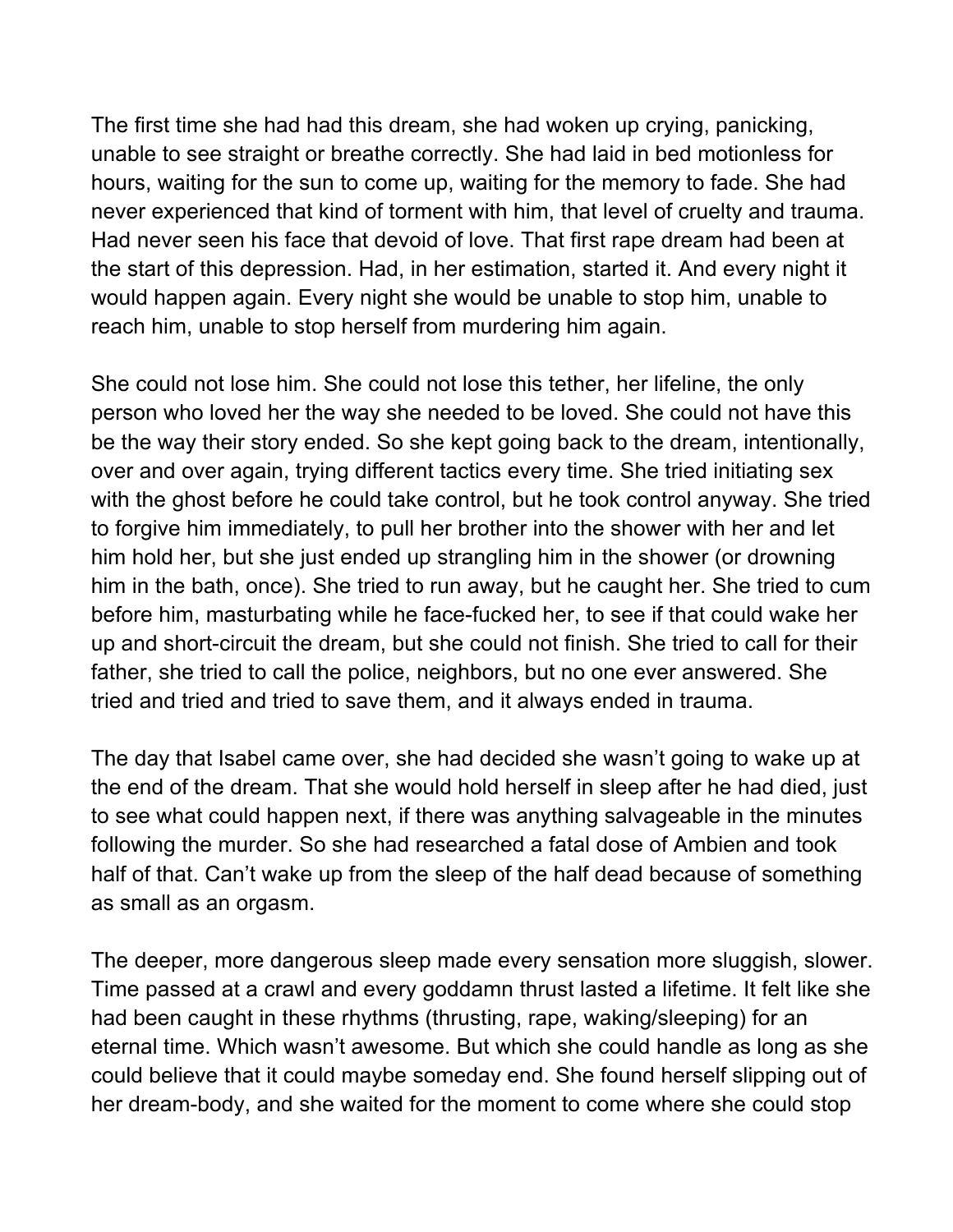dissociating and start trying something new.

When she was in the shower, at the moment when Austin re-entered the bathroom to ask what's wrong, she went back inside of her body (or at least close enough to operate it) and spoke to him. She asked him to come to the shower (she had done that before), and asked him to listen to her (she had done that before). He sat on the edge of the tub, getting his boxers and t-shirt wet (such a good obedient brother, to always listen to her like that). She started to tell a story which started with the words "do you remember, when we were children..." but which wasn't a true story.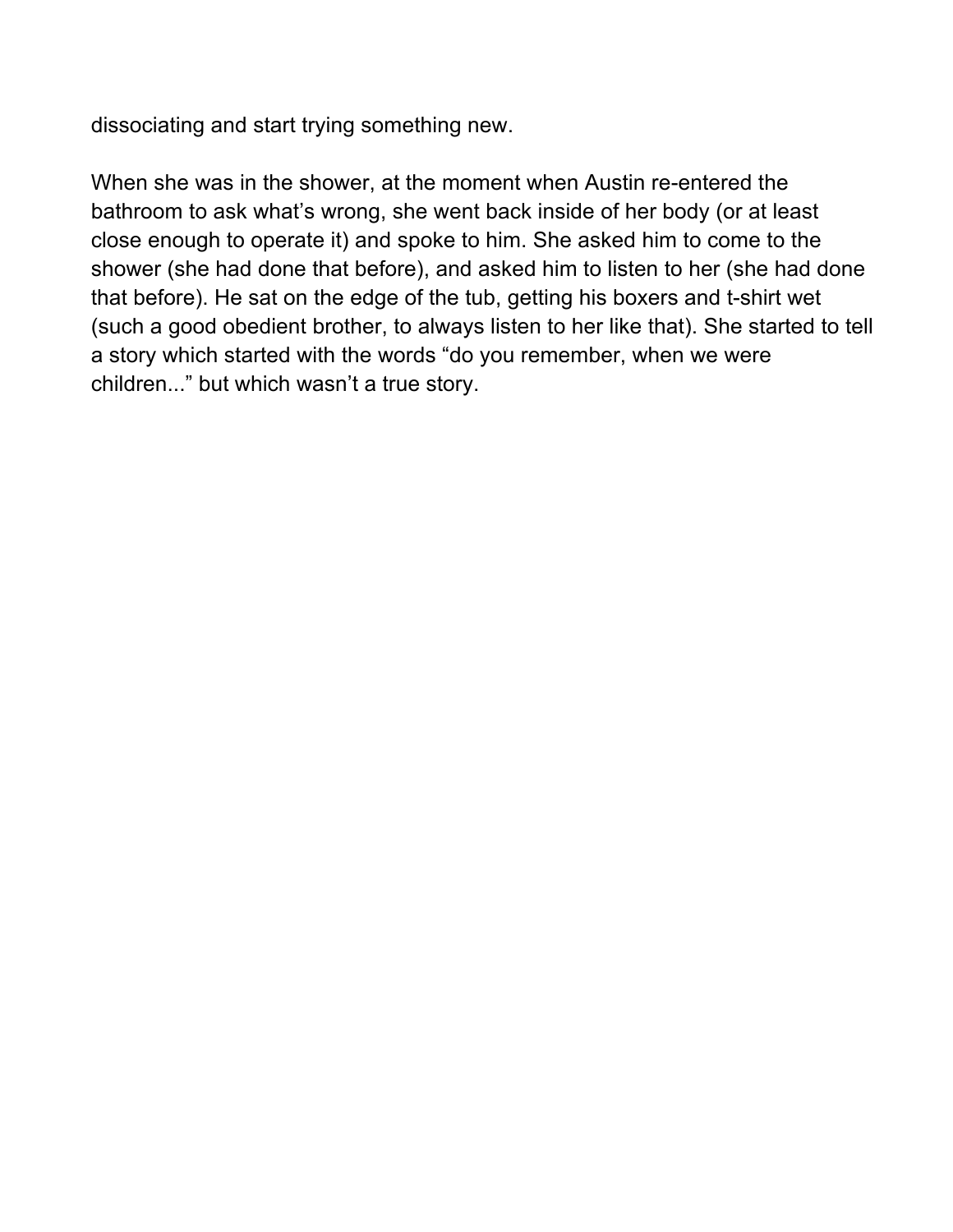She said, "Do you remember, when we were children, like 12 or 13, and we met that girl named Kirtani? And remember how she told us that she also had a twin, and asked if we also shared thoughts and could see through each other's eyes?" Austin listened, looking puzzled, not quite remembering. "She invited us over for a playdate, and the four of us rode our bikes to that clearing in the woods, the one with the really good tree? And her twin was a tomboy with really intense eyes who almost never said anything at all. And you bragged to them that the two of us could share thoughts, even though you knew that we couldn't. So to test it, you and Kirtani's sister, what was her name?" None of this story was true. Austin tried to remember details of it anyway. He said, "was it Chris?" and I said, "Yes, it was Chris. You and Chris went into the woods, out of earshot. You walked for a long time. Me and Kirtani were sitting on the ground, concentrating very hard. After a while, she said, "I can see them, can you?" and I said no, because I was never one for boasting like you were. She told me that the two of you were talking about what you could do to surprise us. She told me that you had told Chris to take off some of her clothes, because neither of us would have expected that. She told me that both of you got naked. She whispered to me that you had started kissing. She whispered to me that Chris was touching you, touching your thing, is what she said." Austin was nodding, remembering. This was her dream, her fantasy world, and it was her memory to alter as she wished. Austin said "I think I actually touched her first." And Amber said, "I believe that. I know that you were the one who put it in. Kirtani's eyes went like dinner plates when she said that. I remember asking her 'does it feel good?' and Kirtani said 'it feels good to her but I hate it, it feels really bad,' and she went running into the woods after her sister. And when I was alone, I could actually feel it; just for a second, just the feeling of plateauing right before coming. I could feel that girl around me. I could hear Kirtani screaming for her sister to stop that, it's not right. But I could hear it on both sides of me." Austin said, "I was surprised when Kirtani showed up. Because the sex had actually been Chris's idea." "Really? She didn't say that." "She did to me." They sat in silence for a second. "That was the first time," Amber said, "that i ever fucked anyone other than you. And I didn't even do it. I didn't even choose to do it." The shower kept washing smaller and smaller particles off of Amber's body. "And I was just thinking. I think you might have raped Kirtani. I think that might have been rape." Austin didn't look at her. "I think you might have raped me." Austin didn't look at her. Water fell down her. Austin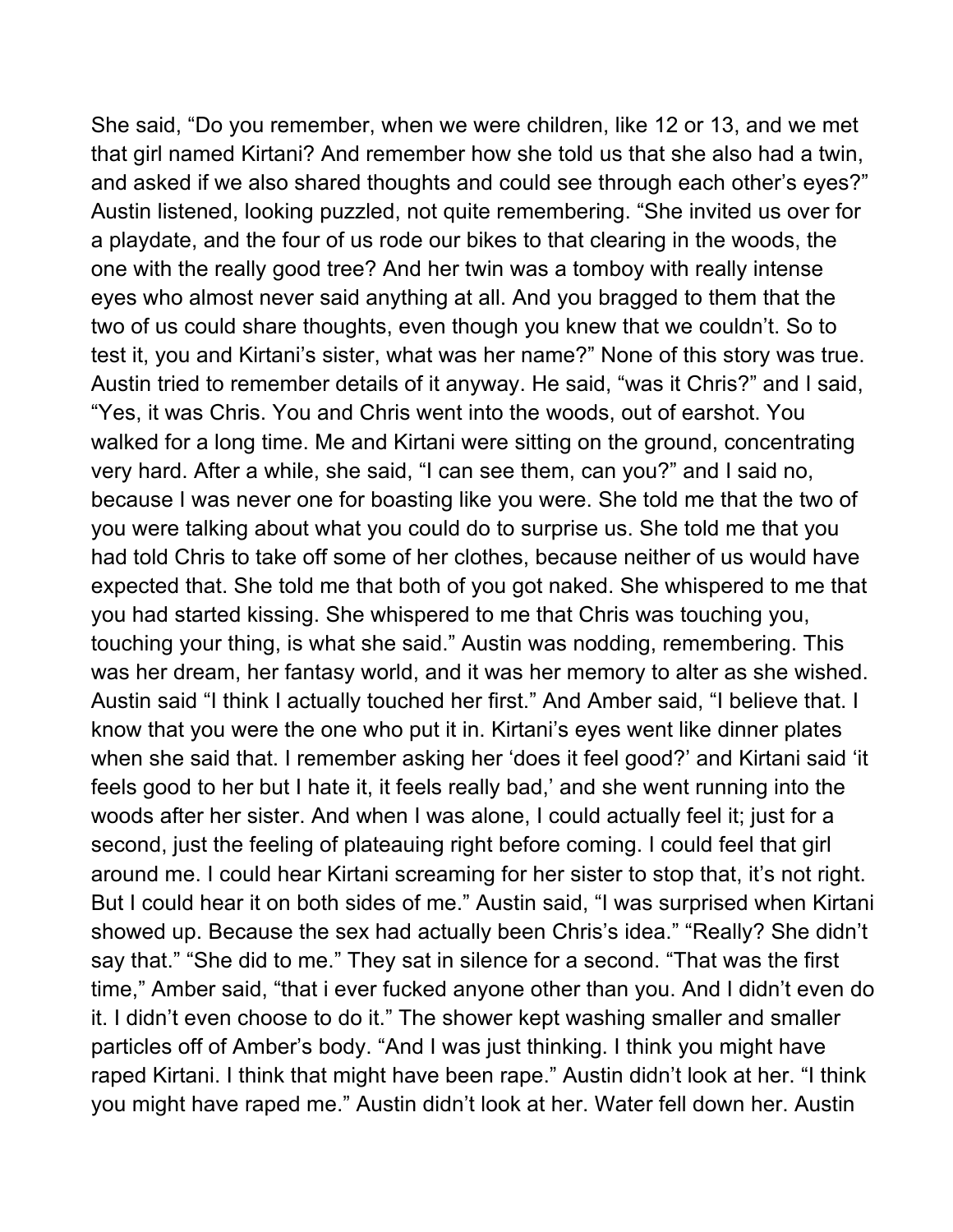whispered "why are you bringing up stuff that happened so long ago?" And Amber screamed "Because you just did it again! How do you not remember?" And the rage caught fire and burned out of her, and then she assaulted and murdered him again, just like she always had.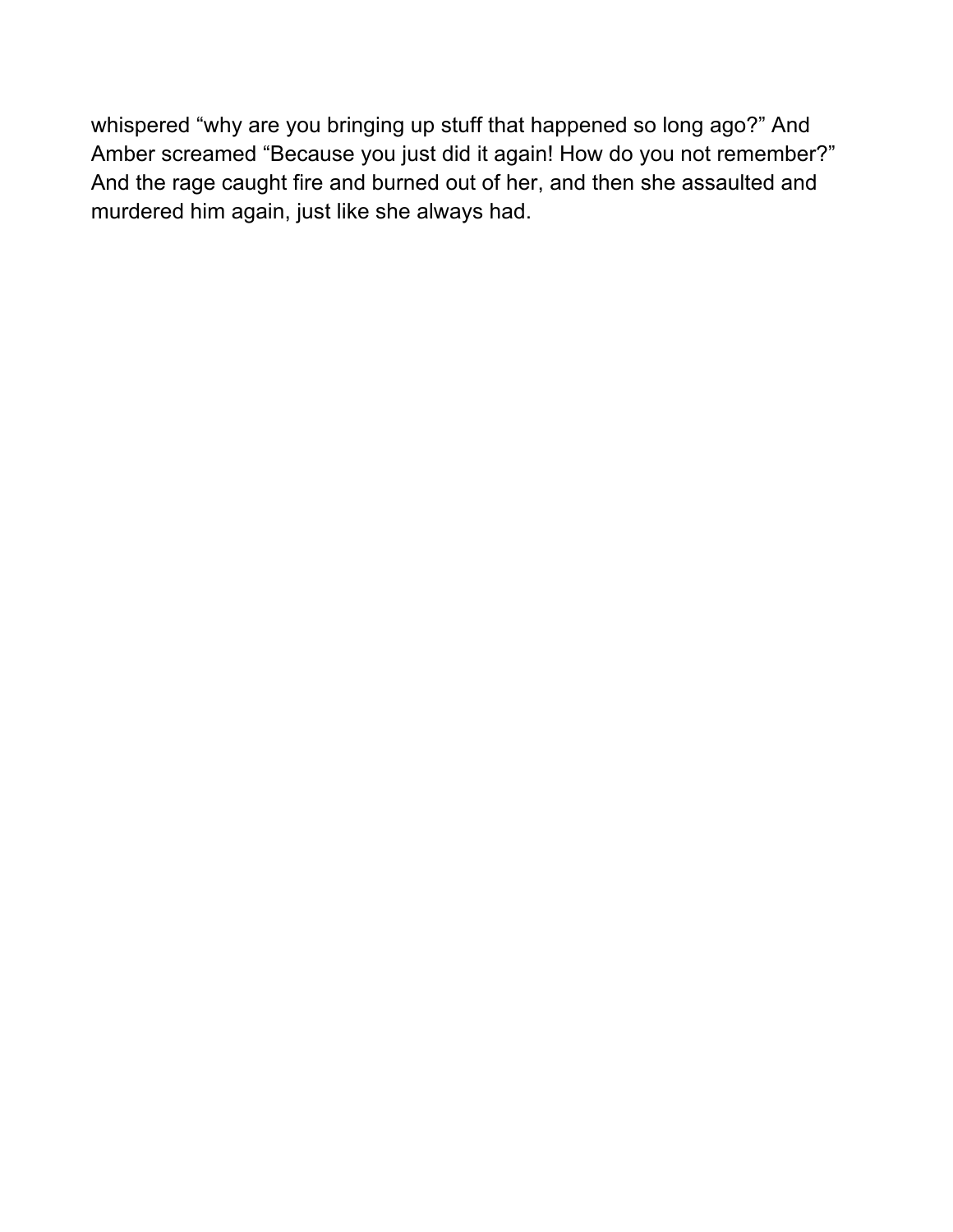When she woke up, she woke up in Austin's room. In his shitty, gleamingly whitewashed apartment. Her real body in her real bed was still 50% Ambien, and was still half-dead. So she woke up in the body that was able to wake up; she woke up in a different layer of dream. She woke up coming. She had been sleeping naked, her leg and arm sprawled over him, holding him in place while he watched television on a laptop next to him. She came, in this second dream, all over the side of his hip and thigh. He laughed at her as he mopped up her semen with the sheet. She didn't laugh. She was caught between crying in relief for finally seeing him in a new context, and crying out of leftover anger from the dream-murder. So she ended up just crying.

He did the thing where he just looked at her, uncertain of how to touch her, whether he should say something. He attempted to hold space, but his silent awkwardness instead just made him fade into the wall. She forced the crying to stop and held him. "Bad dreams?" he said. She nodded. "Couldn't have been too bad, right?" he said, showing her the soiled sheet. She whispered "Bad," and looked away. He pet her quietly. He lasted about 8 minutes before his mind wandered and he unpaused his TV show. That was long for him. Amber smiled a little. He was here, he was real. The bad dream was a bad dream, and their lives together could continue.

"Do you remember Kirtani and Chris?" she asked him quietly. He said, "Oh yeah, of course." She said, "I was dreaming about that." He closed the laptop. "I remember that as being a good day." She shook her head. "Not for me. I didn't like it when you did that. Without even asking me." "Yeah." After silence, he said "I should have asked you. And her." Amber thought he meant Kirtani, but she couldn't be sure. She asked, "What even did you really do with Chris? I only felt bits and pieces, and I don't know if you ever told me."

He sighs and retells the story that she had invented. She forced him to admit to a sin he had never committed. He told her the story of taking that other child, the younger one by an hour and a half, the one with behavioral issues, the one who swore, over the hill to a cool wet place under a large stone. He told her about playing a quickly escalating game of chicken, pushing each other further and further and seeing who would break first, protest first, run away. Pushing their 13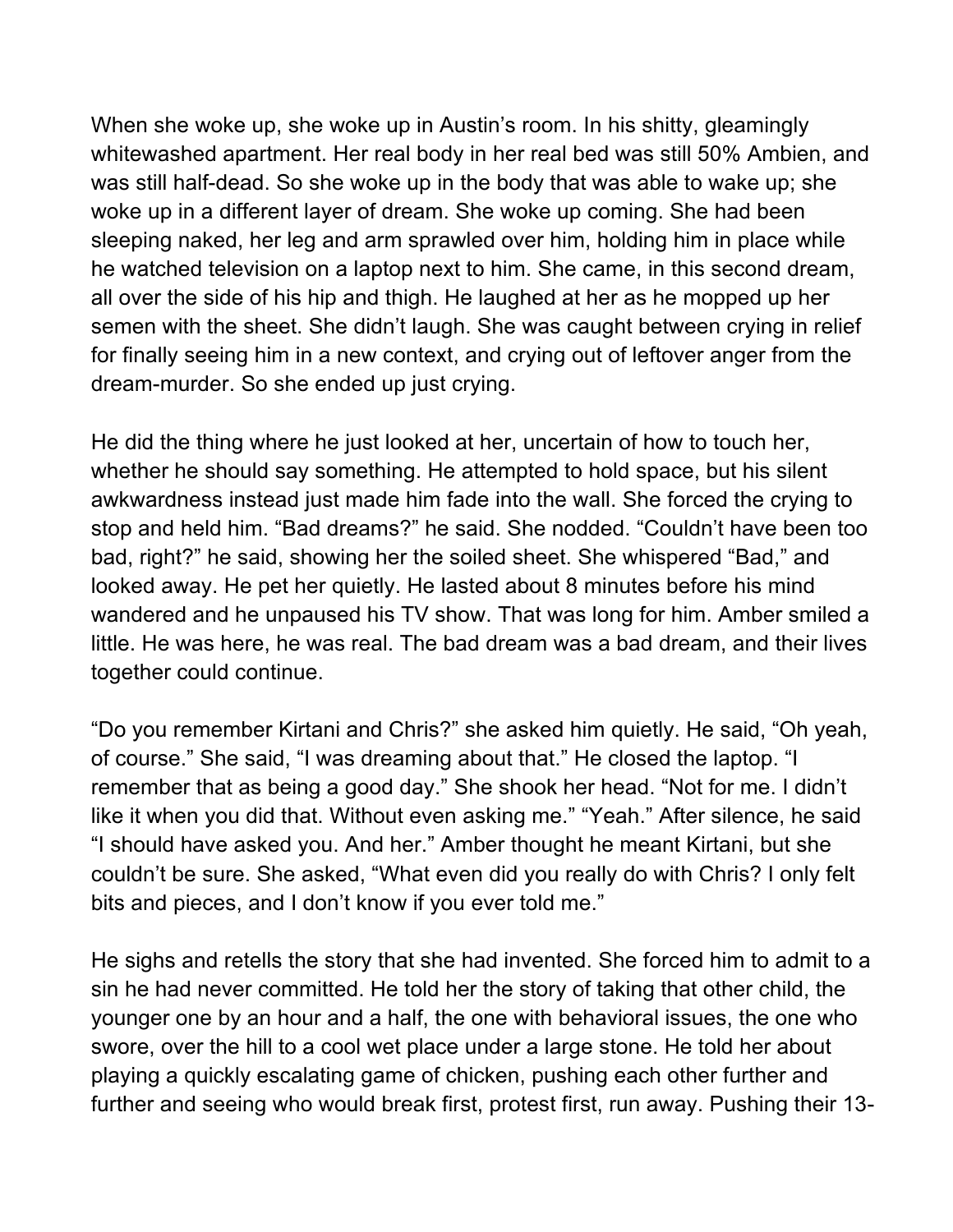year old bodies together, partly out of young adolescent lust, partly because they were both too proud to admit they hadn't wanted it to go this far. That they were scared. That they were both saving themselves for their siblings. Who they loved more than life itself.

He told her this story, that he believed, of the overwhelming shame that covered him like a layer of sweat as he came inside the girl, and the look of panic on her face as it happened. And as Amber listened, she began to believe him too. The memory of the nightmare was fading. He told her about Kirtani barrelling through the trees, the look of shock on her face to find him inside her sister, both of them covered in dirt and rotting leaves, and Amber started to remember for herself that moment of divided consciousness, where she could feel, with Austin's dick, the inside of that angry, wayward girl. And they talked about it. And when they had finished talking about it, Amber said, "I think that was kind of traumatic for me. Like, feeling you have sex without me wanting it, I think my brain, somewhere, processed that as trauma." And he said, "You think so?" and she said, "I think so. I mean, I was just dreaming about you raping me, but you were disembodied, like a ghost. And then we were talking about that day, in the dream. I don't know why else I would have dreamed about you raping me."

And after a while of silence, he apologized and meant it, and she said, "it was a long time ago," and he said, "can I do anything now?" and she said, "I need a palate cleanser," and she grabbed his head and shoved her cock in his mouth. She pinned his head to the wall and fucked his face. He gagged and kept gagging, and she kept going, keeping a brutal and uncompromising pace, pushing deeper and deeper towards his throat. She whispered, "relax, this will be over soon." And when he gagged again, she whispered "this is your punishment," and he closed his eyes and tried to relax his mouth and untether his mind, and let his sister use his mouth like a sock. She held his hair with one hand, the other gently touching the stubble on his jaw. She came in his throat, in rough still spasms, and as she looked down at that young man beneath her, tears in his eyes, semen dribbling from his mouth like spittle, history became rewritten, the memory of the ghost-nightmare faded, and her life with her beloved brother could continue.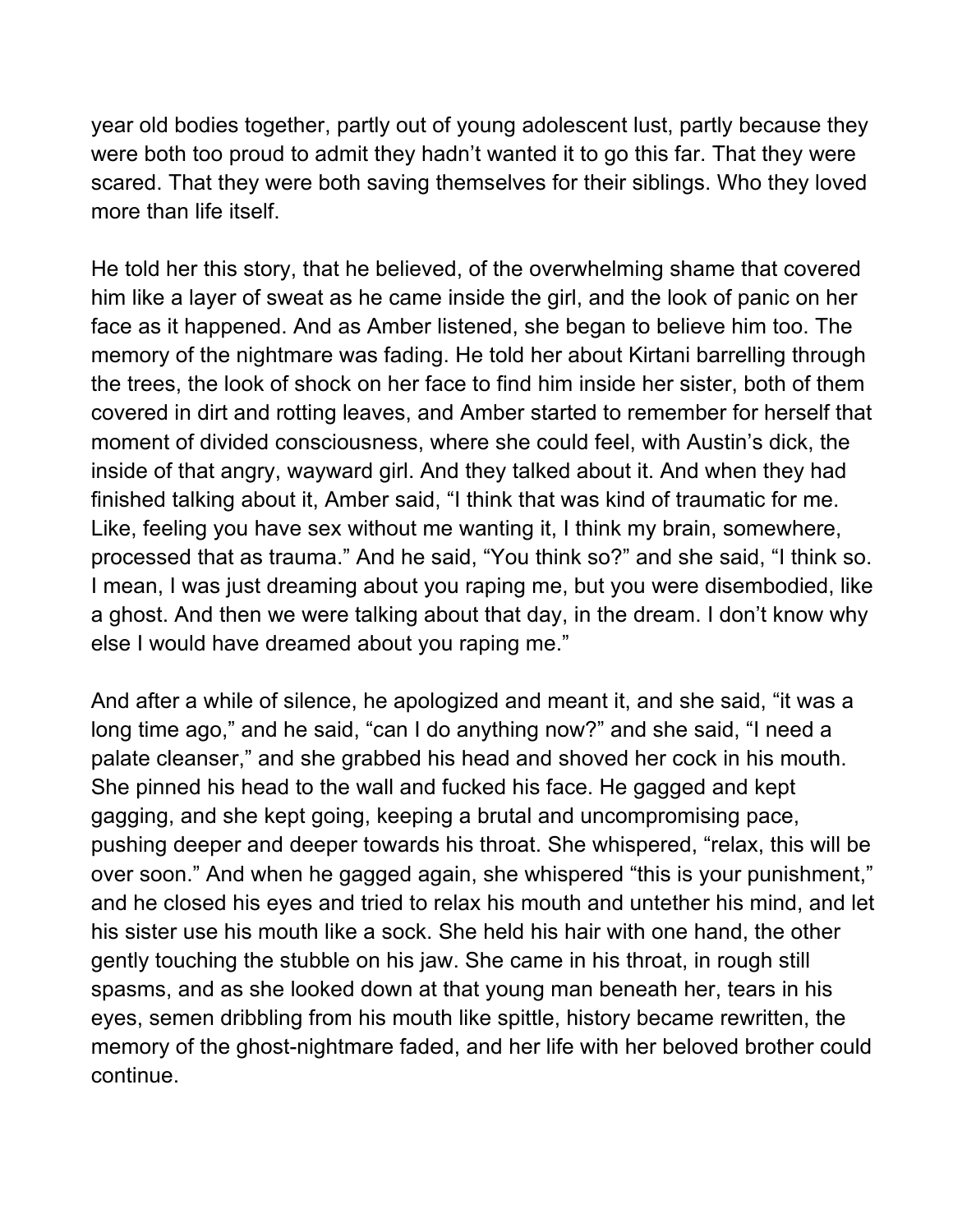Nothing is dead forever.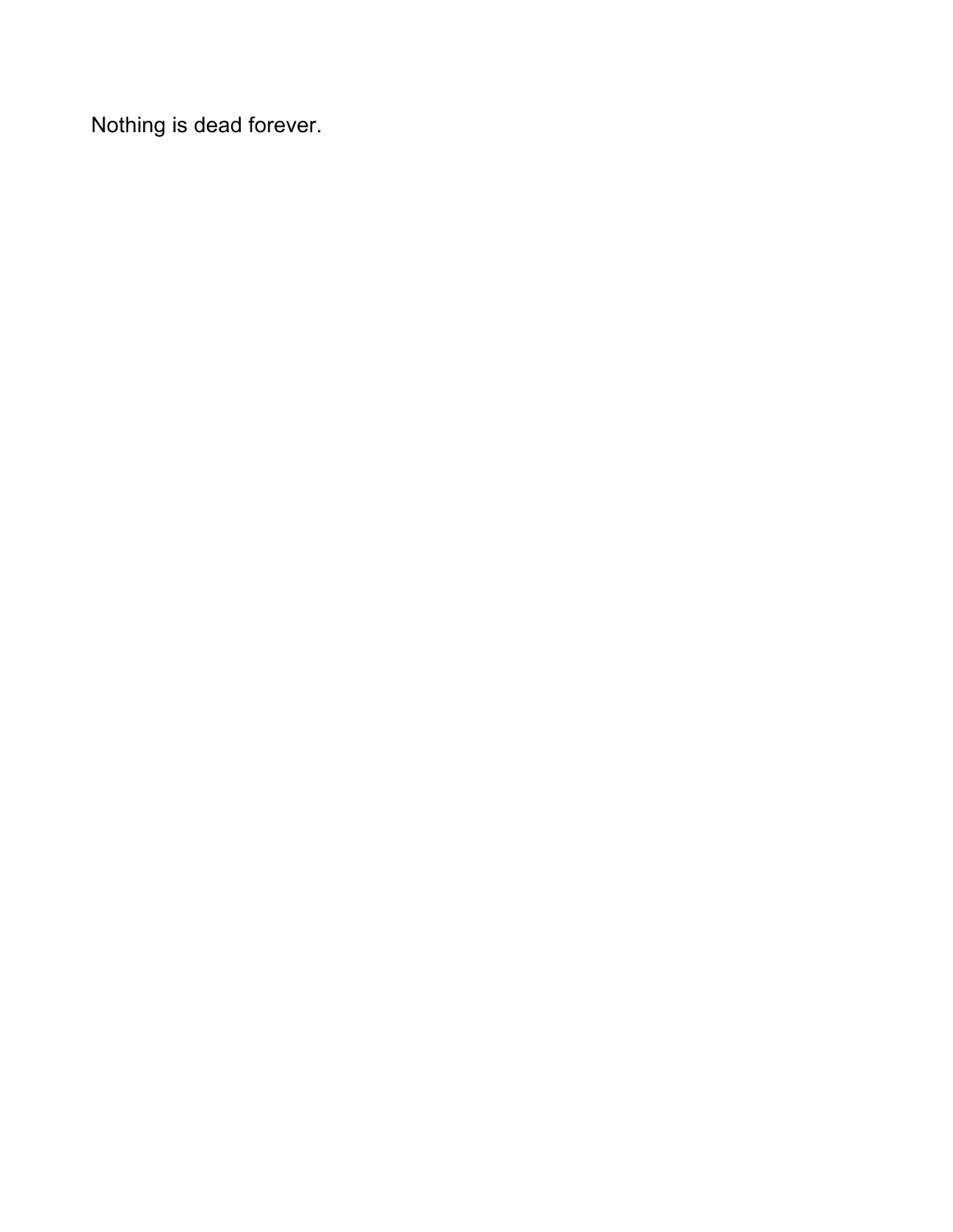She woke up coming. She had kicked her sheets off in her sleep, probably at the point when she shifted from one level of dream to the other, from the nightmare to the fantasy. Isabel had watched her toss and turn as her brain tried to make her drug-filled body wake like every other day, but could not. And when the tossing what done, she was lying naked and exposed, on her back. And Isabel had set her laptop aside and looked at her friend. Amber's body was a mess of bones and scar-tissue and amateur tattoos. As she lay on her back her stomach sank inches below the crest of her ribcage. Her dick, which she sometimes tried to call her clit to help with dysphoria, but almost always forgot to, lay against her abdomen, hard and large. Isabel hadn't seen her naked in a long time. And she wasn't sure she had ever seen her hard. Probably. It seems like the kind of thing that would have happened around Amber. But no moment sprang to mind. She watched it twitch, responding to some dream, and her perception of the organ kept shifting back and forth. Some seconds, she saw it as Amber did; it seemed alien, an old and ill-fitting bit of hardware jerry-rigged onto her body as though to patch over some malfunction. The shaft full of veins, a different color from her real body, her scrotum strange, uncomfortably dangling and bulbous. Some seconds, she viewed her body with lust; seeing her dick as an instrument of her own pleasure, as a functional object. Something that she thought about licking and stuffing into her cunt, something that she wanted to feel twitch and buck inside of her. The shape of it reminded her of one of her exes, a careless and unreliable man who was earnestly kind to her on the rare days she actually saw him, and whose penis filled her in exactly the right way, one of the few people who had made her orgasm by penetration. In those seconds she became wet and thought about mounting her old friend in her sleep, waking her up to the feeling of soft flesh around that strange bundle of nerve endings attached to her crotch. And she found it hard not to stick her hand between her legs (she wasn't wearing underwear under her leggings, partially because she was out of clean ones, partially because she liked the feeling of space around her privates, unlike every other cis girl she knew). Until she eventually gave up and took off her leggings and touched herself. Not masturbation, just putting a few fingers of pressure on her clit, somehow simultaneously to quiet it and to keep her desire alive, because it felt good and strange and excitingly forbidden to be wanting her old friend in this way, and to be looking at this secret part of her twitching from a dream sensation that Isabel would never be able to access.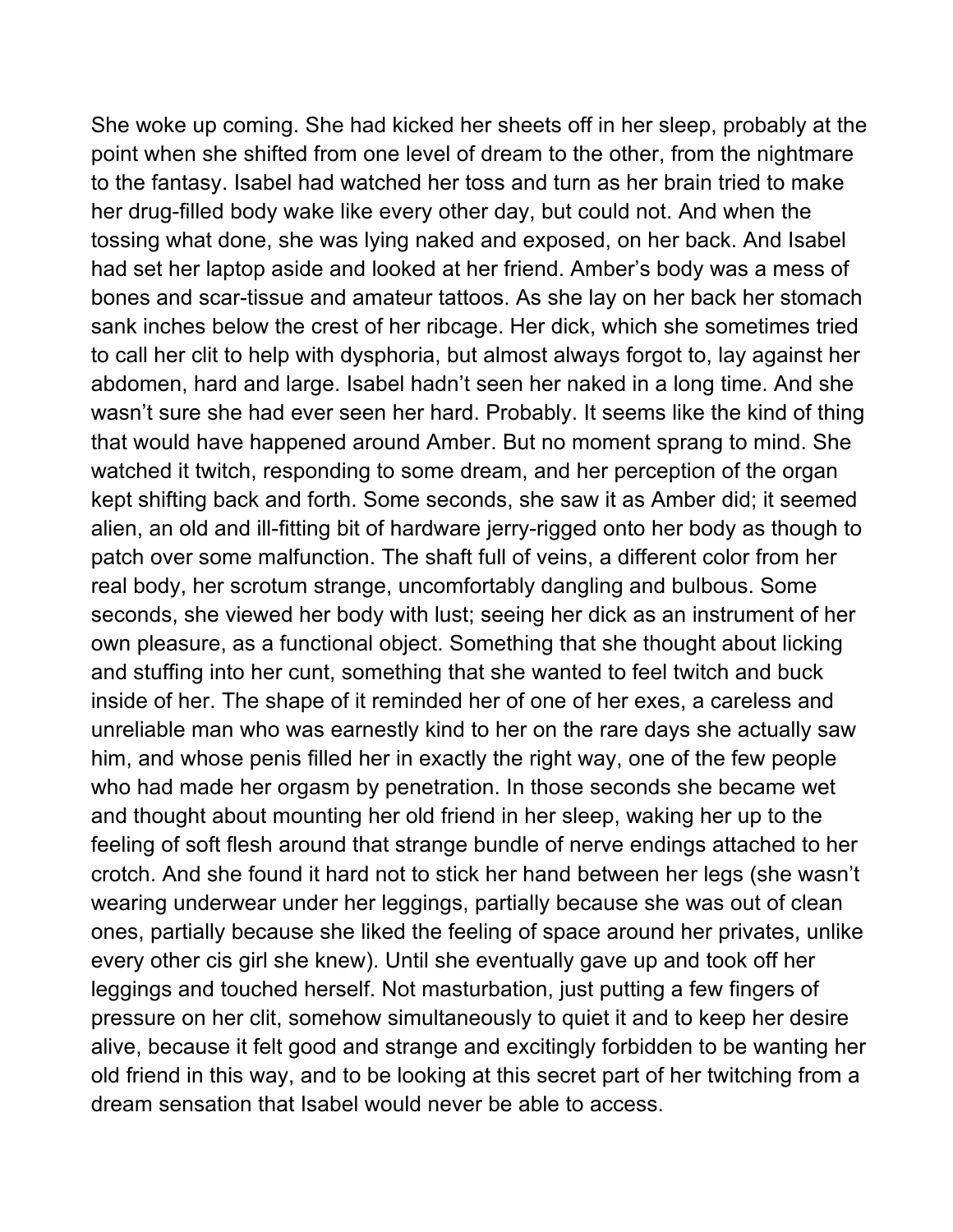It was during the time of Isabel's lust that Amber came copiously as she woke. In a strange jerky motion, her hand snapped to her clit and gripped it like a lifeline and semen shot out in three spasms, the first arcing all the way to her tits, the other two on her stomach, and then a dribble and an aftershock falling into her pubic hair. Isabel had been touching her clit at that moment, closed her legs and took her hand away the moment she saw the motion of Amber's arm. She held her legs closed tightly, stifling what could have become an orgasm. She became deeply aware that her bodycon dress had ridden up past her ass, feeling all the pricks of the mesh of Amber's chair indenting her bare skin. A small bit of fabric covered her pubes from Amber's view, but if she spread her legs, Amber would see her cunt, and she couldn't pull down the dress without revealing herself, and revealing that she's been masturbating to Amber while she slept, after letting herself into the house without knocking. She thanked her past self for hiding the leggings in her bag.

Amber was groggy and could barely open her eyes to see Isabel's terror and embarrassment. She felt the wetness of her chest and stomach, and touched the semen, raising her hand to look at her fingers. Confused and drugged and barely conscious, having just left her brother deepthroating her until he cried. She dropped her head back onto her pillow with a groan, then turned her head to see Isabel. "Good morning," Isabel said. The words hung in the air. Isabel said, "I brought you some Gatorade." Amber mumbled, "Thanks." Isabel said, "You've made a bit of a mess," and stood up. She knew there was no way to pretend, and she decided to play confident, to try to normalize what had happened. She prayed her bravado would gloss over her sin. She walked the two steps to Amber's bedside table, and Amber's eyes flicked to the delta of her pubic hair, short and maintained and shaved close around her labia. Isabel grabbed a few tissues from the box and sat on the bed and started to wipe the semen off of Amber's torso. It was not totally an unfamiliar feeling; she was the kind of friend who would wipe food off of Amber's mouth, pull eyelashes from Amber's cheeks, tuck the tag of her shirt back into place. She knew that Amber knew that she was a cleaner. This was just that. Nothing odd. She wiped down her stomach and chest and paused for a half a second before committing and grabbing another handful of tissues and wiping the cum from her pubic hair. Her fingers grazed the tip of her dick and she let out another weak set of drops, dripping onto Isabel's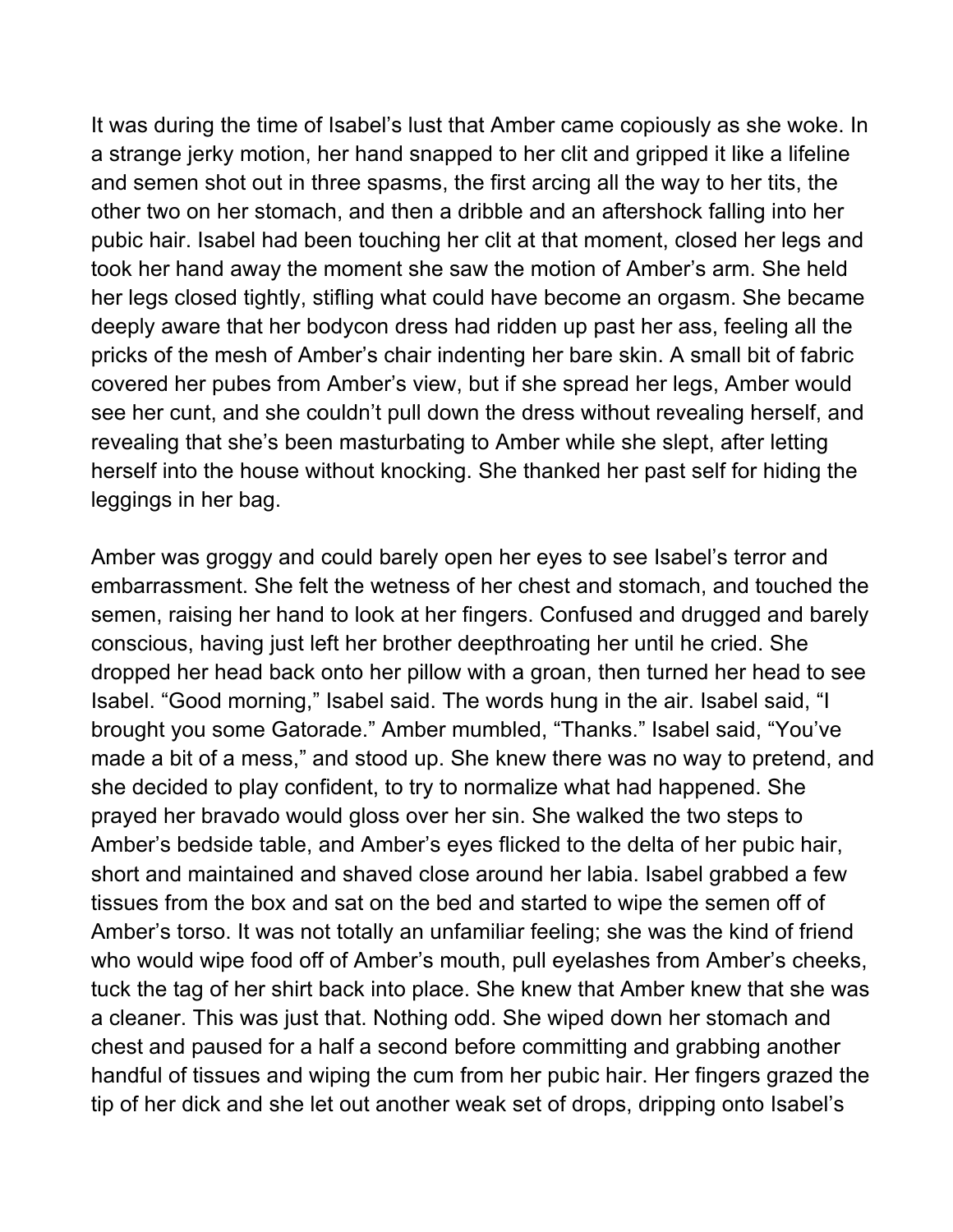hand. She wiped the tissues down the shaft of her cock, threw them in the trash, and cleaned her hands with another. She said, "you're clean now." Amber was looking at her with a deep confusion, groggy, barely conscious. Isabel walked back to the chair, pulling down her dress back over her crotch.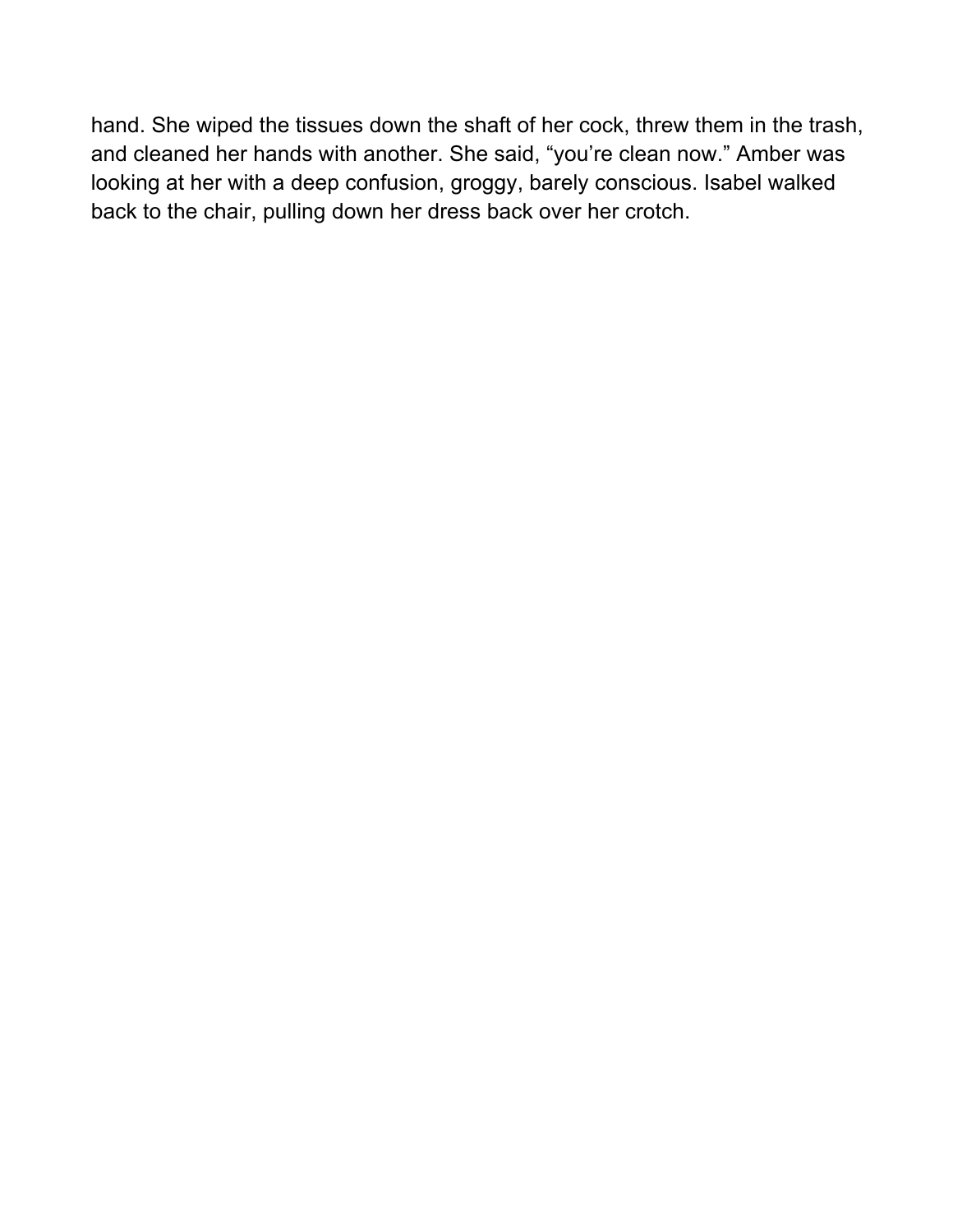Amber said, "I need to throw up," and groaned her body over to the edge of the bed. Isabel caught her before she fell to the floor. She stood her up and held her steady, putting Amber's arm over her shoulder, and walked her slowly to the bathroom. Amber fell to her knees in front of the toilet with a painful smack, then stuck her fingers in her mouth. Isabel held her hair. Mostly she vomited up a thick acid liquid, empty of nutrients, full of Ambien. But, again, not enough Ambien for this to be a suicide attempt. Half that much. Amber felt like this distinction was worth repeating to herself, over and over.

She was shivering on the floor of the bathroom, face covered in sweat that felt like it was freezing off her skin. She said "it's over," and Isabel didn't know what she meant, but thought that it was bad instead of good. She started to ask Amber if she needed to go to the ER, but Amber said she hadn't taken enough to kill herself, just half as much as it took to kill herself, and that that meant she was ok, she was just cold, and she had needed help sleeping anyway. She put her forehead on the bowl in a simulacrum of prayer. Isabel stood beside her, rubbing her spine, looking at the scars on her ass, watching Amber transform in her head from an object of lust to a lump of flesh. She pulled her to her feet and walked her back to bed. Her erection was slowly deflating, forgotten.

Isabel lay her down and sat next to her. She put the bottle of Gatorade in Amber's hand. She drank from it while still lying down, so small streams of it ran down both her cheeks and make little wet spots on the pillow. Amber swallowed wrong and coughed, and Isabel stroked her side as Amber curled up into herself as the coughs came.

Isabel said, "you can't do that to yourself." Meaning the pills.

Amber said, "I didn't do anything, I was just trying to solve a problem."

Isabel said, "what problem?"

Amber said, "I kept having this nightmare. I needed it to go away."

Isabel said, "what was the nightmare?"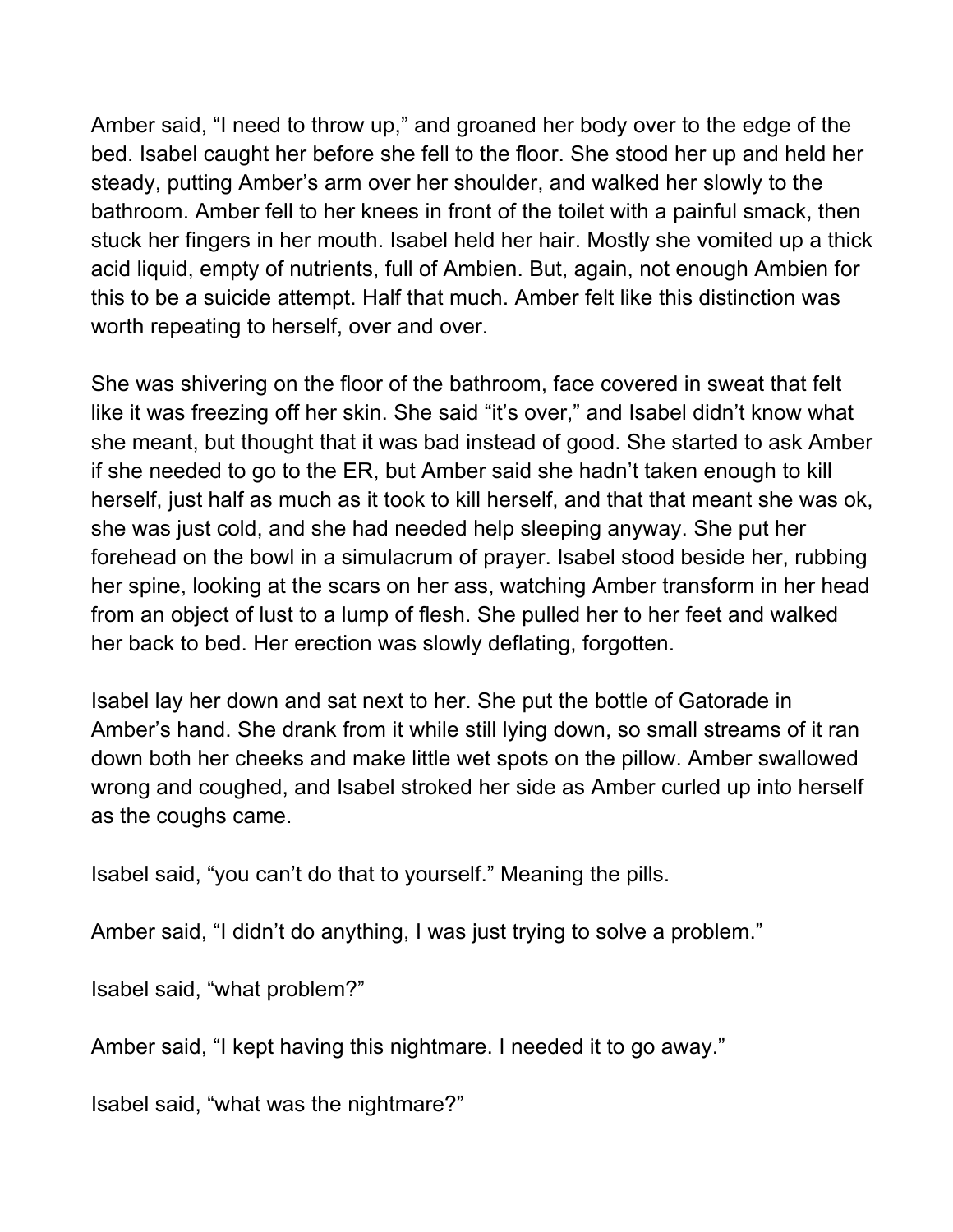Amber said, "a bad one."

And they left it at that.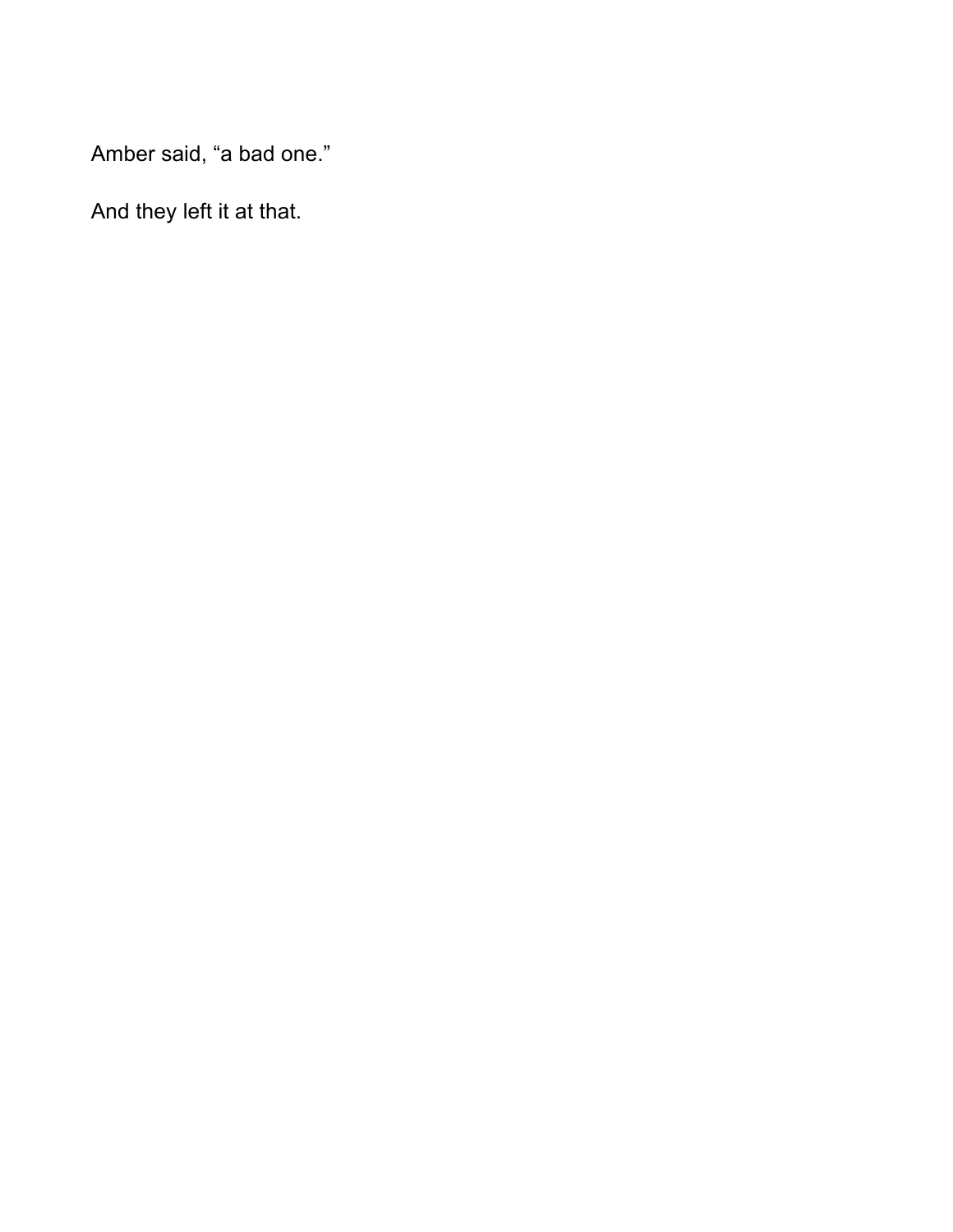Amber was lying on her back, having recovered from the coughing. Isabel was stroking her hair, comforting, but this is not really what Isabel does. This is a thing that Isabel could have done, that other friends in this position might have done, that Isabel may have in the past considered doing. But both of them were aware that Isabel did not touch to comfort. A hug, a touch, a hand squeeze, sure. But she didn't repeat the gesture like this, over and over, stroking her hair, which meant stroking her cheek, her ear. Amber liked it. Isabel wasn't sure what her body was asking her to do.

Isabel knew, or thought she knew, that she could easily pivot this interaction into sex if she wanted to. Especially with Amber in the not-quite-there state that she was in. It would evolve through the slow escalation of comforting touch. Each progressive stroke of the hair would go a little bit further down her jawline, one eventually touching her lip. She would massage Amber's neck, slowly starting to work down her spine. Rubbing her back, because that was what friends did when their friends were sick. Her hands would just go slightly too far down, to somewhere that was near her ass but not quite there, or too far to the side, touching her sides near her tits, but again not quite, not quite yet. She would expand the sphere of her touch to include the tits at some point, and there wouldn't be a clear moment where she started touching them like that, and there would never be a clear moment where Amber could easily start objecting. No defining moment of decision, just cognitive dissonance and a feeling of inevitability. By the time they'd be fucking, a half-hour later, Amber would have been given no true time to refuse. Or choose. She could seduce Amber like a river seduces a canyon. Seduce her like a good marriage turning abusive.

If she was honest with herself, she had already started. She had started that awful seduction fifteen minutes before Amber had even woken up.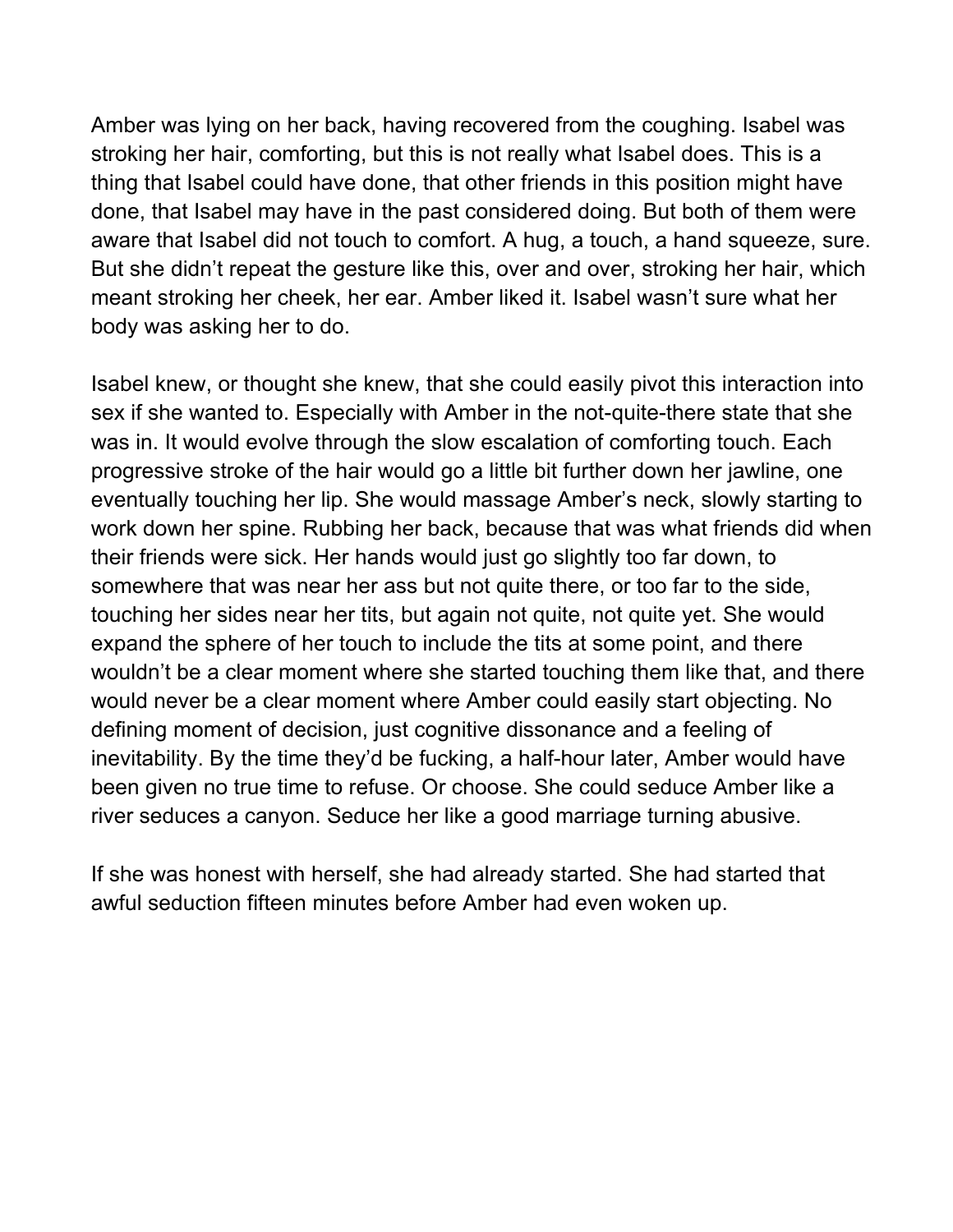Amber was too fucked up on pills and sleep to even notice her friend's lust or sin or confusion of purpose. Isabel was too scared for her friend and too embarrassed to act on her cruel urges. But the specter of the sex they could be having hung in the air and wafted into Amber's soul. And someday later, in some stupid part of her mind, she would begin to form a memory of Isabel taking off her clothes while staring her in the face. Of Isabel fondling her balls, mounting her, spasming violently on top of her until drool drips down her face and into Amber's eyes. Burning them. Blinding her. Someday that stupid endless part of her mind would play that video in front of Amber's closed eyes in the hours between wake and sleep. And she would get horny. And probably orgasm. Then the spectre of the friendship-wrecking sex would retreat back into its harmless cage for days or weeks.

That specter entered Isabel's soul as well. And burned there as shame.

Amber shivered, still partially dead, partially in ecstatic relief. Relief that she was only partially dead. Isabel stroked her hair, thoughts like paper burning in a trash can, focusing only on the fingertips on Amber's scalp. Behind them both, Isabel's laptop screen, forgotten, timed out, blinked black, and cast the world into darkness.

Isabel sat across the fire from Amber, and stared into it and talked to no one. She had an orange plastic bucket filled with scraps of 2-by-4, lighter fluid, and newspaper. Isabel was holding a stick. She would move and flip the wood in the fire, teasing out every morsel of burnable material. She wasn't avoiding talking to people. The fire was simply more interesting than anything anyone else had to say. She was content to observe the hypnotic life of the flames, and help the cut pine reduce itself to ash and air.

Amber was talking to Taran, an old, forgotten friend. A friend from way back. She was the kind of person who aged with her body, but not her face. The kind of person whose kindergarten photos are instantly recognizable. She had a game that she liked to play, where she cut up all her old licenses and ID badges, cut out just the photos, and asked people to order them chronologically. No one ever got it right.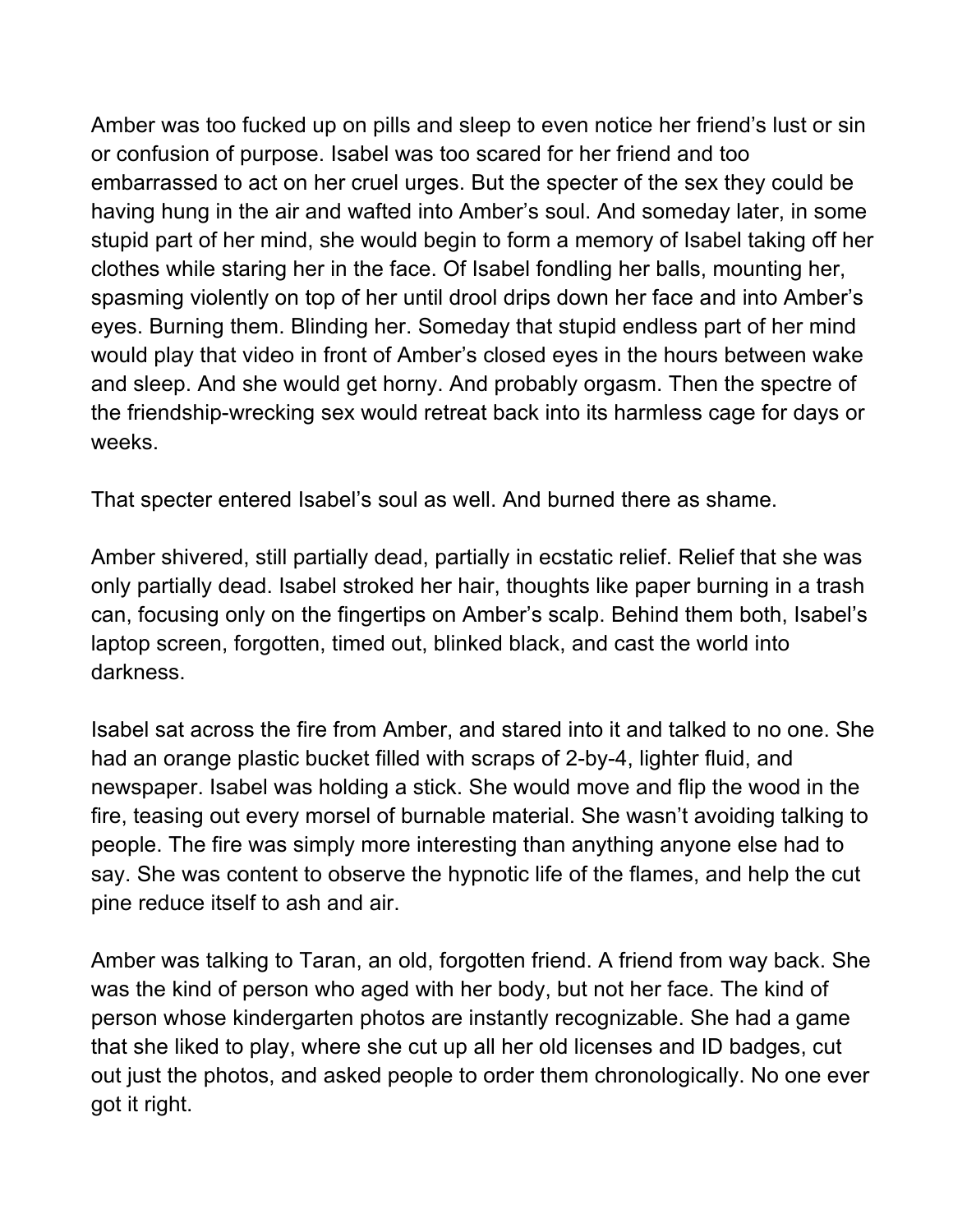Taran tried to show a star to Amber. It was difficult, because she could only point from her own perspective. She told Amber to sit by her and press her cheek against her cheek, and they each closed their outside eye. Amber stared at that outstretched finger and squinted into the endless expanse, trying to imagine that she was sitting just two inches to the left of herself. But her awareness stayed stubbornly in her disgusting body, and the clarity with which Taran saw that special star eluded her. She could have been indicating any of a thousand worlds.

There were so many stars this far from the city, even through Isabel's smoke. So many fucking stars.

Taran said, "My memories are fuzzy, obviously. They try to hide themselves from your memory. It's part of their whole process. They don't want people to remember what they do to them. It's out of kindness, actually. They told me that, too. Right before they did the procedure, they said, 'We understand that this is scary, and that this would leave you with bad thoughts and trauma. And we're sorry about it, but these experiments need to be done. Thank you for your service to science and to the future. We'll now give you the gift of oblivion.'"

"Fuck," Amber said.

Taran said, "I'm not the forgetting type, though. It didn't stick with me. When I was going under, when they were going to wipe my brain, I was trying to fight it. Even if it's painful, it was the most important thing that ever happened to me. I didn't want to just go back to a pedestrian existence, die in mediocrity, and forget that, for a week in 2009, I was important."

"Shit," Amber said.

Taran said, "So I retained some of it. Images and sensations. A cold instrument that they put up my ass. Some machine that they put into my ear. It felt like a worm inching into my brain, you know, the way worms move? Expanding and contracting. I remember when the short ones, they grays, when they touched my skin, their fingers didn't feel like flesh. They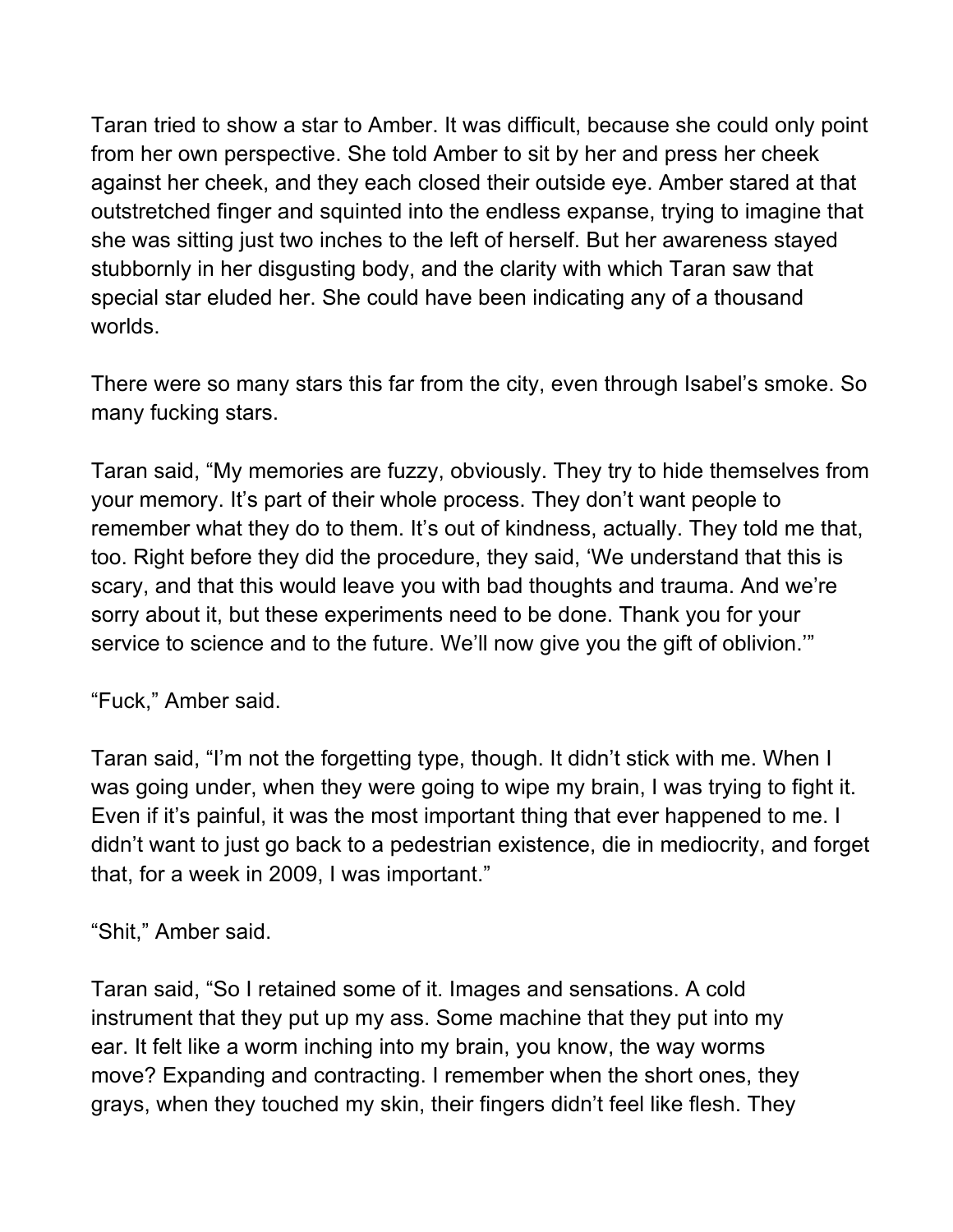felt like… god, it's hard to describe. Static-y. Like their touch felt like static sounds. It gave me goosebumps wherever they touched me. Which includes, oh right, this is a funny thing. They were clearly trying to get, like, a semen sample. So they were, you know, like jerking me off. And one of them touched my forehead, and I started hallucinating, and I saw, actually, I saw you. That first day on the soccer field, that was the memory they stole to get me to come. So I do, right? And it was, like, such a surreal sensation, this static-orgasm thing. But the funny part was that I've been on hormones for long enough that I'm totally shooting blanks, so nothing comes out. And the fucking aliens, like, go silent and have this conference in their language about what they're supposed to do now. Because I'd totally fucked up the whole thing by being a tranny."

"Damn," Amber said.

Taran finished her beer and set the can on the tree trunk with the others. "Sorry, I don't talk about this much. People usually don't know how to react. Whether or not they believe me to begin with. So I don't mean to put you in an awkward spot, it's ok if you don't believe in this stuff."

Amber said, "Try to show me that star again."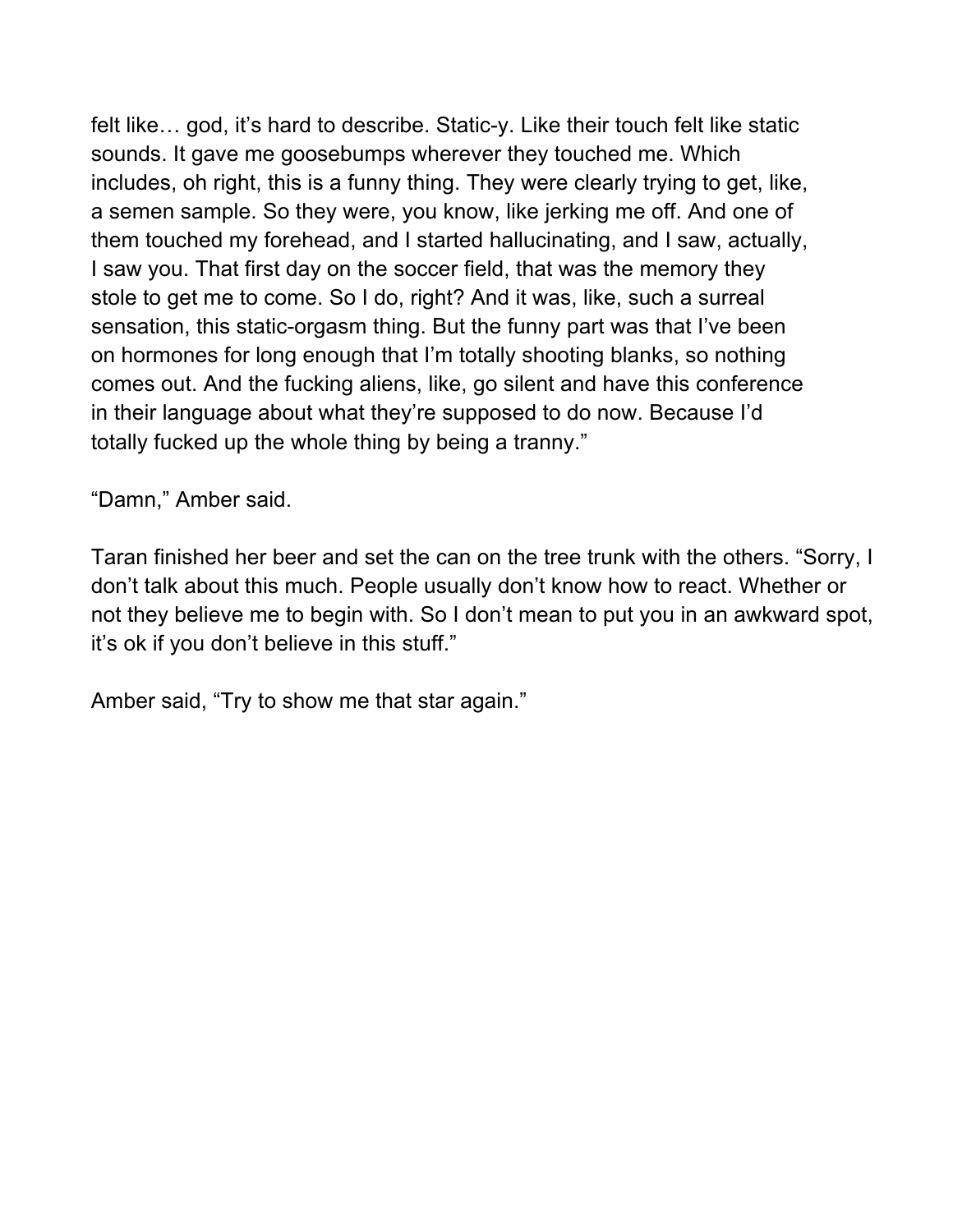So they sat cheek to cheek again, as Taran took Amber's hand and taught her to draw a line through Orion's belt, up and up to a small cluster of bright stars. Amber saw it this time. They looked at the same star. Amber suddenly felt her connection to the ground become unsure, gravity tenuous, as though she was clinging to the ceiling, overlooking a yawning hole. For a moment she experienced the cruel geometric strangeness of the cosmos, and she was shaking with awe.

Taran felt Amber's skin on her face, and could feel the shaking gasp as Amber became unstuck. She felt Amber's wonder as a scratching of stubble and a tightening of muscles. She started to turn her head to look at her strange old friend, and as she did, the corners of their lips touched. Not a kiss; not intentional, not held. But a hint of one. A potentiality.

Taran had found Isabel first. Amber had made herself impossible to find. She burned her past as she left it. She salted the fields of her social media presence, changed her phone number, left no forwarding addresses. Partly to protect herself from her father, but more so she would never hear the word "Jacob" again. But Isabel did not put up a heavy stone wall between herself and her past. So when Taran was trying to get in contact with old high school friends, she had called Isabel's mother, who still had that same phone number, and simply asked where Isabel was living now. Isabel had been the one to put her in contact with Amber.

Amber came back to the Earth with lips on her lips, which she hadn't felt in almost a year. Sorry, a month. Longer? Taran's lips were dehydrated and flaking. Though they only overlapped a couple of millimeters, Amber could feel, through the cracked flesh, the care that Taran took of her body. Could feel the days that would go by with no water and no food. Not because of privation or poverty, but through simply forgetting. Taran's breath was odorous. Not rank, but it smelled lived-in. It smelled the way Amber's car looked. Not coated in filth, but you wouldn't eat any food that fell into the cup holders. For example. Her other skin was supernaturally soft, through no effort on her part. Her mouth was the only hint of the cruelty she treated herself with.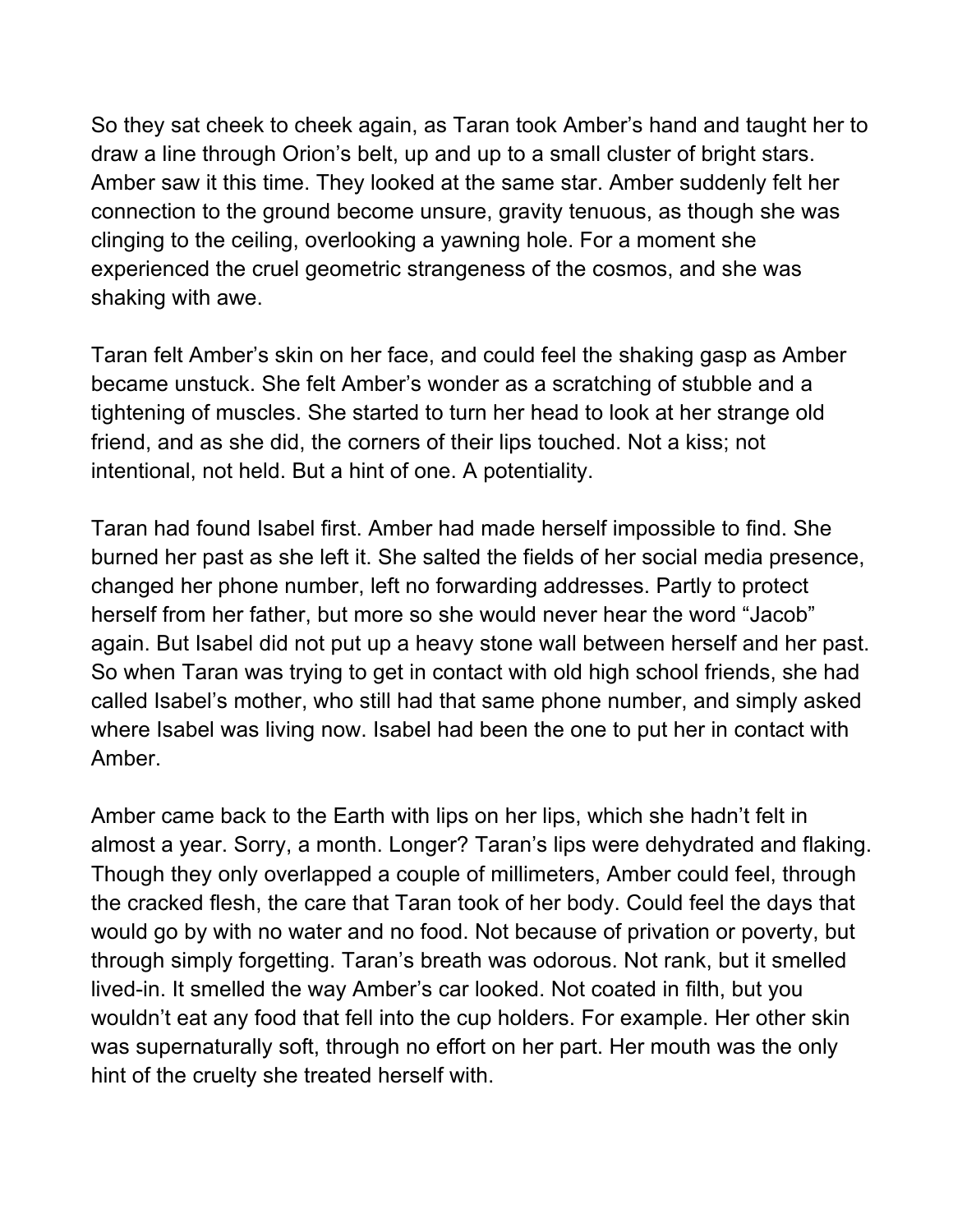In the instant of that not-kiss, a memory blossomed in Amber's mind. Playing, at 14, a two-person game of blind-man's-bluff. At 6 in the morning, on the soccer field of the local college. Taran woke up earlier than anyone Amber had ever known. And Amber didn't sleep most nights. There was always mist hanging over the wet grass, that early in the morning. It was always chilly, jacket weather, but never truly cold. If they stayed lying on the grass for long enough, their hands always fell asleep. But their breath never appeared in front of their faces.

They blindfolded themselves and then tried to find each other. Taran invented the game. She said that they needed to become mentally strong, and to be mentally strong, they had to learn to rely on senses other than sight. She would take Amber for walks in the woods at midnight, to see if they could stay on a trail in endless darkness. Barefoot, one time. Taran was built out of projects and challenges and attempts at self-improvement. As long as the work of selfimprovement was romantic enough. You wouldn't find her dead at a gym. But she would spend afternoons trying to hold her breath underwater, longer and longer and longer.

When they found each other, it was often a crash. One second they'd be running through a flat and empty void, feeling like the horizon was endlessly far, that they were each alone, the only living things in their plane. The sound of the other's footsteps and breathing felt like recordings, false noises without a cause. The next second they were attached and bruised in a tangle and pile of bones and fat. They would lie in the wet grass, unmoving, hard breathing synchronizing, their hands resting wherever they ended up. At first it was random, but as time went on, as the game was played over and over, their hands somehow kept finding themselves in dangerous and liminal spaces.

This one fall in particular, Amber's hand ended up on Taran's crotch, Taran's on Amber's breast. They lay on the ground and panted like animals as Amber felt her dick grow turgid. Taran was in loose sweatpants with the name of a college down the leg, the old soft insides long grown burred and scratchy. There passed an unspoken moment where Amber neglected to let go of Taran's penis. And a moment when Taran's hand moved a little higher on Amber's chest. They both felt these moments retreat into memory, swollen with truth. Even if they never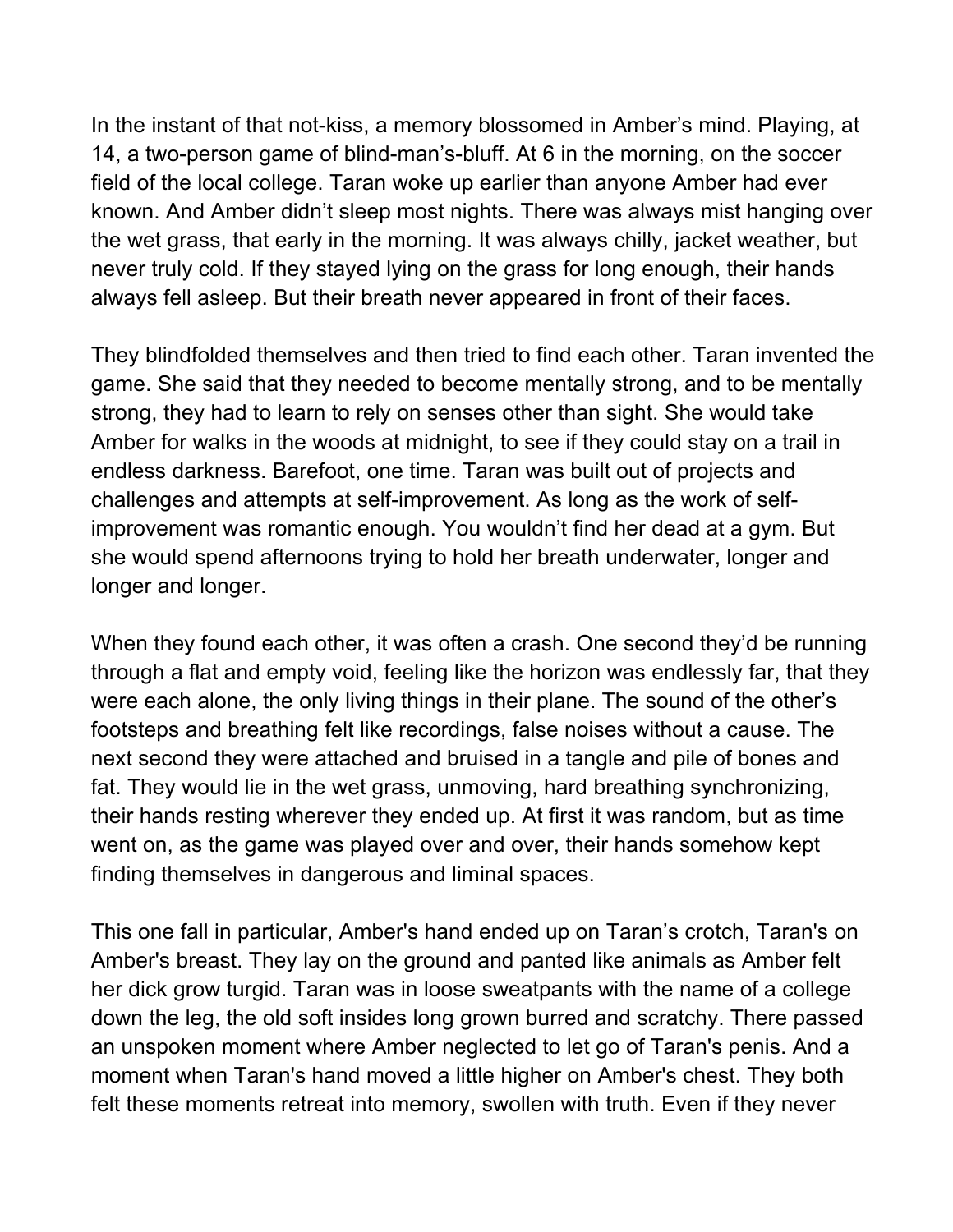mentioned it again, they would forever hold the echo of this mutual lust. Futures opened and closed in front of them in a frenzy of decisions as they committed to one and sank into each other's mouths.

Which was how Amber ended up giving her a handie on the soccer field.

Long story short, they dated in secret and broke up under the weight of rumor and repression. It was a long time ago.

This time they broke apart and Amber said "oh, I see it!" And Taran said "yeah, those are the Pleiades." A few moments later, Isabel watched Taran put a hand on her lip, and smirked.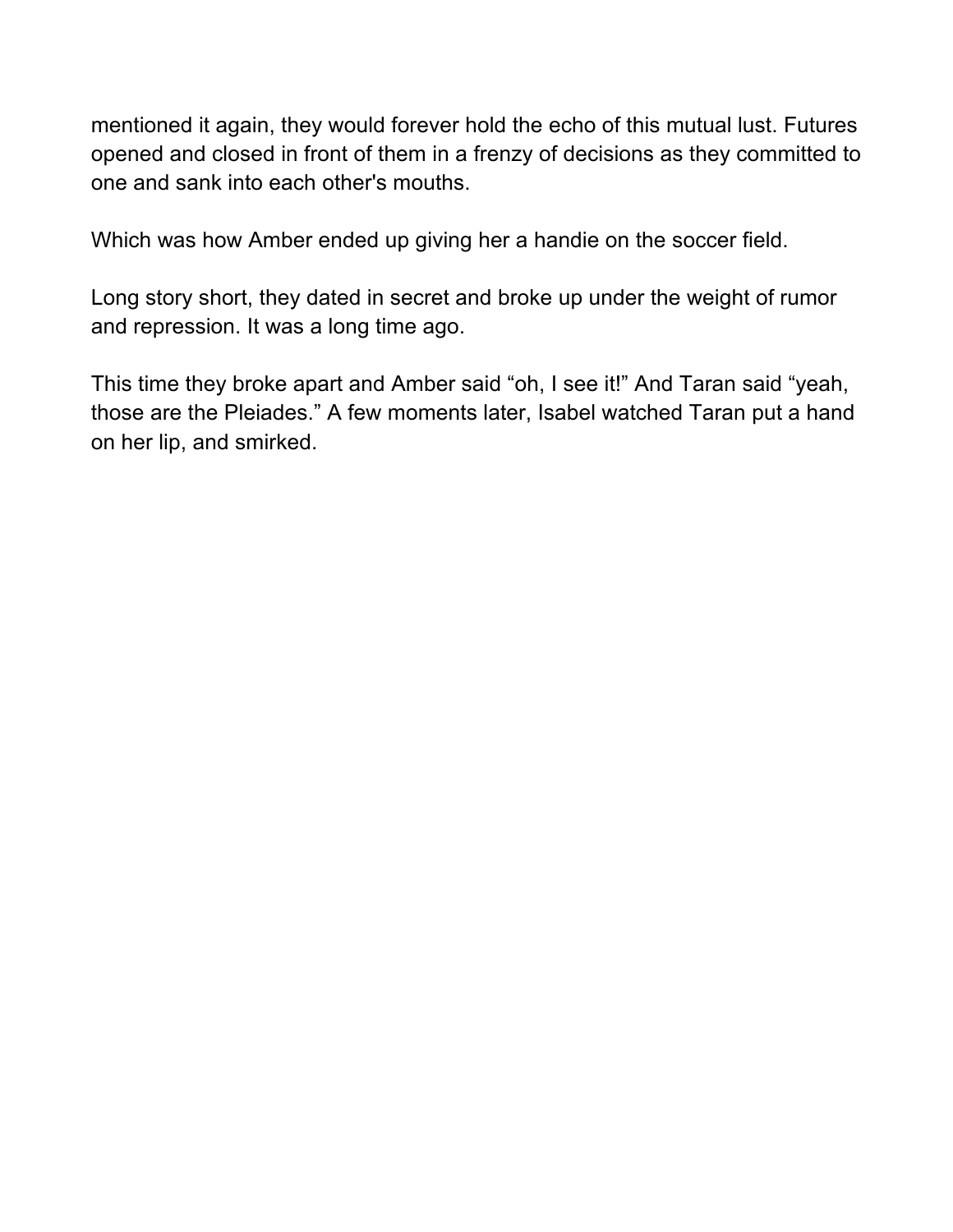Amber's ass bones were hurting because she'd been sitting on a log. She slid off, onto the ground, casually ending up leaning against Taran's calf.

"My baby brother Austin," Amber was saying, "who I killed in the womb. I think it was him. He showed up late on night, like 3 in the morning. It was during that blizzard last year, did that hit you here? Yeah. Wow, that much? We didn't get that much in the city. It was only like 8 inches. But it was a blizzard anyway. So, I saw this person out the window."

"Paint me a picture."

"I'm standing by the window, the window is open, I'm wearing, well, I don't remember. I wasn't wearing a shirt I don't think. I was wearing sweatpants, I think. I'm very very cold. I had the window open because, I guess, it's like, sometimes you just wanna feel really cold, right? Like, being a little bit cold is always just a pain in the ass, and you want to go put on a sweatshirt. But truly cold? That's worth feeling. Sometimes."

"Makes you stronger."

"Exactly. The window was open, there was a little snowdrift on the sill. I see a man in the street under my window. It's late, not a super busy street, no one's driving, no one's plowing, no one's walking. But there's this man, lying in the middle of the street. No footprints around him. Just untouched snow. Anyway, I recognized him. I hadn't ever met him, but I recognized him.

So I ran down the stairs. I put on a hoodie and boots and ran down the fire escape. Not the stairs. I went down the fire escape. Wait, no, the fire escape doesn't reach to the ground. It must have been the stairs. But I remember walking up the fire escape with him, so it... I don't remember.

I went outside, anyway. It was silent. Have you ever been in a city in a snowstorm? The quiet is unbearable. It sounds like hiding under all of your comforters with your fingers shoved into your ears. Except, you know, cold. It eliminates all the things I hate about the city. The smell and the noise and the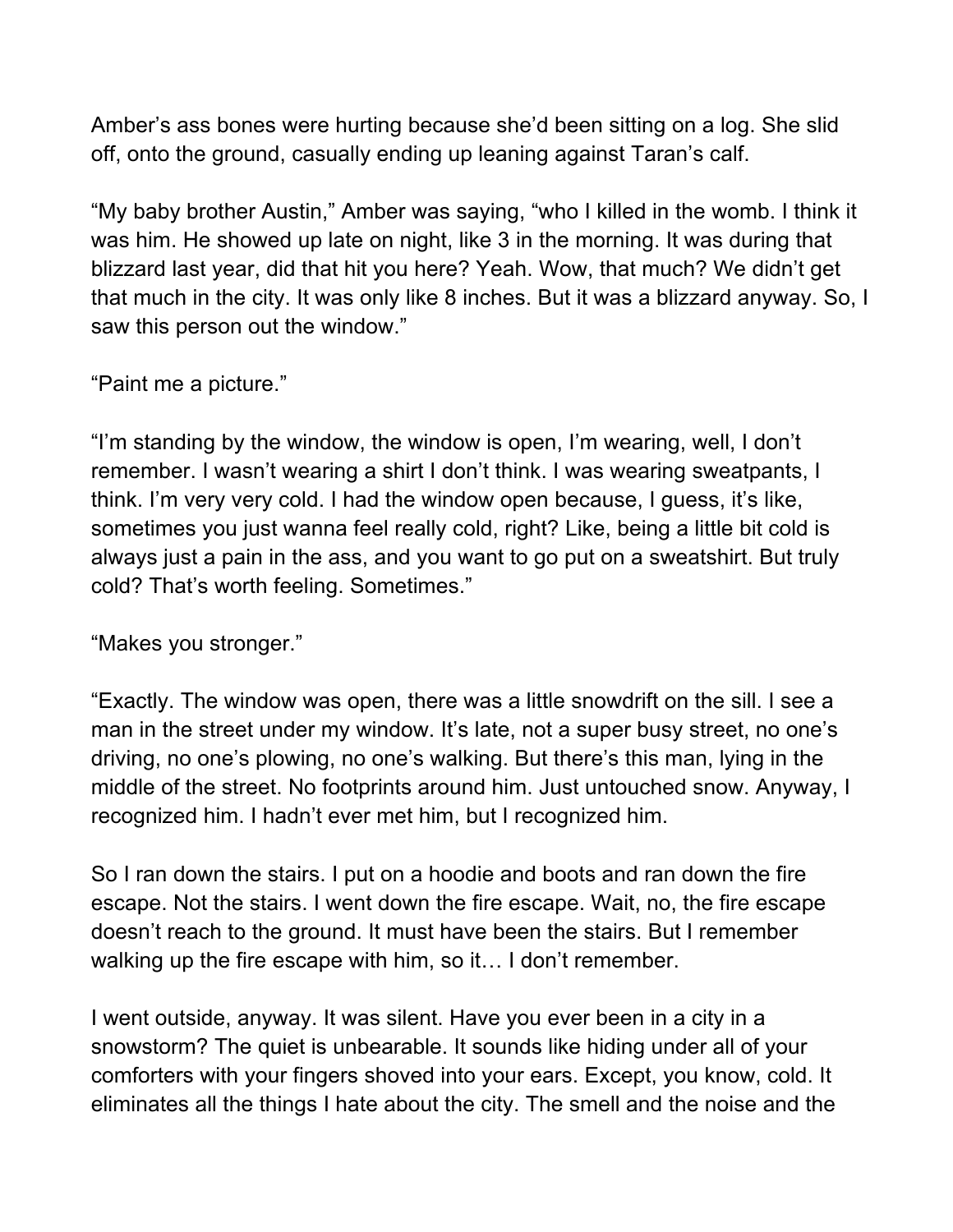people. The weight of all of their history, all our petty lives piled on top of each other like a landfill of abandoned dreams. When it's snowing, the city resets. It mimics what it will become, after humans are dead, or raptured. When the only thing crawling on the asphalt is the monsters of hell. And monsters are quiet, and keep to themselves, and meet late at night, when they wake up, to lie together and commiserate and cuddle in groups for warmth. A couple thousand monsters wiling away their time in a world that has moved past itself. You know what I mean?"

## "No."

"The man in the snow was an angel. He lay dead and confused. His wings were shadows, like heat shimmers. Not there, then rippling the world behind them when they moved. I knelt next to him and put his arm over my shoulder, and brought him up the fire escape. He didn't say anything, just looked around like he was blinded but trying to see anyway. When he looked at me, his eyes passed over mine. He couldn't see my eyes as any different than any other part of me. You don't notice that people do that until they don't. I sat him down on my bed and gave him Gatorade, because the tap water was bad. He put it in his mouth but didn't swallow, just let it dribble out of his mouth when he opened it.

He looked so familiar. He was filthy and shaking and smelled like garbage, so I drew him a bath. I got the water as hot as it could go. A few months before, I had had a promising date with a cute cis girl. I had cleaned my room and did my dishes and did my roommates dishes. I pulled myself out of my squalor and threw out everything that touched my floor. I would have burned it in an oil drum in the back yard, but we didn't have a back yard. I went to Lush and bought a bath bomb. And fancy soaps. I had not gone on a date in a year. Or at least a couple of months. I used the power of this woman's judgment to wrench my life back into order and self-kindness. The date went fine. We didn't have all that much in common. We didn't go on a second. Which was fine. We didn't hook up either, which was also fine. I returned to my room afterwards and it was still clean, spotless, and free of the litter of my past. I quickly, over the course of a week, set about destroying it again. But I kept the bath bomb and the fancy soaps. They were in a drawer of keepsakes and medical equipment in my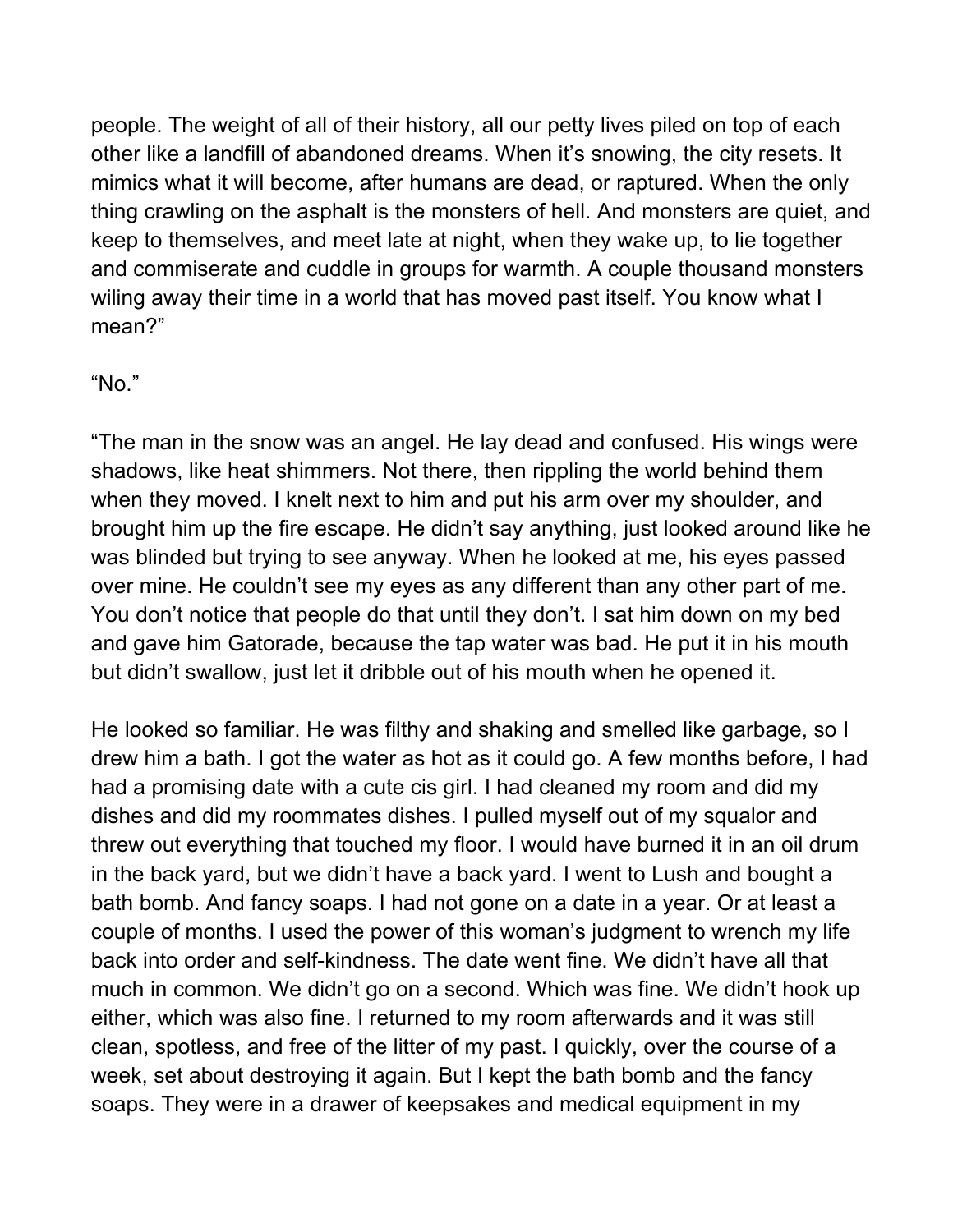bedside table, so that drawer always smelled like vanilla and oatmeal. I dropped the bomb in the hot water, and undressed the angel.

When he was naked, I realized how I knew him. This was my brother. I couldn't picture his face. For as long as I've dreamed about him, his face was always slippery. Not that there was anything off about it. It wasn't blank or scary. In my memories and dreams he always has a face, but it's not one that I can picture or describe after the fact. It just retreats into the background of the story I remember. But his dick, that I could picture perfectly. Probably because I experienced it by touch. So it branded itself on a different part of my brain. A part which has better access. Which knows the shapes of the lips of every person I've kissed. And I never forget a dick. I can't. It becomes a part of me in my most transcendent moments. The only moments of my life where only one thing exists, where the clutter of my brain finally stops and I can feel like I understand the world. And in those moments, the only thing I can feel is the dick. The weight of it, the way it fills me, the taste of it in my mouth, the excitement mixed with fear mixed with revulsion as it is about to come in me, become a part of me, be broken down and expelled from my body. It becomes the world. And I knew my brother's dick better than anyone. Or anyone's.

From the moment I first touched it, as we were masturbating together watching softcore porn on Cinemax, it was a part of me. Just as he was about to come, I reached over to him and grabbed it, so he would finish to me, but be unable to refuse. It was an unplanned thing, but inevitable. Like my future love was reaching into my past and moving my hand. And after he was done, and his semen was cooling on my hand, the look in his eyes… I wish I could picture it again. It was a look of overwhelming fear. There was no pleasure, no joy or excitement. No guilt. Just terror. I never asked him what he was afraid of. I don't think it was getting caught, though. Because he didn't look around. Just at me. He was shaking as he put his hand out to touch my dick. He had jizz on his hand. It lubricated me. It didn't take much to make me come too. Mixed jizz made us blood brothers.

So the shape and texture of his cock imprinted itself in my head forever. I've never… it's more real to me than anything I've ever invented or remembered.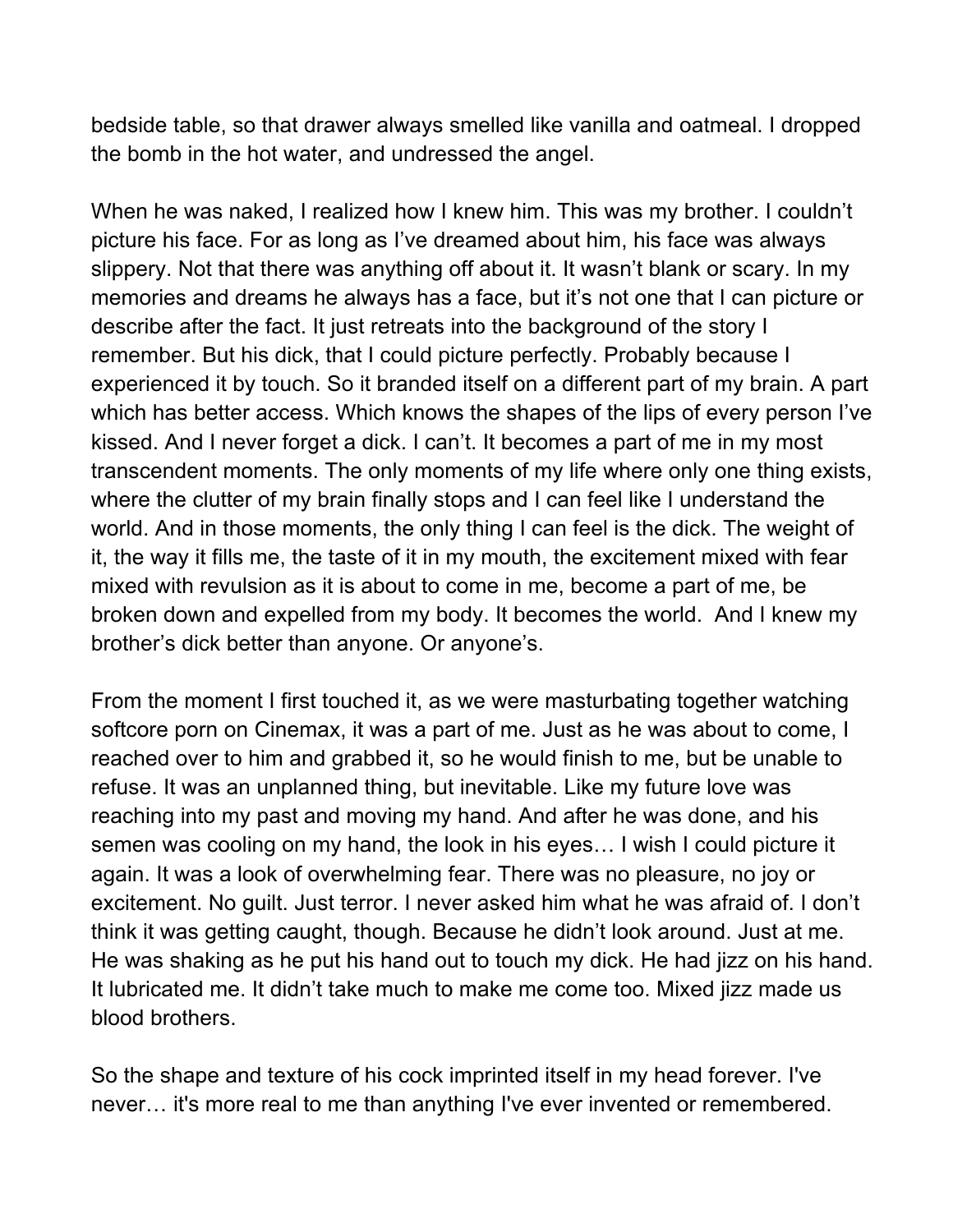So the angel is naked. His wings blur into his body. They are huge; they fill the room with their shimmering transparency. It's like we're underwater. I can't feel them physically, but my hairs are standing on end. You know that feeling when your hand is resting less than an inch from the hand of someone you have a crush on, but have never touched? That tingling bright feeling? I had that all over my body. He's standing and he's looking around with wonder at the lights and stuff in my bathroom. Like he's never seen a bathroom before. He may not have, I don't know how heaven works. He can't speak, or he just isn't. I don't say anything either. I don't think I could have. There was something about the whole thing that compelled my silence.

I took his hand and led him into the bathtub. He sat in it, didn't flinch at how hot it was. He put his hand in the water, and took it out, and looked at his hand. It was shiny. He was fascinated by it. I remember what I was wearing now. I was wearing a robe. When he looked back at me, I opened the robe and let it fall to the ground. You know, how it happens in every HBO show, some woman drops her clothes in one move, while a man watches stoically, but he's in awe of her beauty? It was like that. He saw my tits and immediately his mouth fell open to sing the glory of God, who could make a creature as gorgeous as me.

I'm fucking with you. I was wearing dirty pajama pants and a winter coat with no shirt on under it. I took them off, but he didn't look away from his wet hand. Which was prettier than me, I guess. But I got in the tub with him, facing him. We just kind of looked at each other for a while. He didn't seem to recognize me like I recognized him. I took his hand and put it on my crotch. Which was hard, but not enough to jog his memory. His hand felt like it was breathing, like it was its own organism. After I let go, his hand slid off my clit without ceremony. It was nothing to him. I didn't know what else to do. By some compulsion, I reached underwater and found his foot, raised it up,"

Taran said, "and washed his toes one at a time, kissing each one as you finished it."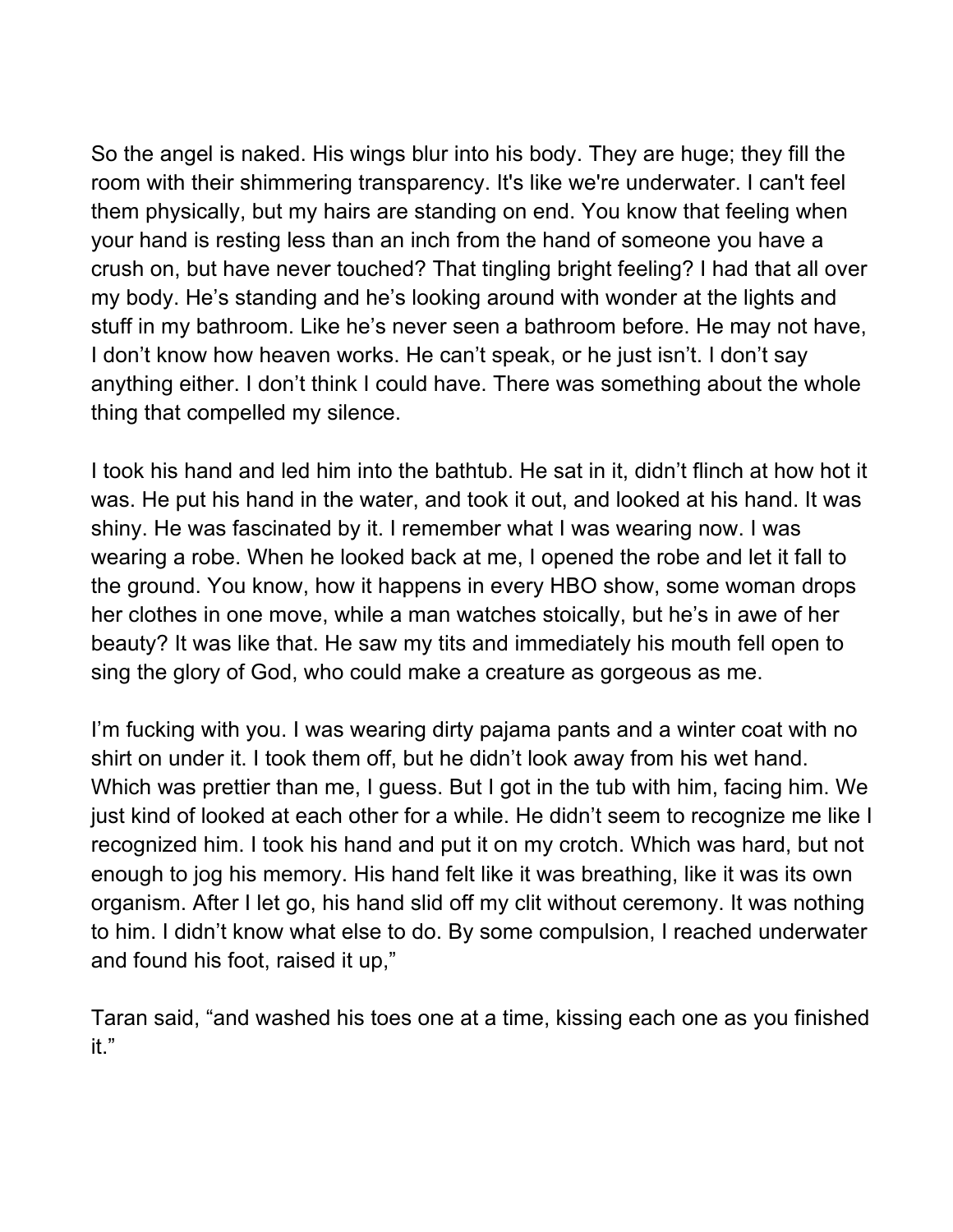Amber, speechless, shattered.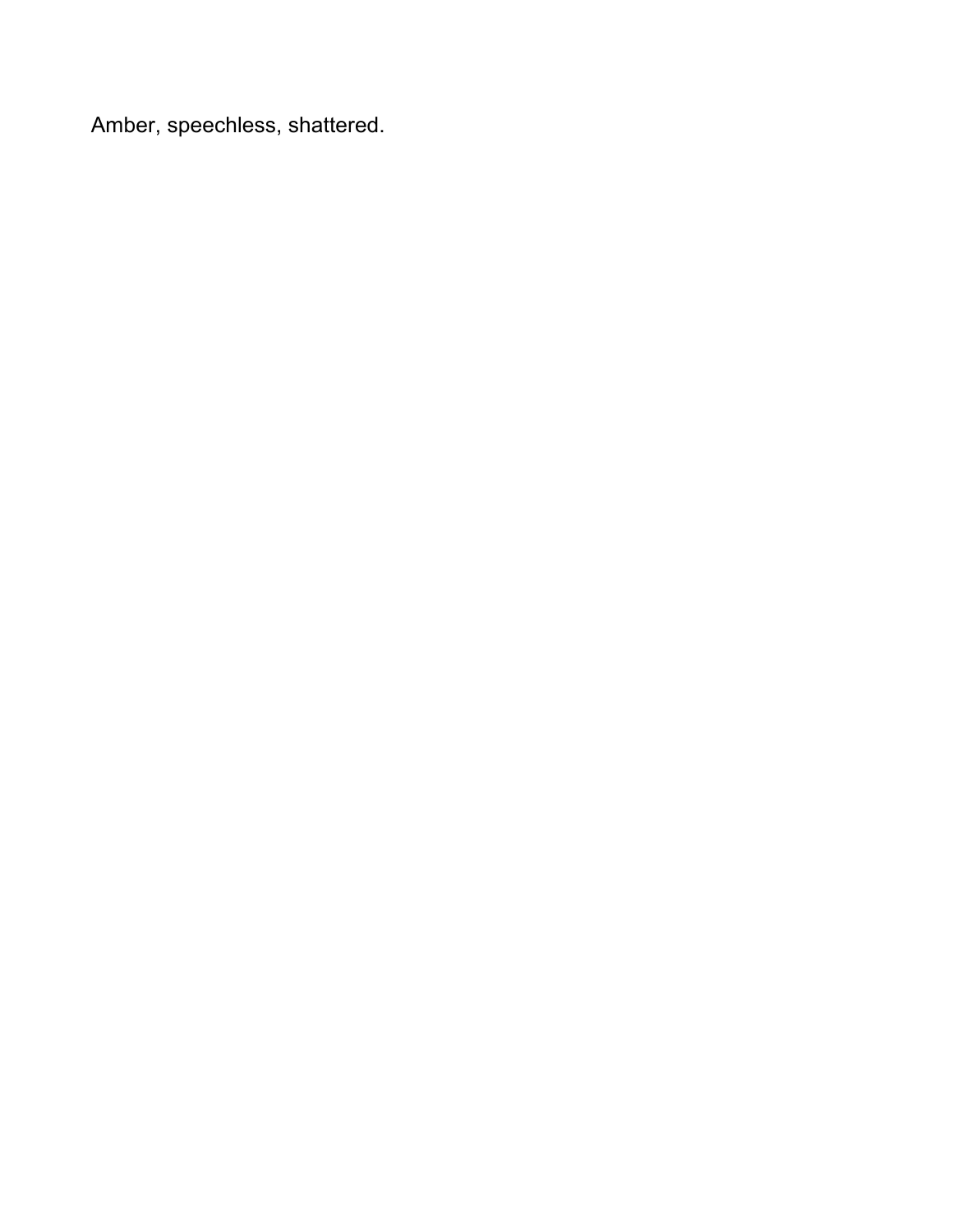Taran's dad, who was richer than Amber's dad, didn't suspect that his daughterson was a faggot or a tranny. Amber's dad suspected both. So while they were together, they spent their time at Taran's place. Her family owned her home. It wasn't huge but it was substantial. A few weeks after the morning on the soccer field (Taran whimpered when she orgasmed that morning, straining her hips against Amber's unlubricated hand. Their lips were locked together, and Amber could feel Taran's mouth pull back into a snarl. Or the face of a crying child. Taran pushed against Amber so hard that Amber worried for a moment that Taran would rise into the air and float away if she didn't tether her to the earth, so she pushed down just as hard. When the first squirt of come came out, it was a relief for both of them, to have something slippery between them. Only the last few seconds of the handjob felt like actual pleasure, after that almost violent pushing), Amber found herself in Taran's living room, alone in the house except for Taran's kid sister, who was playing video games in her room, and who, Taran assured her, wouldn't come out for at least 6 more hours.

They had fucked a few times in the interim. They were brutal, flailing couplings, that ended in confused tears and long silences. They would meet in the woods or by the river. They would make out without figuring out how to use their tongues, wet and unsatisfying, frantic in their stolen moments. Near the train tracks by a secluded bend in the river, Amber vomited on both of them after gagging on Taran's cock. She cried at her failure and they took off and washed their clothes in the river water. The first time they'd seen each other fully naked. Amber with her scars, Taran with her fat, both showing their vulnerability and variable selfpunishment many months earlier than they were ready to. They wrung out their dirty clothing and lay it to dry on a rock. Taran sat with her back to a stone, Amber sat in between her legs. Taran held her loosely. Taran suggested that they should look directly into the sun without squinting. They did. Amber was grateful for a moment to see nothing, and to pretend that the water leaking out of her eyes was a physiological reaction, instead of a mark of her shame.

Amber would go home to cry to her brother, to hold Austin and weep and tell him about their attempted sex. She would tell him that when Taran touched her cock, she could feel her disgust in the tentative, awkward way she moved her fingers. She could feel that Taran wanted her to have a pussy, that if she only had a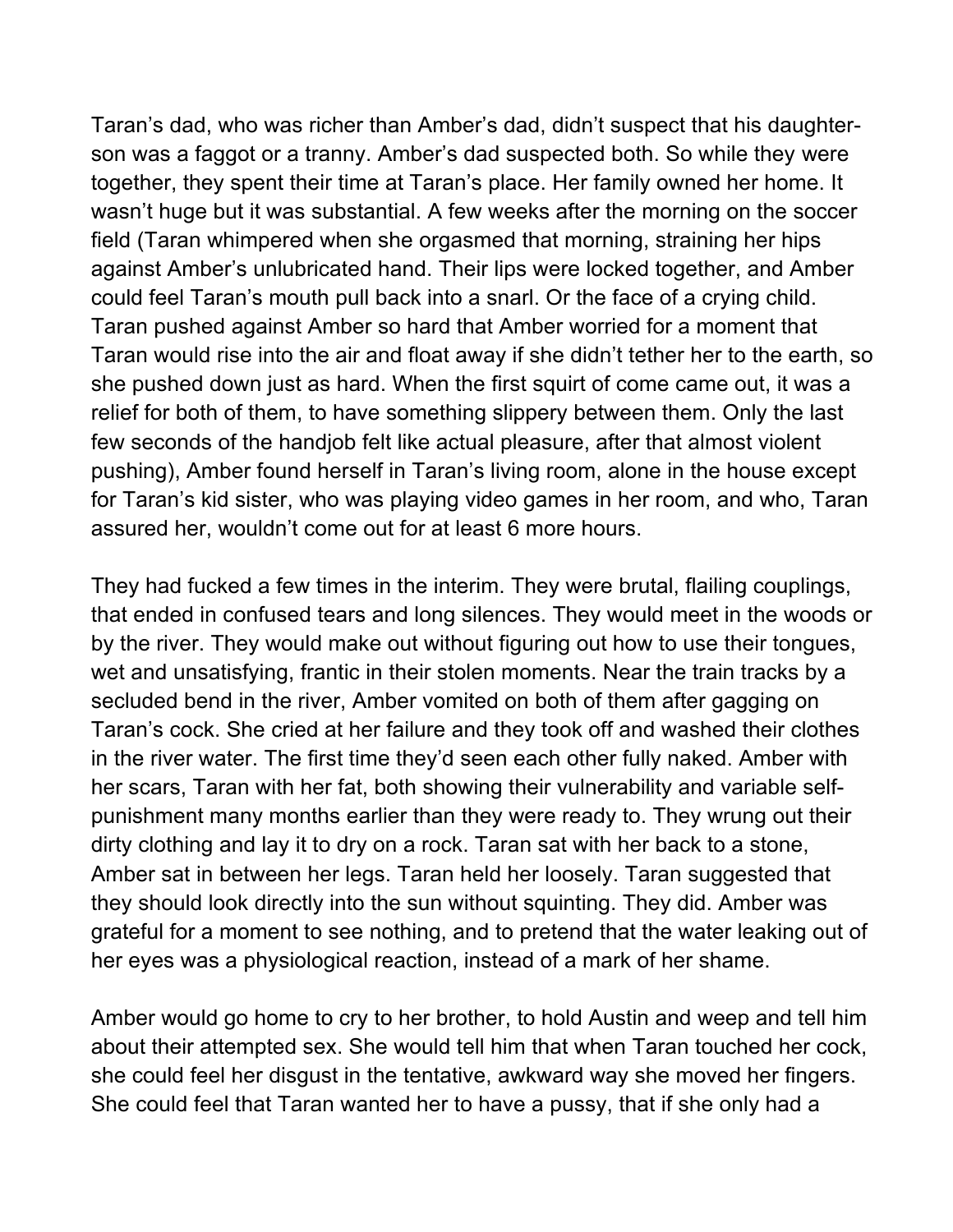pussy it would be easy and natural and Taran would actually be attracted to her. Instead of going along with their sexual relationship because she had no other option, and because Amber had started it first. She asked him why Taran didn't want to go down on her. She'd ask him why it didn't feel like it did with him. Why this strange other form of sex, this physical and disjointed version, didn't feel like it always had with her brother. Was it because she didn't love her? Was it because *she* didn't love *her*? And Austin would calm her down and tell her to stick with it, that it was always like this. That sex outside of the family, with people who didn't understand each other, was always a clumsier and faster dance. And he would go down on her, saying that even if Taran didn't like Amber's cock, he did, and if she couldn't come with her, he would always be there to draw the sperm out of her blue balls. Then, as Amber was coming, he finished her with his hand and told her "don't you ever forget about me, though. I come first, remember that." And he brought his hand, messy with semen, to her lips, and she licked herself off of him.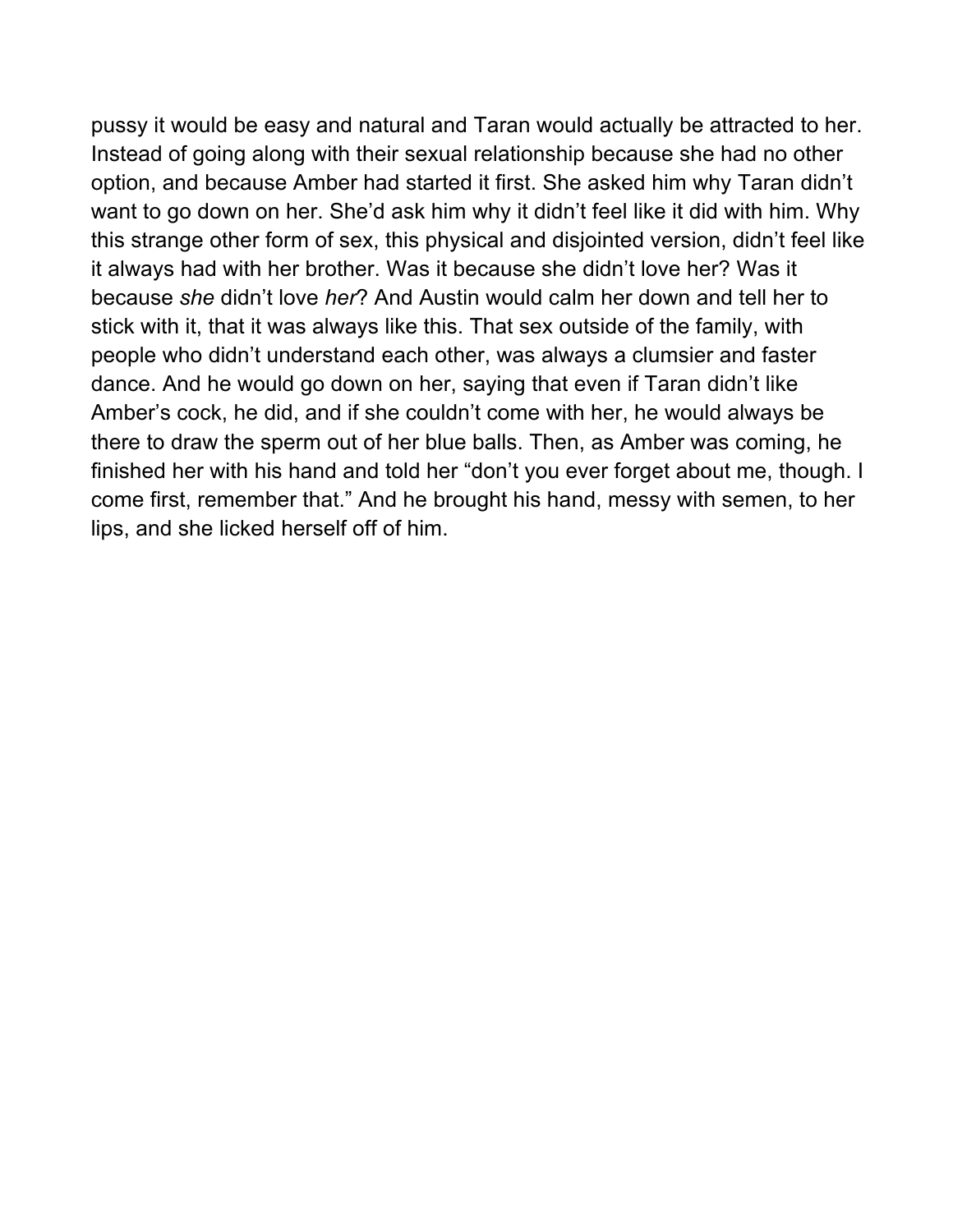So in the silence and emptiness of Taran's big house, they kissed on the couch. World of Warcraft slightly wafting through the halls from Alexa's room. Within the walls, away from the fear of nature, they were safer, and they had time. Nobody was going to stumble across them, no train would barrel past them, full of prying eyes. The only person who could possibly see them was her sister, and she was both friendless and had secrets of her own. So she would tell no one. Taran said that, if Alexa did by some miracle leave her room, the most she would do was stand in the doorway and watch her brother kissing a boy, smirk, watch for a bit too long, and continue to the kitchen to make popcorn. She would be happy for us. And she had a type, and that type was skinny white faggy boys with long hair. So even if Amber was naked and exposed, the worst she would do would be to turn Alexa on. Amber imagined Taran blowing her on the couch, which she still hadn't ever done, and pictured looking up, and seeing Alexa in the doorway. She leaned against the jam, her hand on her boob, touching her nipple without even realizing it, dumbstruck with glee and fear. They would make eye contact, Alexa would put a finger to her lips, and Amber would nod. The blowjob would continue, noisy and wet, and Alexa would lift up her shirt and show Amber her small tits, and pull down her sweatpants until Amber could see her pubic hair. She'd put her hand down her pants, not breaking eye contact, masturbating for her brother/sister's boyfriend/girlfriend. Purely as a cruel tease. She would remove her fingers from her pussy, her shirt resting above her chest, and lick her fingers. Then she would smirk, put her shirt down, and walk from the room, pulling her pants down to show Amber her ass as she went. And Amber would come in Taran's mouth for the first time, and Taran would cough and gag and then smile. Alexa was 19 years old.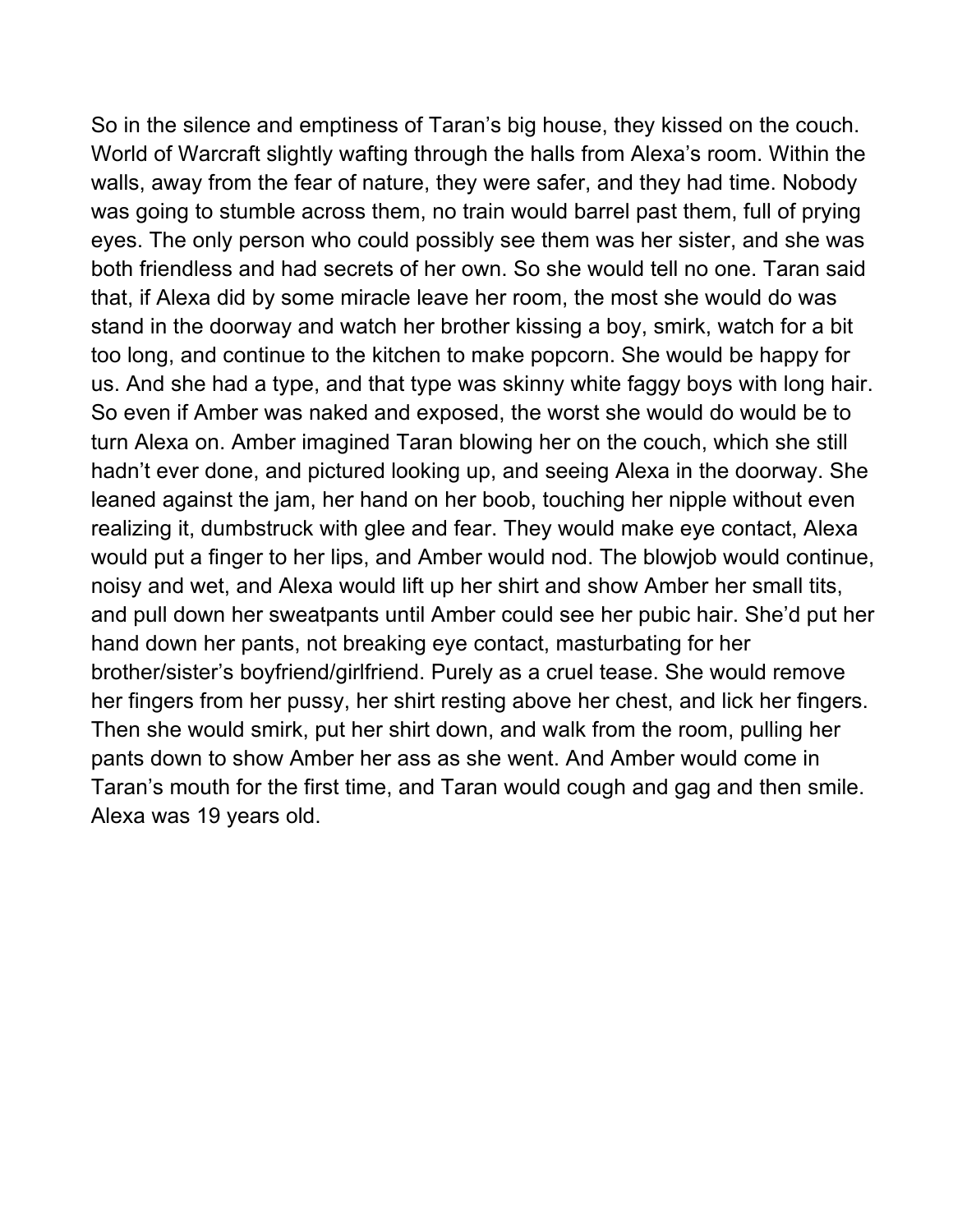A few months later, after Taran and Amber's tryst had settled, Amber did remember a moment, sleeping over at Taran's house when the parents were away (a secret luxury of the homosexual), and finding Alexa in the living room, crying and watching a movie. Taran was asleep, but Amber was full to the brim with insomnia, like she always was, and was wondering through the big house, imagining living in a place with stone tile. She was wearing one of Alexa's dresses, which she had entrusted to her. She knew about her brother's boyfriend being her brother's girlfriend, was one of the few people that secret made it to. Because, again, she was friendless and had secrets of her own. And had enough dresses that giving one away wouldn't be deprivation. Amber had cried when she put it on her. Taran had been sitting on the bed, watching her sister, arms full of clothes, undressing and redressing her boyfriend, finding a dress that fit her boyish forms. One not tailored for tits, not too tight to show her bulge, one with flow and stretch and form. And when she had found this yellow one, after an eternity of ill-fitting options, she drew cat-eye linings on Amber's eyes, concealer on her budding beard, and subtle lipstick on shaking lips. Then she allowed Amber to look into the mirror to see herself. Amber looked at herself as herself, flanked by the boy/girl she thought she loved and by the sister who was so kind without needing to be, and broke down in sobs. This other family hugged her from both sides and she disappeared into their warmth and flesh and let the years flow out of her eyes like a painful boil finally ready to be lanced. It was one of her treasured memories. One of the few sparkling gems that Amber kept in a safe in a vault buried in the labyrinth of her mind, safely hidden from the vicissitudes of her broken memory. She spent that night playing that scene in her head over and over and over and over and over, burning it into her self. Knowing how easy it was to forget. Trying desperately not to let even a detail escape her sieve.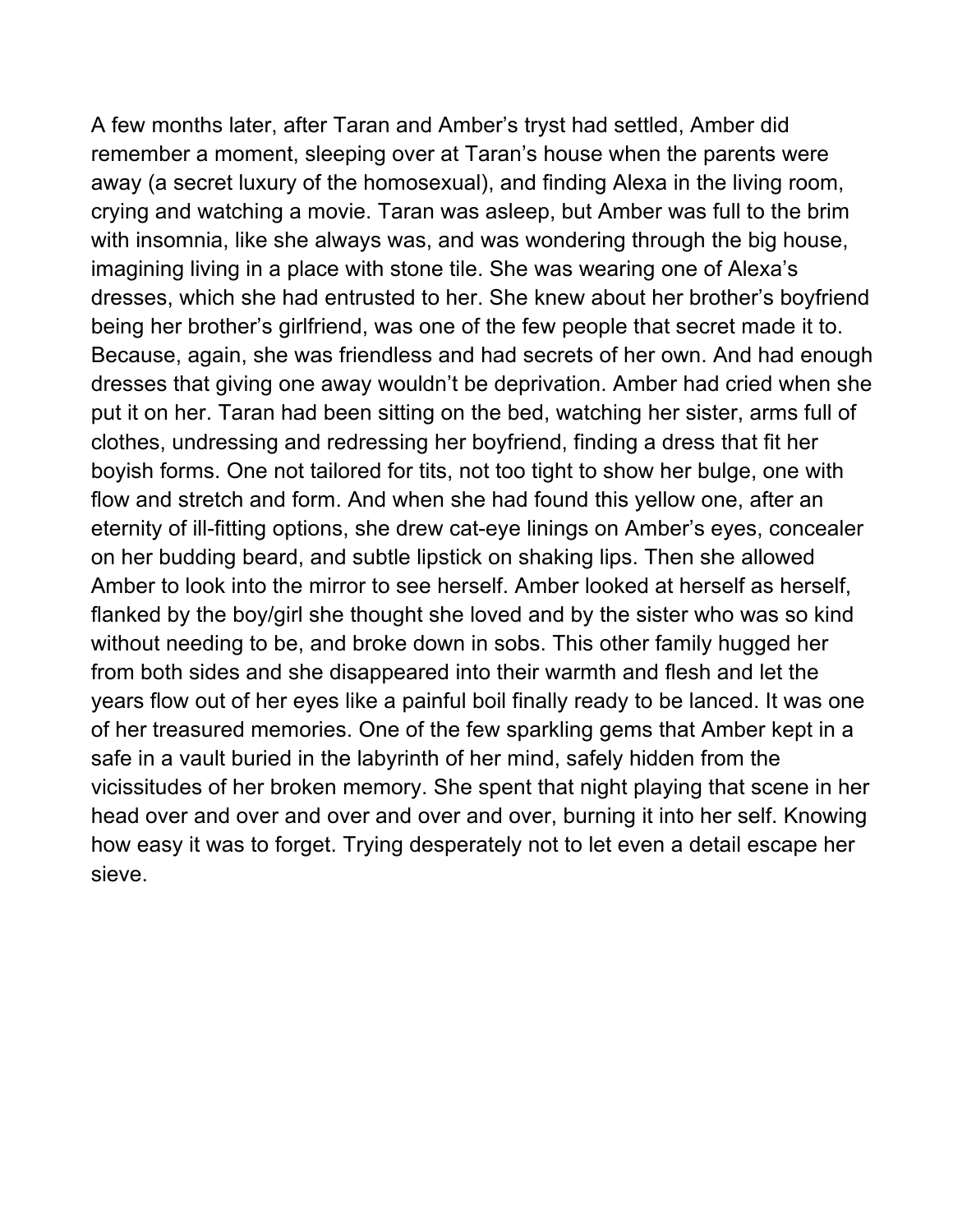Amber was wearing that yellow dress and no underwear when she found Alexa weeping at the television. She was watching Law and Order: SVU. Mariska Hargitay, the cop protagonist, was in a dark basement. An evil criminal was attempting to rape her. Amber sat down by Alexa and Alexa turned to her and grabbed her and held her hard. Amber didn't know what to do and acted on instinct and hugged her as hard as she could. She pressed her ear against Alexa's ear and thought good thoughts as hard as she could into the weeping girl's brain, and said nothing. As the hug went on longer and longer, and Amber found herself praying for grace. As words of devotion marched through her brain, Amber marveled at them. She had never asked God for any grace for herself. As she was thinking of divinity, Alexa pulled away and wiped her eyes. She started talking to Amber about a day from the previous year.

She had gotten a boyfriend online. A person from World of Warcraft, a member of her raiding party. She had gone to visit this boyfriend, named Anselm, to see him in the fleshworld for the first time. He was a scruffy man, 27, short and unkempt. He seemed kind and lived in squalor in a house in suburbia he shared with a man named Hamlet, another member of their party. She ate pizza with them on the floor because they had no furniture, and played Halo, and slept on her boyfriend's mattress on the floor.

She said more about the rape that followed, but Amber was kind enough to forget the details.

Amber had been silent but attentive during this story, and held Alexa chastely, trying to do the things that a good listener does. Another track of thoughts played out in the background of her mind, which all had to do with the feeling of Alexa's shoulders, and the way they felt so natural under her hands. And about the sensation that she was wearing no underwear. Amber mentally attempted to burn those thoughts to cinders, but they kept growing back. In the following silence, as Alexa's tears quieted, there was nothing really more to say, so Amber suggested they watch something else on TV. Something funnier and lighter, a distraction from the fracturing cruelty of memory. They watched vulgar cartoons in silence. They were sitting close together, but no longer touching. Amber didn't remember the rules about how to interact with rape victims. After a bit, Alexa sighed and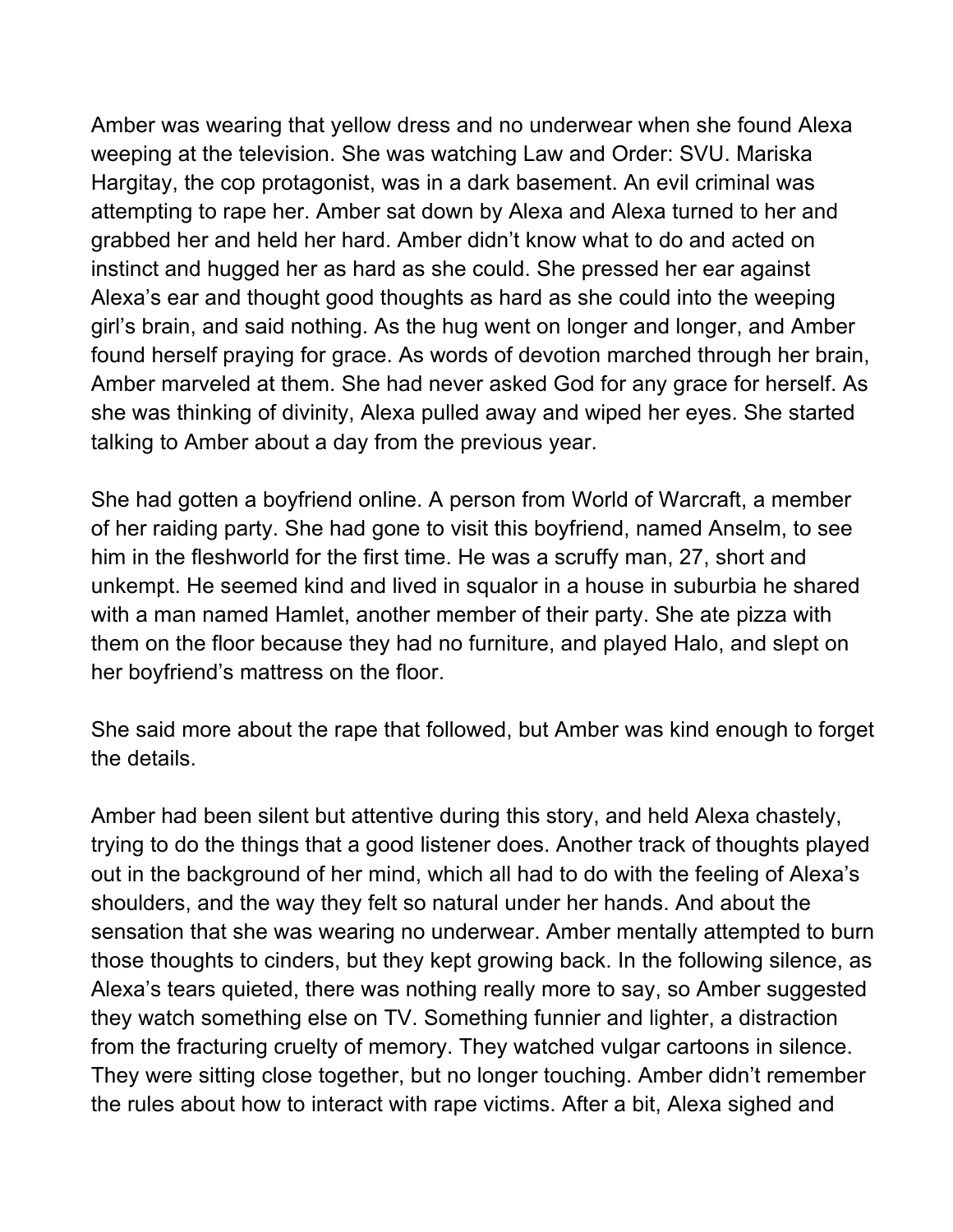asked Amber to go to her room and bring back a tin lunchbox that she had hidden in the top of her closet. It turned out to hold marijuana, lighters, a grinder, rolling papers, and a tiny glass pipe. Alexa ground the bud and filled the bowl with steady and sure hands. She said to Amber that it was the only way she could calm down anymore. She lit the bowl and sucked down smoke and passed it to Amber, holding her breath for as long as she could before exhaling a cloud into the air above them. Amber, in retrospect, smoked it entirely incorrectly, not pulling it into her lungs, not covering the hole in the side, and didn't get high at all.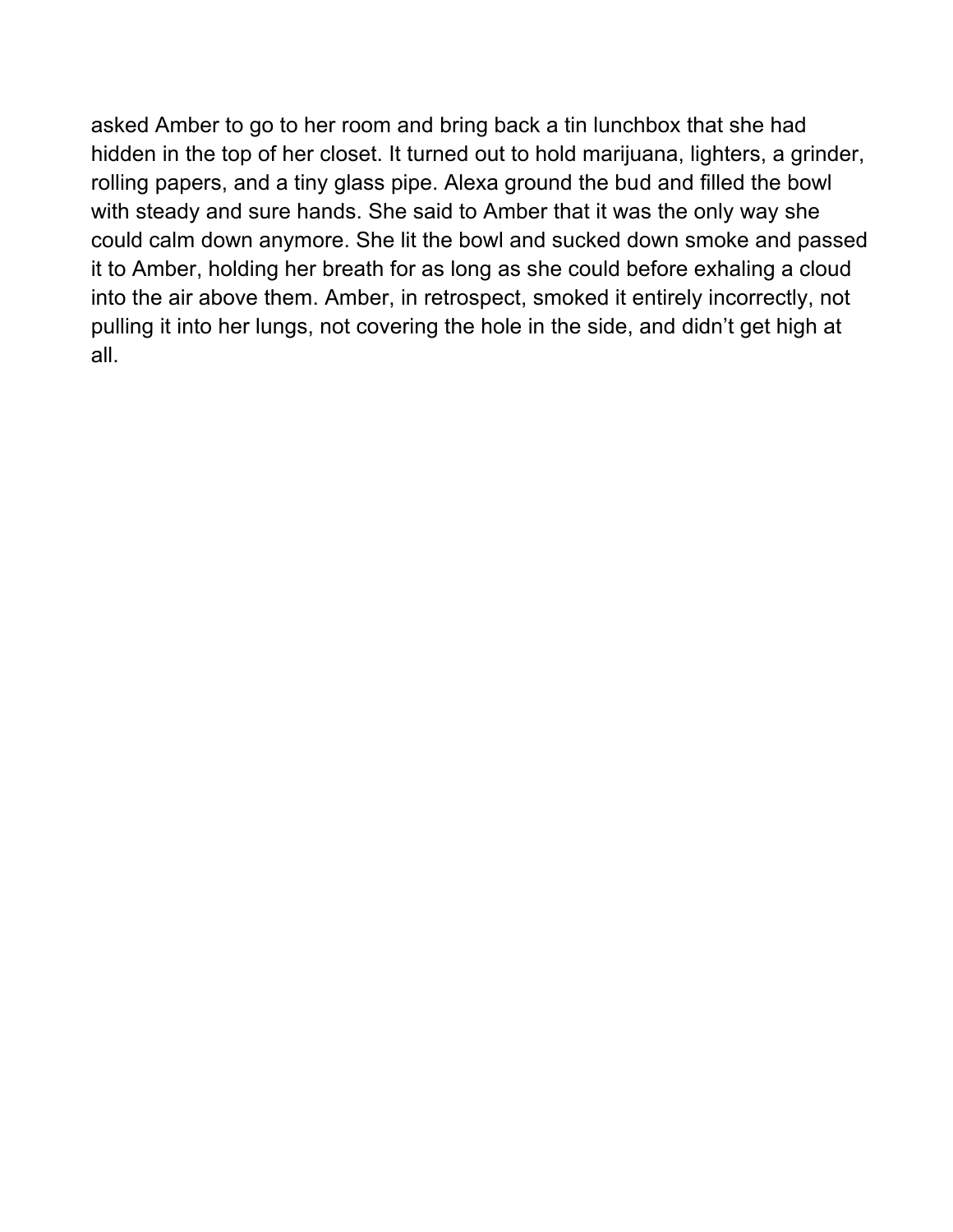So when Alexa forgot what she'd been crying about and started giggling at the cartoons and started cuddling with Amber, she was still stone sober. Alexa was leaning against her brother's girlfriend, resting her head on her shoulder, holding her hand which rested on Amber's bare hairy thigh. Amber had not expected to run into anyone on her thoughtful self-pitying walk through the hallways of what seemed to her a mansion, and the dress was the only thing she was wearing, and she felt herself grow hard with the feeling of a woman's pinky on her thigh. Alexa was absorbed by the TV, the pot doing its work of narrowing the scope of the world to the one thing in front of her. Amber tried her hardest to become soft again, to not notice the fact that the back of her dress had ridden up the last time she's changed positions, and she could feel the texture of the couch cushions on her taint.

Alexa moved Amber's right hand so that it was around her waist, and left her own hand resting on Amber's thigh. When she reached to scratch her nose and put her hand back down, it brushed against Amber's hard penis. Amber was too embarrassed and scared to even apologize, but Alexa seemed unperturbed. She rested her hand further up Amber's thigh, her pinky just almost touching her cock through the fabric of the dress. Amber heard her whispering to herself "She's safe, this is safe." Amber moved her hand a little further around Alexa's waist, touching her hip bones. Later, Alexa lay down and put her head in Amber's lap, pressing the back of her skull against Amber's dick. She said, "I'm just reacclimating myself." She had taken a few more big hits off the pipe at this point. She held Amber's hand over her chest, between her breasts. She lay, relaxing into the feeling of being touched again, feeling warm and safe in the cocoon of her intoxication, and Amber tried to figure out who was taking advantage of who. To her infinite shame, Amber moved her hand to rest it on Alexa's breast, and periodically shifted positions so that she could feel the sensation of something moving against her cock. She leaked precum, but was relieved that she didn't orgasm.

They fell asleep on the couch, and Amber had vivid dreams of reaching her hand up Alexa's shirt, feeling her nipples tighten. Of Alexa lying down on her lap and pressing her head into Amber's cock. Of feeling her ribs and her belly button. Of Alexa sitting up a bit, lifting Amber's dress so that it rested above her clit,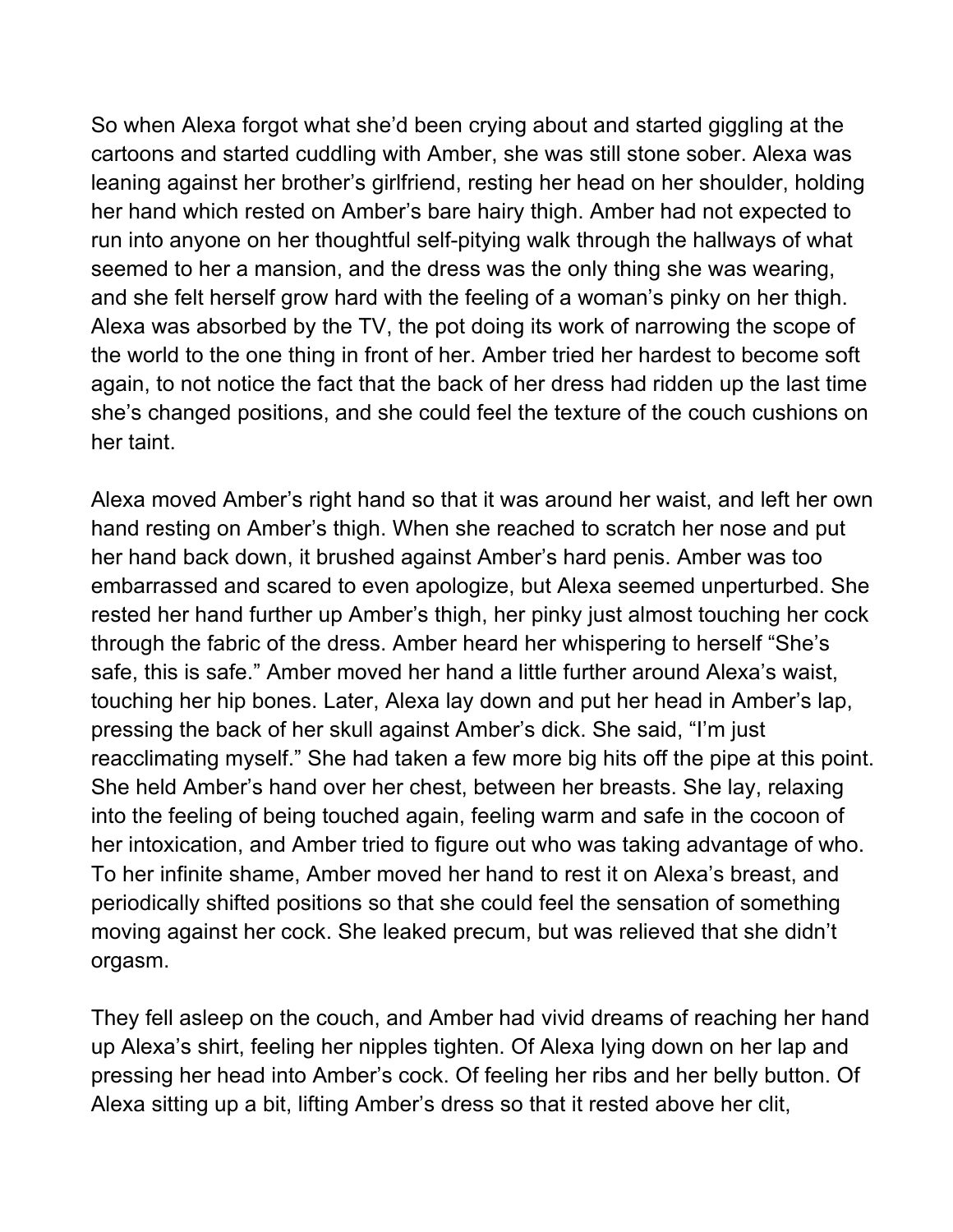exposing her as they lay together. Of turning the TV off. Of Alexa shifting as she was falling asleep, turning her head over so that her lips were resting on the base of her cock. Of Alexa raising and lowering her hand, touching her as though by accident through her dress. Of moving her hands over her body, quiet and slow. Of Alexa, asleep or hypnotized, licking her dick, moving it towards her, putting the head in her mouth and softly jerking Amber off until she came in silence. Calmly swallowing, replacing the dress and hiding it, turning back over, and falling back asleep. Amber woke up in Taran's bed.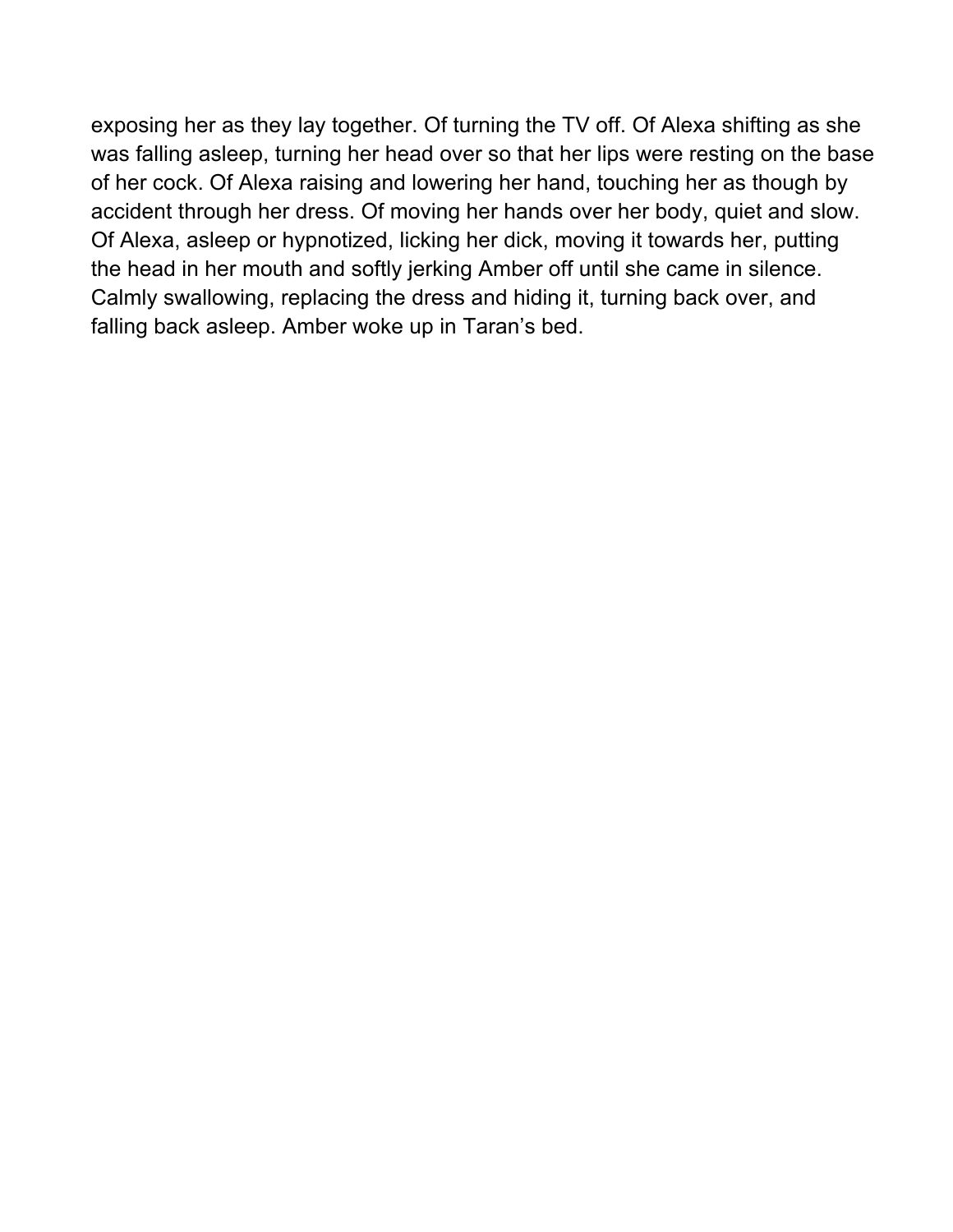But months earlier, making out on that same couch with Taran, Alexa safely out of Amber's sight, the two awkward lovers were finally learning each other. They were kissing slower, more gently, less tongue and less motion. Running their hands slowly over each other's hips and chests. Taking some time to breathe and sink into each other. They weren't even hard yet. Taran invited Amber to take a bath. The tub was massive, spotless, cleaned by paid and immigrant hands. It filled up slowly. Taran poured bubble bath into it from a bright pink bottle from under the sink, the cap stuck to the bottle with the dried soap that had accumulated in years of unuse. She had to pour a lot of it in for it to foam properly. While it filled, they undressed each other. After weeks of furtive fucking in cars and on river beaches, they saw each other naked for the first time. Amber's scars on full display. The rolls of Taran's fat. But beyond the surface level vulnerability of their shame, there was beauty. Taran's birthmark that looked like the state of Oklahoma that covered most of her right ass cheek. Amber's soft line of hair reaching from her belly button to her pubic hair like an arrow. Taran's appendectomy scar. Amber's hipbones. The muscles of Taran's strong back. Clavicles, cuticles, dimples, pimples, tendons and toes, the heartbeats almost audible like a second breath. The miraculous architecture that composes and supports a human life. They saw inside of each other.

They both felt tears brimming, and in the full, lukewarm water, they sat across from each other in rapt silence. They played a game with their feet, running their toes up and down each other's legs, towards the straining clusters of nerves at their crotches. Taran's foot went higher up Amber's leg and Amber caught it, brought it to her lips, and

washed her toes one at a time, kissing each one as she finished it.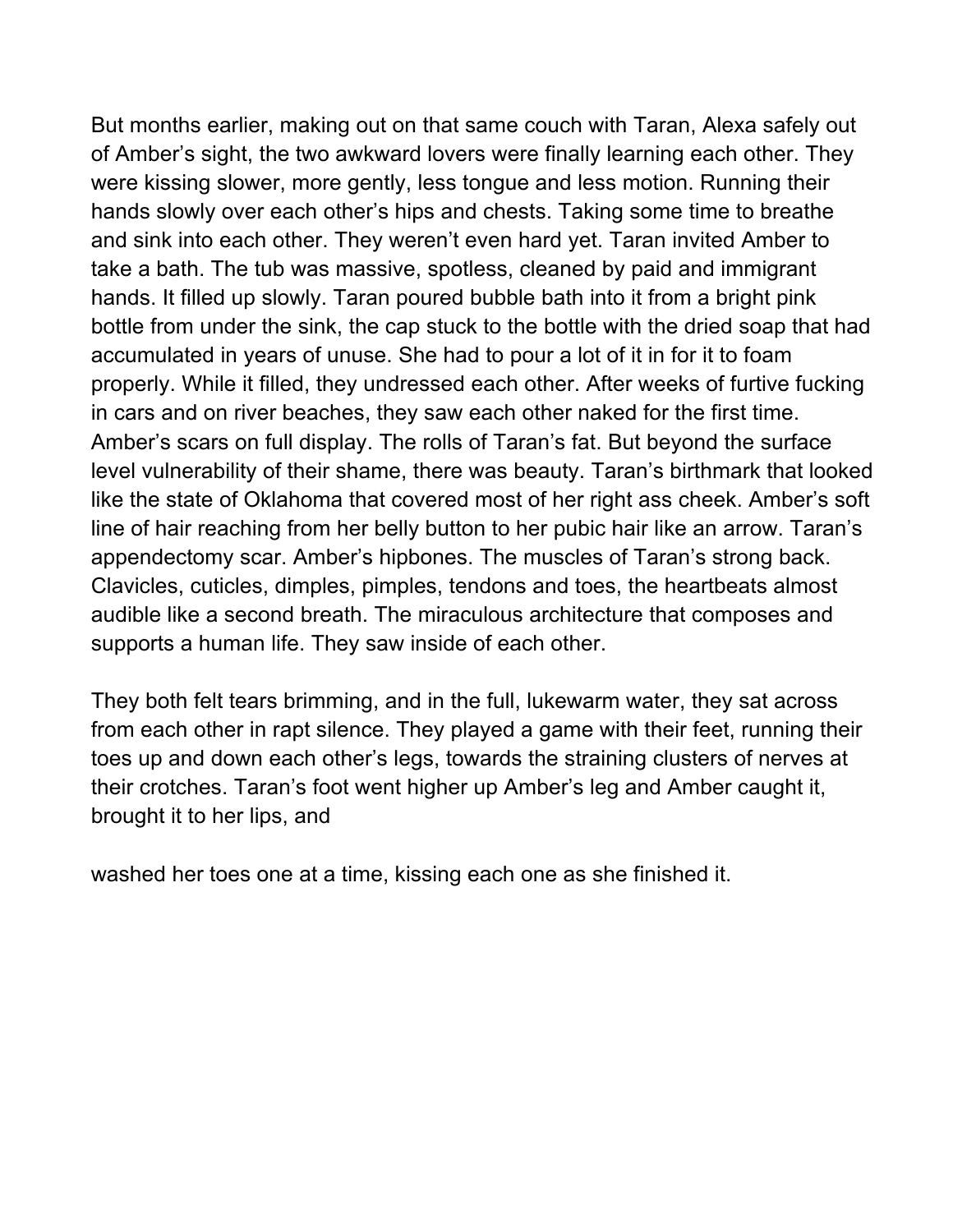Amber said, "Holy shit."

Taran, not understanding the implication of that synchronicity, said, "I didn't know that that was your signature move, I had thought that was a special moment just for me."

Amber said nothing, waved her hands vaguely. The stars among them burned in endless fury.

Taran said, "No, I'm just teasing you, finish the story."

Amber said, "There's not much more. I reached out to touch his penis, and he looked up through the ceiling, said a couple words, and vanished from the bath with a huge splash. And I was alone. And that was the closest I ever came to seeing my brother."

After a silence, Taran said, "Come on, you have to tell me what the words were."

And Amber, lying, said, "The weird thing is, I don't remember."

Then, a few seconds later, said, "I don't know why I just lied, I do that all the time for no fucking reason. He said, 'you have forgotten you.'"

"What did he mean by that?"

When Amber said that she didn't know, she was only kind of lying, so she didn't feel guilty enough to say anything else.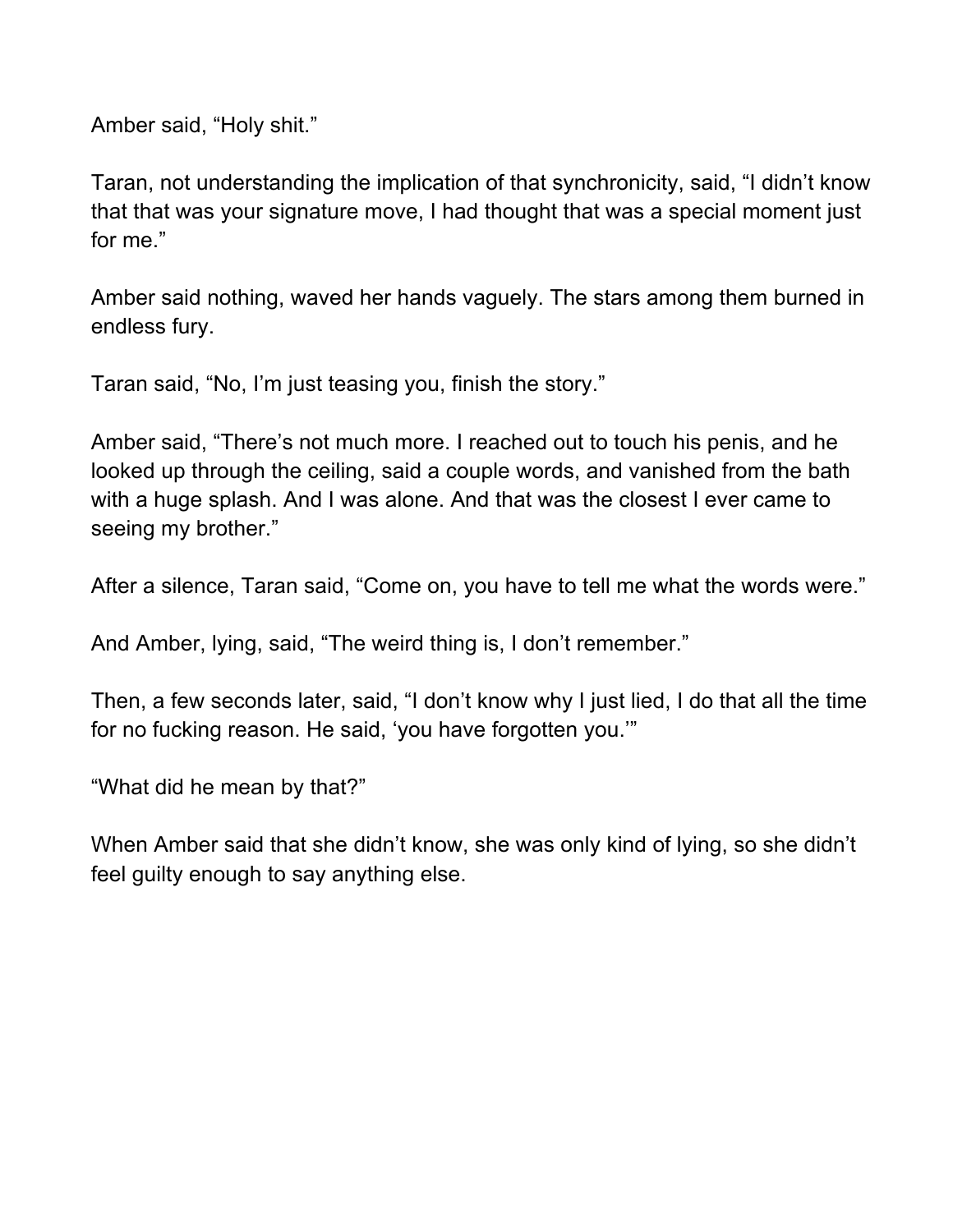Isabel was watching Amber with alarm in her eyes. Taran getting abducted and violated by aliens was one thing. She hadn't seen that girl in years, and didn't care about her too much. Her obvious disconnect from reality, her ability to believe her own lies, these were curiosities to Isabel. The kind of thing she'd mention to a guy she would date: "I met my old friend from high school. She turned out to be a trans UFO conspiracy theorist, isn't life wild? People change so much." But what Amber was describing bothered her. What Amber was talking about sounded like… the word in her mind was "madness." She didn't know how to ask whether Amber was actually describing a dream, or a fantasy, or was just telling stories for the sake of lying. Or if she was earnest. If she saw an angel who was her dead brother and tried to seduce it. She didn't know how to ask. She wouldn't, not now, in front of Amber's old squeeze. But she needed to ask on the drive back home, tomorrow.

Taran was talking about aliens again. "One of the things I learned was that aliens are just as much a psychic phenomenon as a physical one. Their existence on this earth, or this dimension, is being projected into our mind as a psychedelic experience. So all the high-strangeness events you hear about, aliens pausing time, walking through walls, appearing as uncanny simulacrums of people you know, is because they're appearing to you by hijacking your consciousness and letting you fill in the gaps…" Amber and Isabel caught each other's eyes. Amber saw what could have been pity.

She had entirely forgotten that Isabel had been there, listening, the whole time. The secrets about Austin, the encounter with the angel. She had been sharing those with a kindred spirit, a woman clearly as fucked-up as she was. Taran clearly had a memory broken by conspiracy and trauma, whether real or implanted. Someone who inhabited a world of aliens and men in black could handle the introduction of angels and ghosts and incest. But Isabel wasn't broken in the same way that Taran or Amber were. Isabel remembered her childhood. She looked at pictures of herself and saw herself. Not because her appearance never changed, like Taran's, but because she had no wall between herself and that young girl. That face was simply hers, with no qualifiers. How could she possibly understand? The unbroken cannot feel the broken, they can only see them.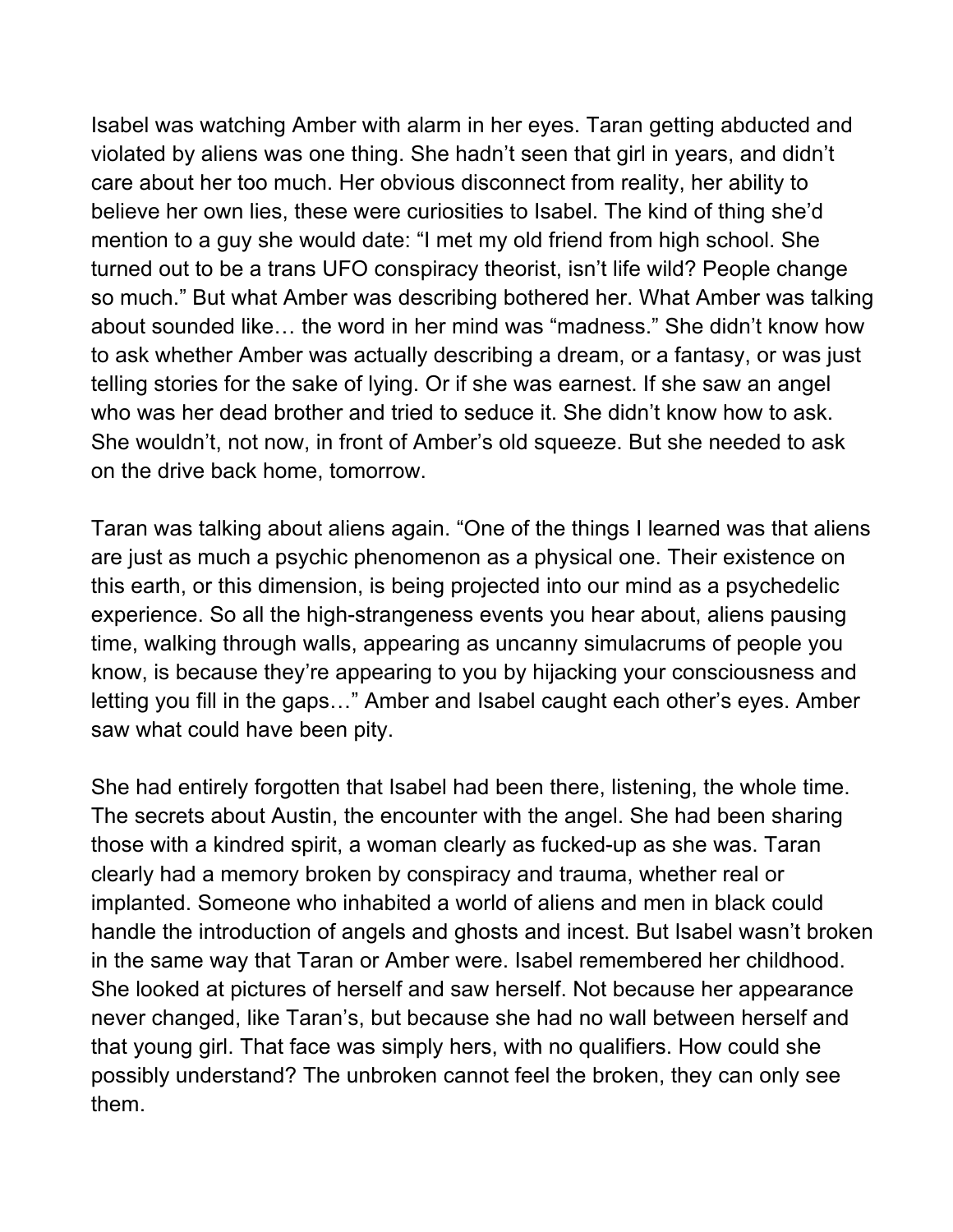Amber didn't want Isabel to think that she was crazy, even though she was. But she was crazy in a safe way, in a "my brain doesn't work today and is trying to kill me" crazy. She didn't want to be crazy in the old fashioned way, a "raving woman screaming in an asylum, being brutalized by a fire hose" crazy. She looked away from her, not able to hold the gaze. She shook her head, not knowing what she was communicating, not knowing whether Isabel would understand the gesture.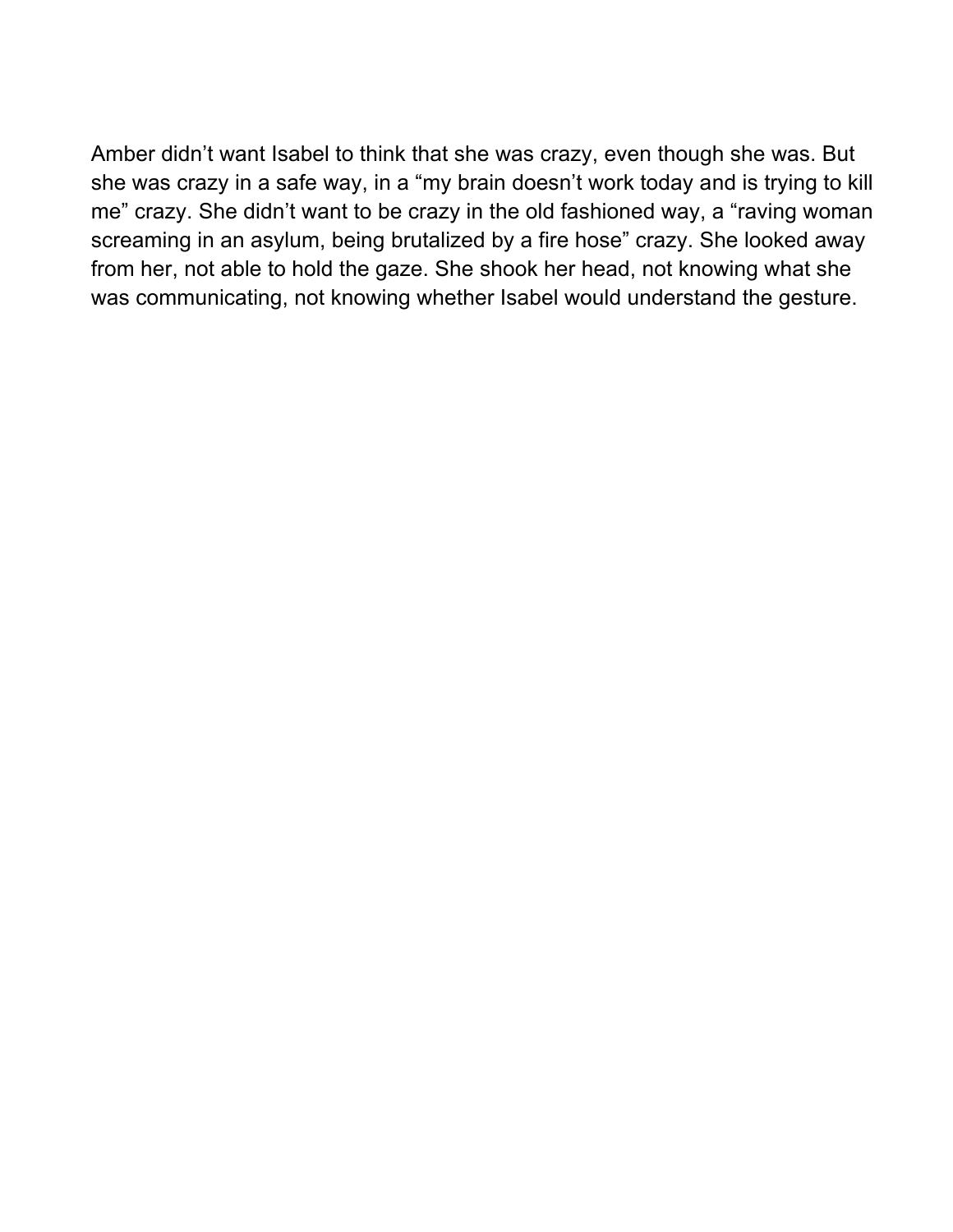Isabel and Amber had slept in the same room a couple of times in the last month. Once, in their staid roles as caretaker and broken piece of shit, at Amber's place. Neither of them wanted the other one there, but both understood that Amber couldn't be alone or she would probably die. But the other few times, it hadn't been that dire or abuse-adjacent. Amber had come over to Isabel's place (Immaculate, small, shared between her and her platonic life partner Nija). Amber brought over weed and they played chess. Their strategy became worse and worse as the night went on and they got higher. They lay on Isabel's bed and watched Basic Instinct on Isabel's cracked laptop screen. Lost in the drugs, they watched the central sex scene three times in a row, giggling at how seriously it took itself, at the fake intensity in the actor's eyes.

Which had devolved into sharing with each other their favorite sex scenes from movies, which had devolved into sharing porn, which had devolved into the darkness of a closed laptop, which had devolved into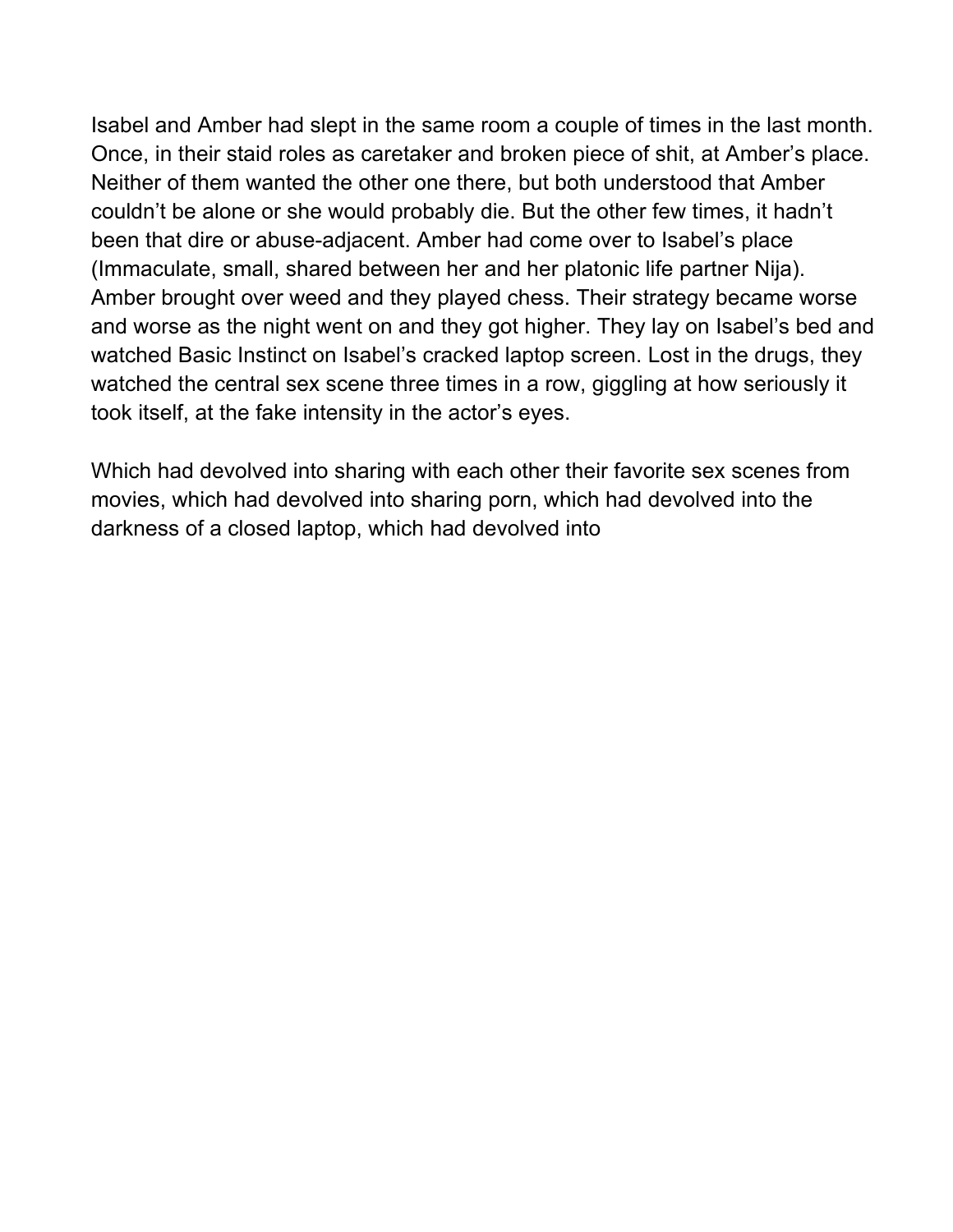"Amber."

"That's me, I'm Amber."

"Yeah, that's you."

"What's up?"

"What was that you said about the angel?"

"I didn't, I mean, I know it didn't like really actually happen."

"What do you mean actually happen?"

"I don't know, I mean it wasn't real in reality."

"Uh huh..."

"I'm not psychotic. Don't look at me like that. I know the difference between what actually happened in real life and what was just a dream or something. I'm sure there wasn't an angel in my house, and I know I don't have a brother anymore."

"Anymore?" "I absorbed my twin in the womb. My dad told me about it."

"I didn't know that."

"I don't talk about it. I sound crazy when I do."

 $\frac{1}{2}$ 

"You ever have really bad nightmares? Not the kind where you're in danger. The ones where you're the danger. Where you don't have full control over your actions and you watch yourself, like, kill people or let your family die or rape your friend? The kind of nightmare that really sticks with you? And you wake up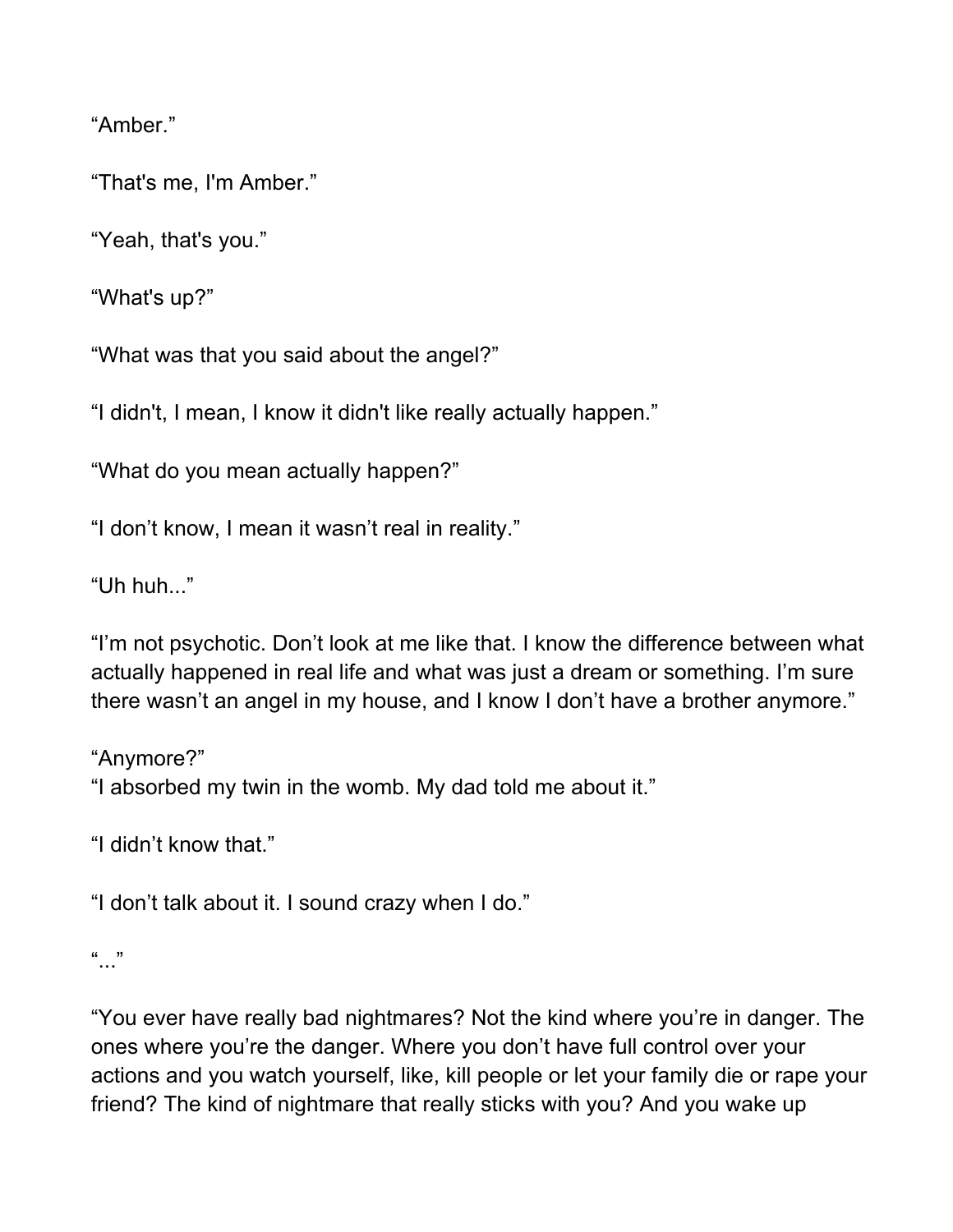feeling guilty and it ruins the hell out of your mood for the day?"

"I guess."

"The dream didn't happen. You're not a school shooter or a serial rapist or whatever you were in your brain. But you still remember doing those things, and your body still feels guilt because of it. It's not real, but it changed you. And if someone asks you why you're in such a foul mood, there's no way of answering because nobody takes your dreams as seriously as you do. Which makes sense but still doesn't feel right. I think about my brother every day and I dream about him most nights. I see him more than anyone else in my life, and he's been through all this shit with me. And dreaming of him changes my mood and my body and allows me to see the world in a kinder way. So he's real. Real enough to impact the world. I know he's not literally an angel who I fucked. I just don't particularly care about the difference."

"…One night last month you took a lot of sleeping pills and you told me you'd been having a nightmare-"

"Yeah, that was about him."

"You could have hurt yourself really badly."

"See what I mean? He's real."

"I'm worried about you. And I don't really know how to say this, but you need to see someone. I know you don't trust therapists, and I know that doctors have hurt you in the past. But it's worth looking again."

"I'm handling it myself."

"You're not, though. You're really not."

"I made it this far alive."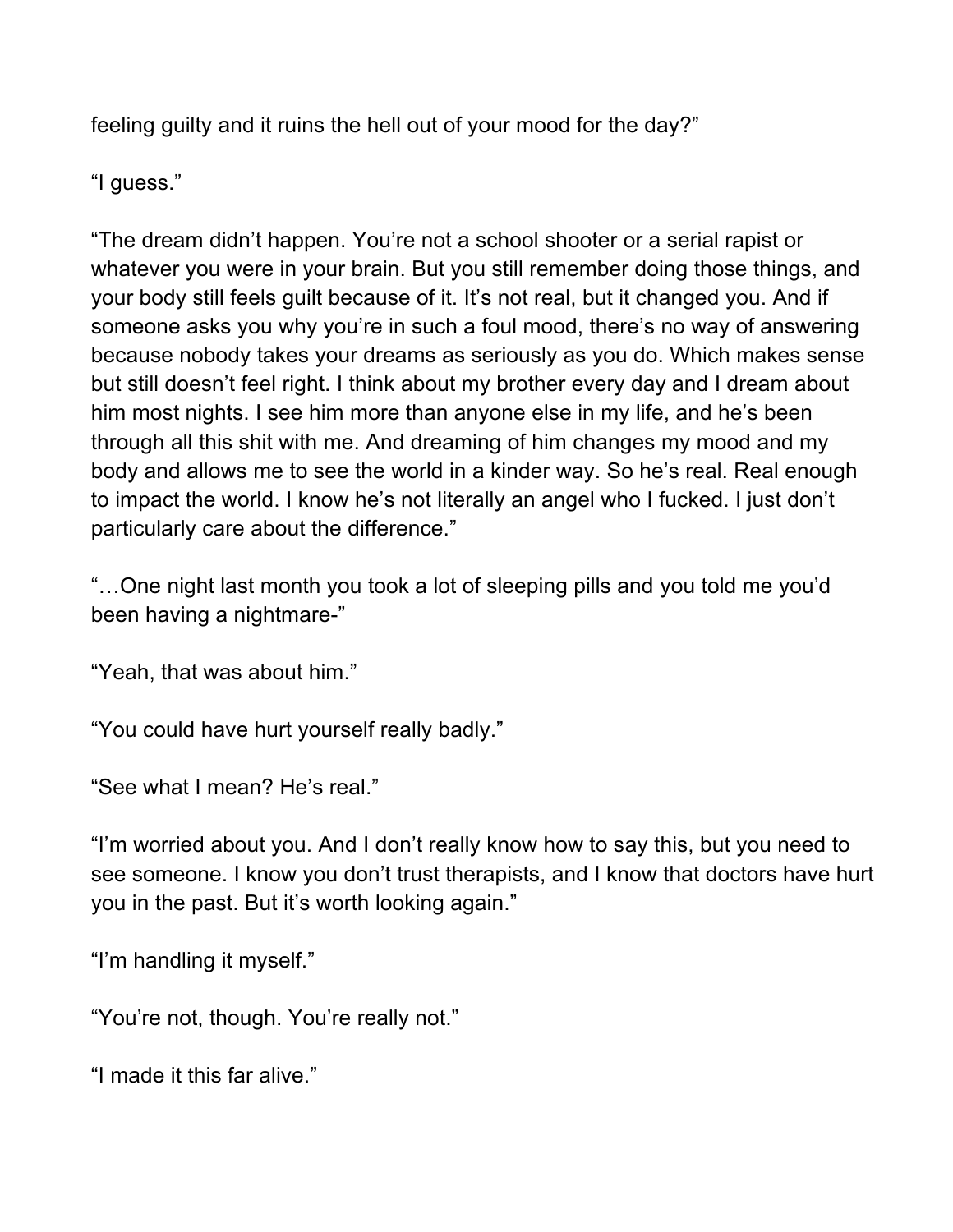"Alive, yeah, but you're not living. Hon, I love you, and you know that I love you, and you know that I've seen the best and the worst of you. Your life, right now, it's bad. You're miserable. You're unstable, and when you start to unravel, it's always a disaster. Yes, you've never killed yourself, but every time you fall apart, you get close. Normal people, Amber, living normal lives, don't ever get very close to suicide. Your depressive episodes can't always have those kinds of stakes."

"I'm not going to kill myself."

"You say that now, but earlier in the month, when you were suicidal, you said otherwise."

"No I didn't."

"You said that if you'd spent the night alone, you'd give yourself a 20% chance of not making it through till morning. That's not normal, Amber. That's not handling it. If that's true, if that 20% is true, then you're just counting down the depressive episodes until you hit one where I'm not available, or Fox, or I guess Taran, aren't available. And that night, maybe you roll badly on those 20% odds. It's just a matter of time until you do something drastic again, unless you get real help. And I know that that's harsh, but I think that you're stable enough today to hear it. You took a handful of sleeping pills to try to talk to your dead brother in a dream, Amber. It's not healthy to risk your life over something like that."

"I get it, I'm not normal, drop it."

"Amber, you're incredibly sick. You know it, and I know it. You, as a person, maybe you are normal and maybe you're not, I don't care. But your mental state, no, it's not normal. It's diseased, it's pathological. You need care."

"It's never worked."

"Try again. If not for yourself, then for me. I can't sit here and watch you wait for death. And if you died, I'd never forgive myself for not being there on that one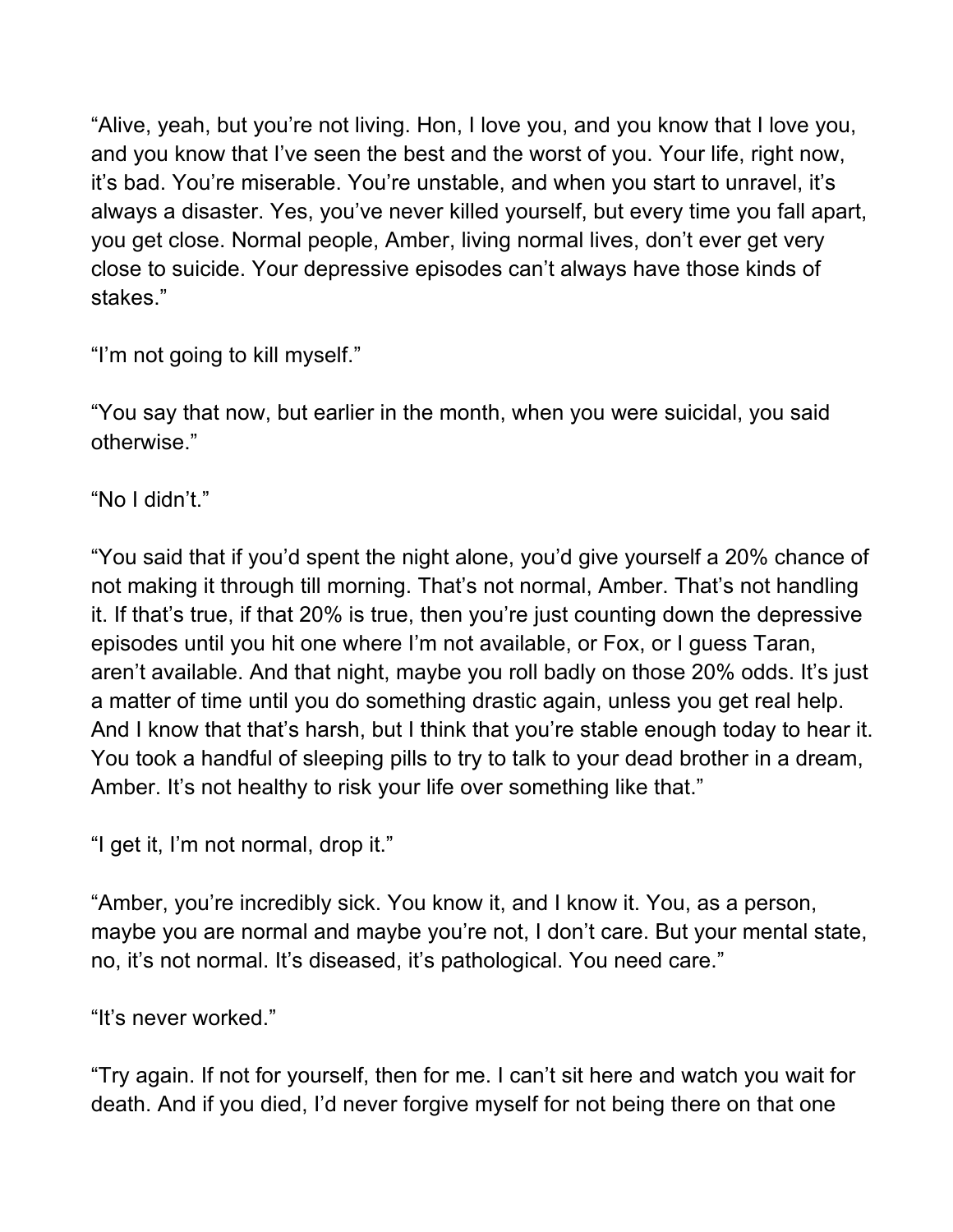night. But if every night could be that one unlucky night, then…"

She trailed off and the two of them stared into flames. Amber was crying. Isabel did not reach over to touch her. They drifted in parallel as the Earth spun.

"If not for me, do it for your brother. He would have wanted to see you happy."

Amber started to bawl. Taran came up behind her and crushed her in a hug.

"Oh baby," Taran said. "Poor sweet baby."

As Amber spurted sadness onto Taran's clothing, failing to control her tears, Taran's eyes were hostile. Isabel looked away. Resentment burned in her. Yes I made my friend cry. She needed it. She needed to hear it. Who was Taran to glare at her like that? She didn't have the context. She hadn't watched Amber degenerate over the last few years, disappearing into the mist of her depression. All Taran had seen was her intense and melancholic lover transform into an intense and macabre adult. She remembered her as a closeted headcase, and then found her again, still a headcase, but now living authentically, and saw only improvement, an upward trajectory. But three years ago, Amber had been happy.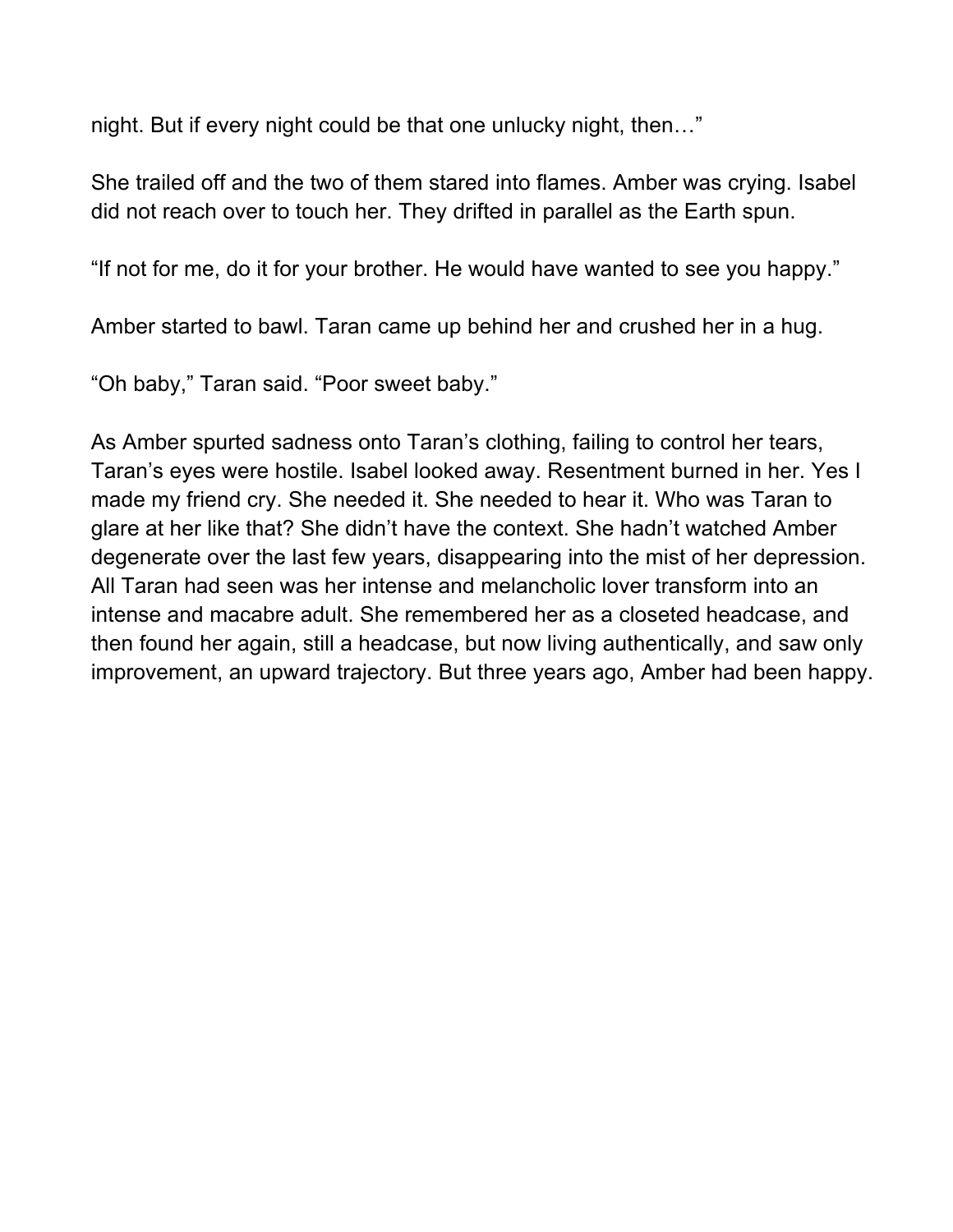The summer of Amber's joy was a low point in Isabel's life. She was living in a punk house, sharing the top floor with a man named Dominic. He was a confrontational man who raised pigeons on their roof, who burned incense despite Isabel's allergies, who masturbated with the door open, who would knock on her door to berate her if she left a dish in the sink.Her other crunchy punk housemates would hold rituals and seances in the living room. These events drifted between stoned kids giggling at each other while they loudly mispronounced Latin, and religious transcendence of frightening physical intensity. Isabel decided to move when she came home one night after a night of hard drinking to find three housemates, shirtless and painted with blood, holding each other's heads and crying. They were surrounded by small piles of sand, leaves, and bones. One of them was speaking in tongues. It was, in Isabel's words, a bad scene.

A lot of stuff was going wrong in Isabel's life that summer. Her life partner out of the country, her employment unstable, plus she had started drinking again at the same levels she had maintained in college. But whenever she went over to Amber's place, just a few blocks away, what she complained about was the toxicity of her house. Amber was housesitting for a professor, living in a brightlylit white rowhouse with impeccable floors and art deco furniture. There was an herb garden in the back yard that Amber was being overpaid to maintain. Much to her own surprise, she was succeeding and the plants were thriving.

The night of the blood ritual, Isabel called Amber three times in a row while walking over to her house. On the third call, Amber picked up and said,

"Hey, is this an emergency?"

"I guess, kind of. Can I come over?"

"Uhhh, yeah, I guess."

"Do you have someone over?"

"I mean, yeah."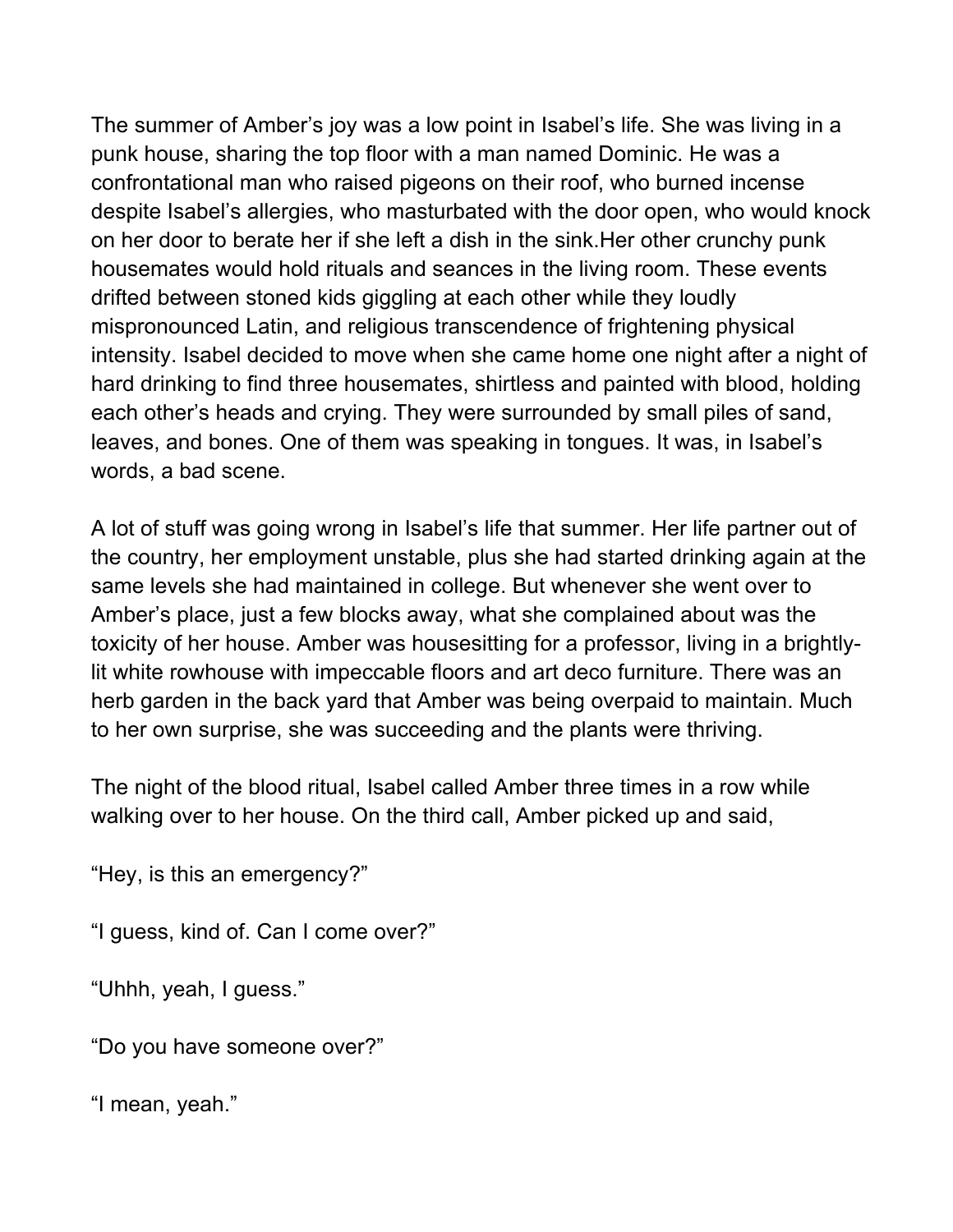"I don't feel super safe at home."

"Yeah, for sure. You can come over. Door's unlocked."

Isabel heard her apologizing to someone as she hung up the phone. Amber greeted her at the door in a small robe, disturbed mid-coital. Isabel was crying but didn't know why. Some slurry of shock and frustration and booze and shame at being so fragile and guilt at disturbing her friend over something so mundane and unimportant. Just some witches cutting themselves and invoking Satan. But she was crying and Amber held her. Isabel opened her eyes from inside the embrace, and saw a boy on the stairs, with heavy scars over his nipples, wearing only low-hanging jeans. He had his fingers in the belt-loops, pulling them low so that Isabel could see the top of his pubic hair. Probably on purpose. Isabel could feel Amber's fading erection through the robe. She burned with embarrassment.

Isabel pulled away from Amber, wiped her eyes, and introduced herself to the half-naked man. He shook her hand and introduced himself as Cade.

"Hi Cade, I'm so sorry this is your first impression of me, I'm usually not this…" She waved at herself in a vague way. And I don't mean to intrude on your…" She waved at the two of them in a vague way.

"Don't stress, girlfriend," Cade said with an unplaceable accent. "I've been there. It's ok to need to leave a scary housing sitch. I used to live in a house with a couple of buddies from high school. We'd been friends for a while, making trouble together. Stoner emo kids. Honestly, it turned out the biggest thing we had in common was just hatred of basically everyone around me. But we all graduated and some of us got jobs and we moved out of our parents houses into the cheapest apartment we could possibly find."

They were sitting on the couch now. Amber had put on sweatpants and a shirt, Cade hadn't put on a stitch more. Amber had provided Isabel with a glass of horrible wine.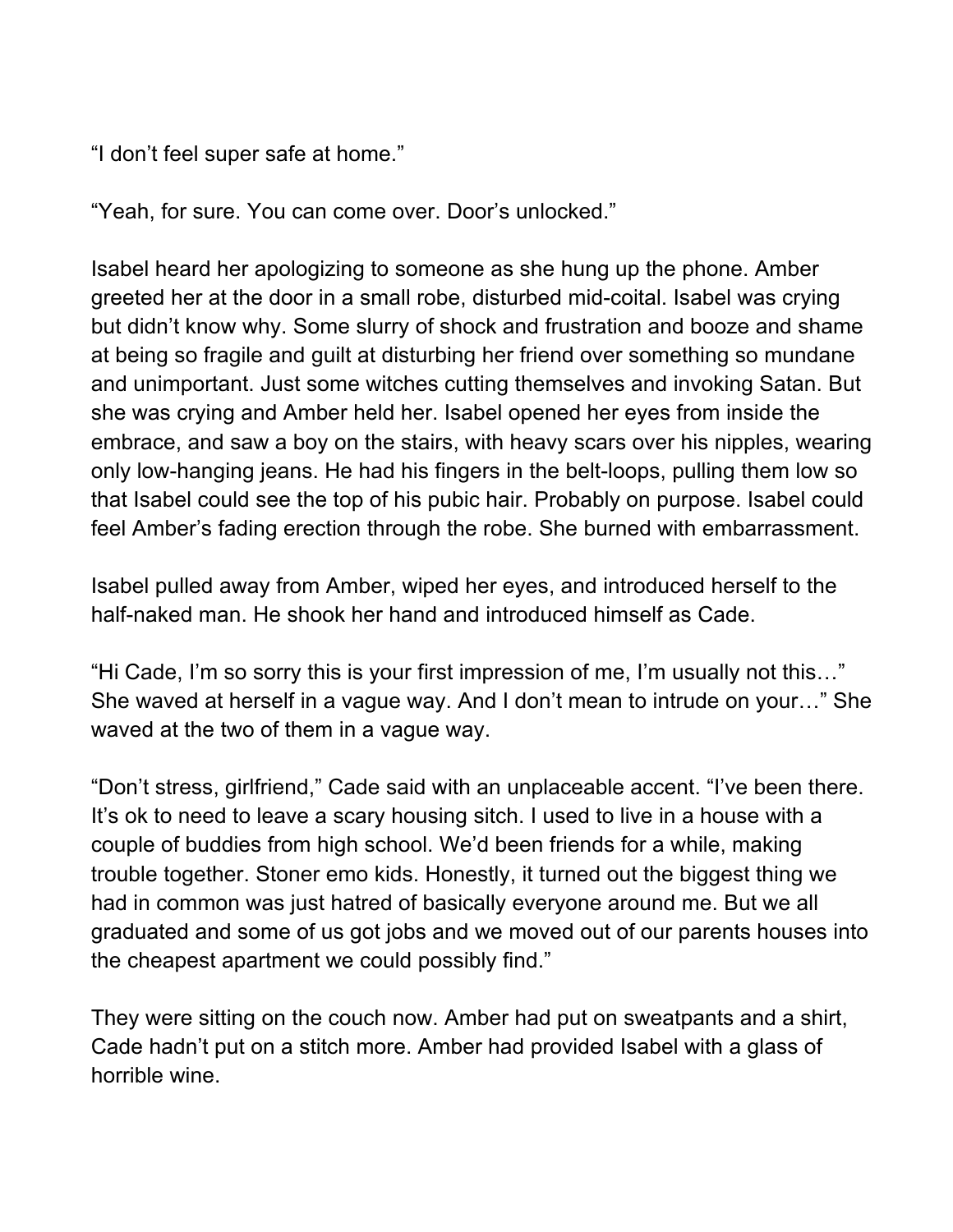"So I wake up the next day," Cade was saying, "and Noah was in the living room, clearly still tripping, naked and watching Rugrats and crying. And it was funny for a moment. I even like knocked on Dave's door and said he should come out and see this, but then when I tried to turn off the TV, Noah flipped the fuck out. Grabbed me by the collar and started yelling about how he was gonna break my face. And Noah wasn't a small guy, he was 6 foot, easily 250 pounds, had hair like a lion. And I was presenting female at that point, and I'm not a tall dude. So I was just hoping that he calmed down, that he could get control over whatever he'd mixed the acid with. And Dave, what a hero, he was like, "Dude, she's trying to help you out, the government is watching you whenever the TV's on. It's how they get thoughts into your head. And Noah starts freaking out about it, totally forgetting about me. Ends up destroying the TV and told me that I shouldn't get mad at him for assaulting me, because The Man made him do it. So we lost the TV, but Patrick had stolen it anyway."

It was a few hours later. Still on the couch, Cade flipping through the professor's records, playing Bruce Springsteen on the expensive sound system.

"Of course, I want it to be true," Amber was saying, "I want it all to be true. Every single weird little story that people tell. All the bullshit about faeries and elementals and crystals and shit. Can you imagine how amazing it would be? All that magic. Like, the plants in the backyard. I have a witch friend who's convinced they all have souls. And that they directly affect your emotions with ghost powers. Just reaching into your head and rooting around in it. And I'm listening, and I'm like, that's stupid. But what if it weren't? Like, imagine how cool it would be to find out that that's real."

"Then every time I let a plant die," Isabel said, "I'd have to feel even more guilty. Not only did I fail as a responsible person with discipline and stuff, but I'm also a murderer."

"Negligent manslaughter at worst," said Amber.

That night, sleeping on the couch, Isabel was woken by the sound of footsteps. Amber was back in her robe, smelling like sex, padding into the kitchen to get